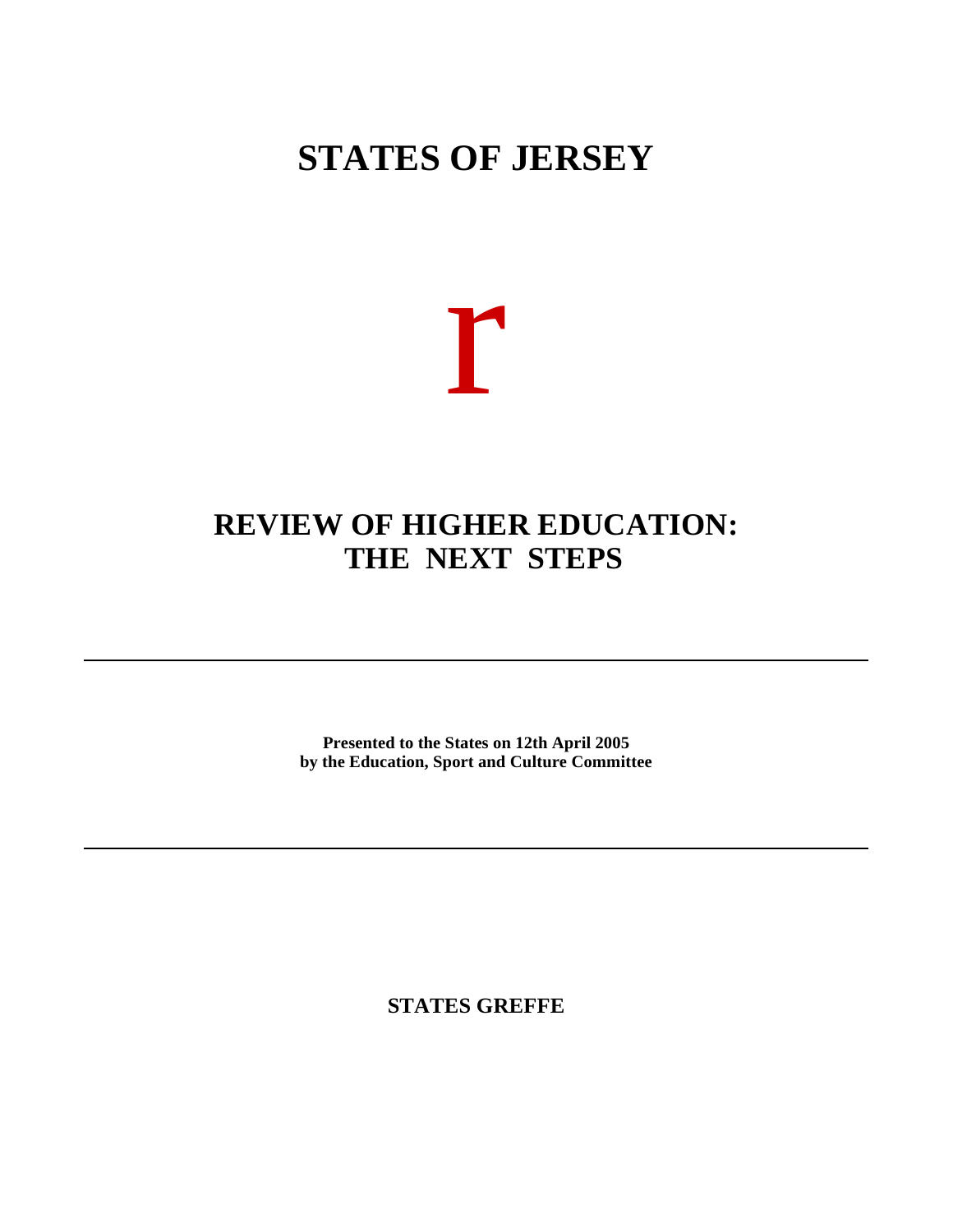## **STATES OF JERSEY**

# **REVIEW OF HIGHER EDUCATION**

# **FINAL REPORT**

# **BY**

# **DR. MICHAEL GOLDSTEIN C.B.E.**

### **DECEMBER 2004**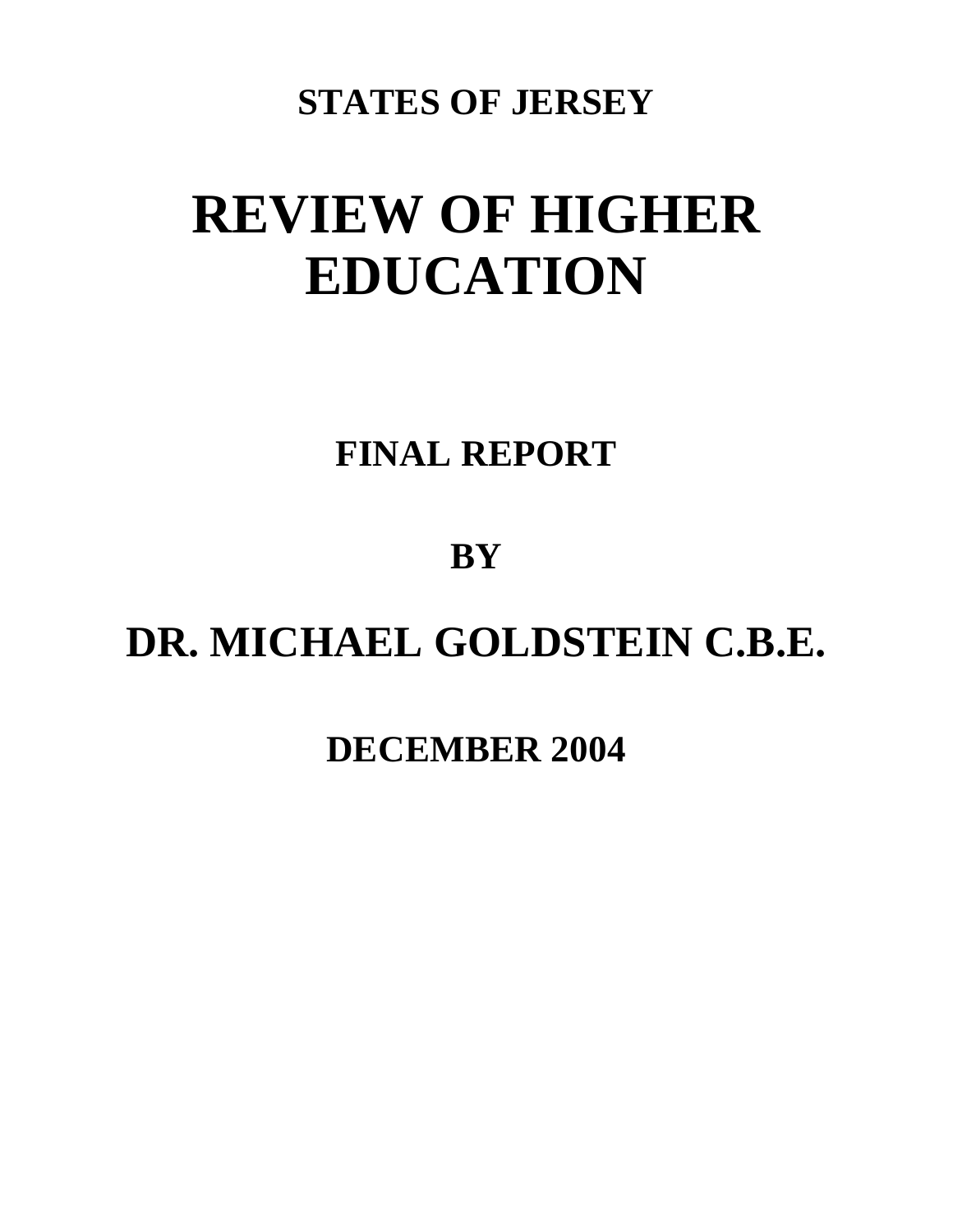### **CONTENTS**

*Page*

|    | $\overline{4}$ |
|----|----------------|
|    | 7              |
|    | 9              |
|    | 11             |
|    | 12             |
| 6. | 19             |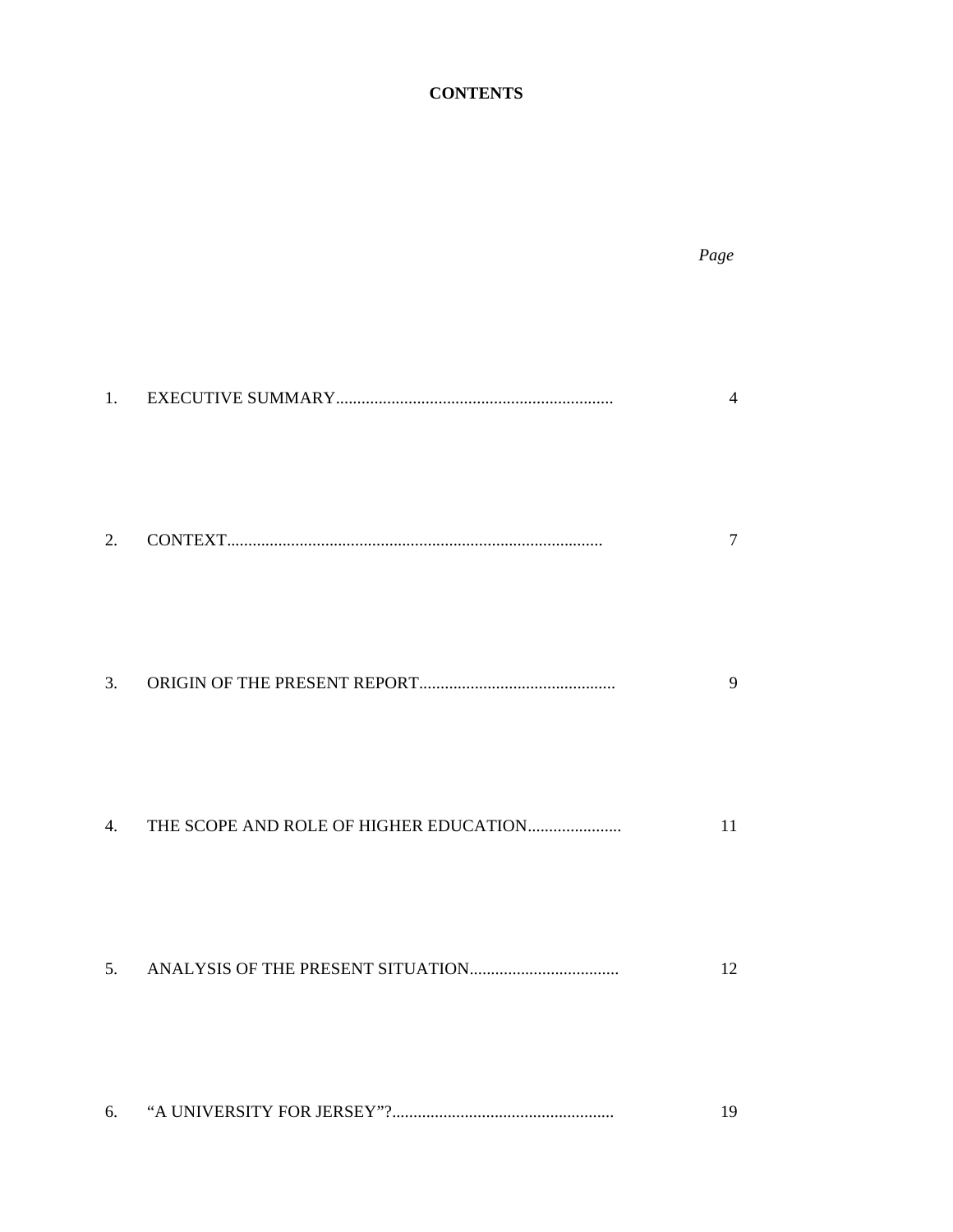| 7.  | <b>OTHER MODELS FOR THE FUTURE - 1:</b><br>A MULTI-FACET APPROACH | 21 |
|-----|-------------------------------------------------------------------|----|
| 8.  | <b>OTHER MODELS FOR THE FUTURE - 2:</b>                           | 33 |
| 9.  |                                                                   | 37 |
| 10. |                                                                   | 38 |
| 11. |                                                                   | 39 |
| 12. |                                                                   | 40 |
|     |                                                                   | 41 |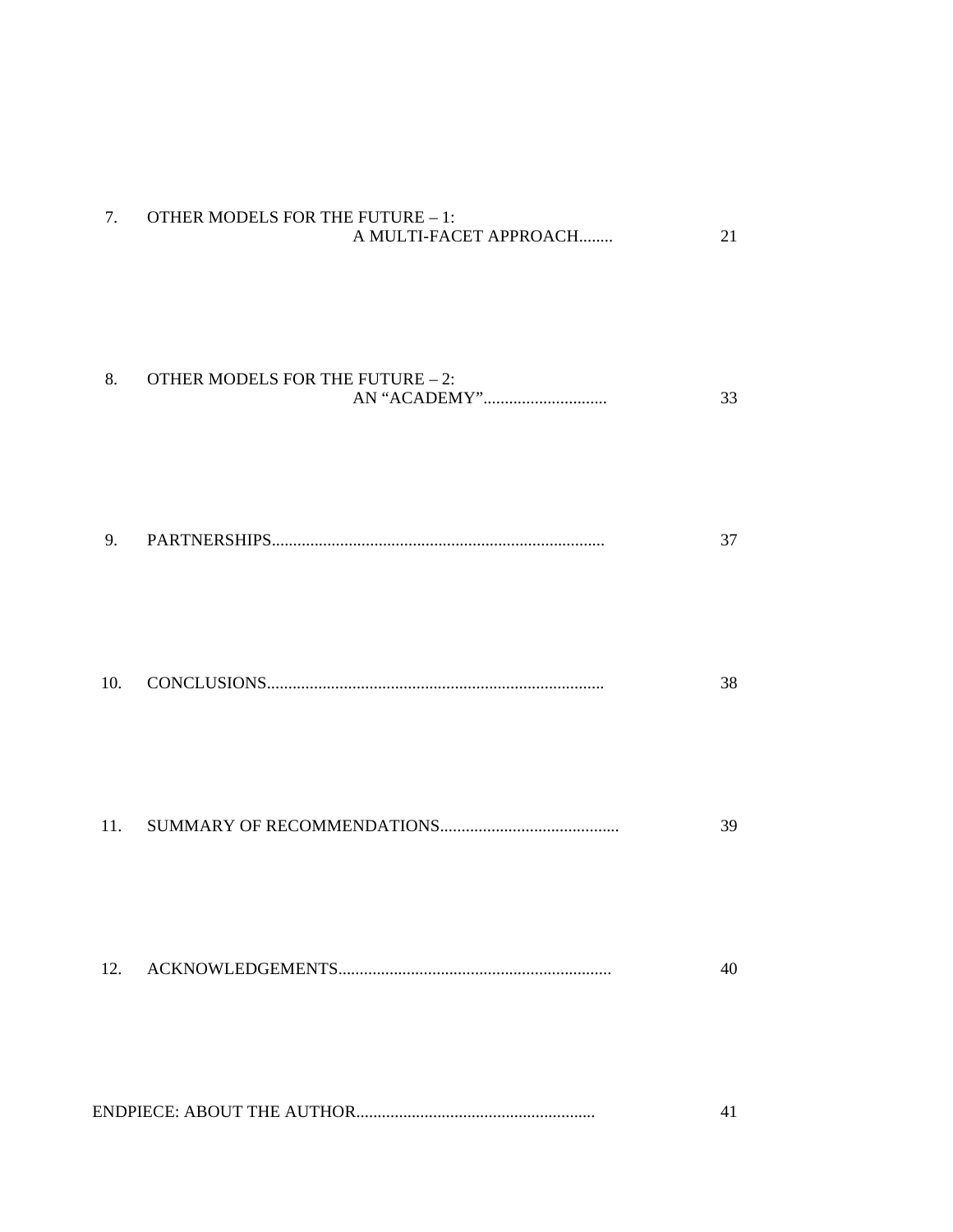|                                                      | 44 |
|------------------------------------------------------|----|
| ANNEX 3 - ESTIMATES OF HIGHER EDUCATION STUDENTS AND | 47 |
| ANNEX 4 - HIGHER EDUCATION ENROLMENTS IN HIGHLANDS   | 49 |

DEVELOPMENT OF THE JERSEY ACADEMY...................................... 51

ANNEX 1 – CONSULTATIONS............................................................... 42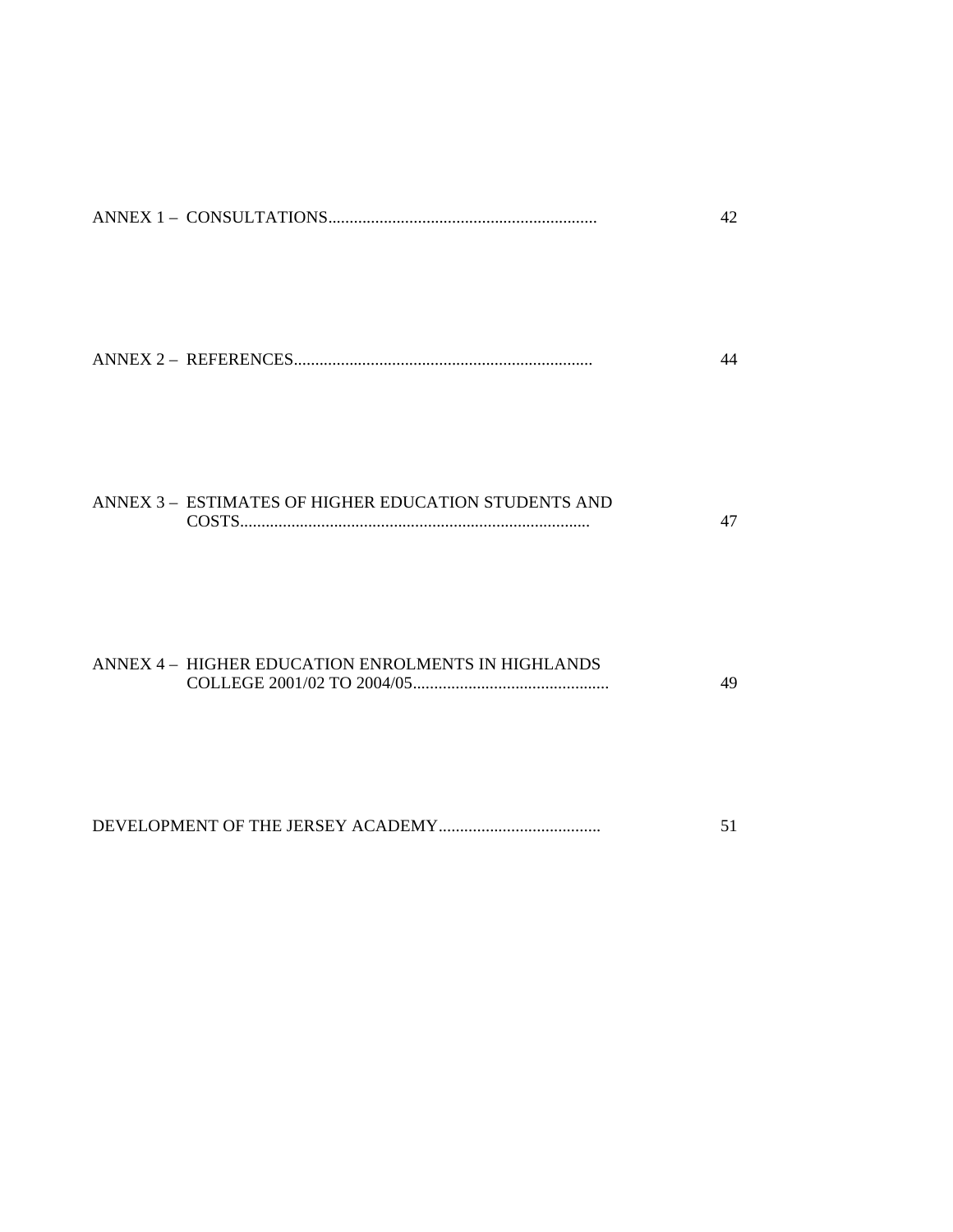#### **1. EXECUTIVE SUMMARY**

- 1.1 This review of Higher Education has been prompted by a variety of factors, including the changing economic environment in which Jersey operates, strategic positioning and policy development by the States, the future impact of the ageing population, and the effects of new Higher Education policy in England. The essential message is that Jersey will in the future need to make more of the talents of its own people, rather than rely as much as hitherto on importing skills and intellectual ability from other countries.
- 1.2 Higher Education has a crucial role to play in responding to the Island's needs in this regard. As well as developing high level knowledge, skills and aptitudes in its young people, and preparing them for employment and professional work in areas of direct relevance to Jersey's future needs, it offers those in employment opportunities for personal development, and employers the means to improve performance and competitiveness. Higher Education is a facilitator for the establishment of new enterprises, and potentially new employment sectors, as well as being a potential focus for on-going support to micro- and small-businesses. It is a driver for innovation, creativity and the transfer of new knowledge and insights. More generally, it is of major cultural and social impact. Higher Education should thus be seen as a necessary and critical component of a strong Jersey economy and of a dynamic Jersey society.
- 1.3 The approach adopted in this review has been to analyse each of the different types of need for Higher Education on the Island, and identify ways in which they might best be met. Options for a more general solution are then explored. In this way, each of the recommendations stands on its own, or can be taken in the round.
- 1.4 The current provision for young people to undertake degree-level studies off-Island is highly regarded and universally deemed to be beneficial to the individuals concerned. However, deregulation of U.K./E.U. student tuition fees in England will present greater financial barriers than hitherto, even at the 'capped' fee level of £3,000 a year (for U.K./E.U. students – Jersey students are already charged significantly more than this). The immediate impact will be for the entry year 2006/07, for which applicants will be considering their options from early 2005. There is therefore an urgent need for the States to agree with the U.K. Universities' representative body, Universities U.K., the level of fees to be charged to Jersey students from 2006/07, and then to determine States policy as to the impact on student support. The decisions should seek to take account of the effect of further increases in U.K./E.U. tuition fees, which can be expected to arise if (as seems to be inevitable) the 'cap' is raised or removed in the future.
- 1.5 The increased costs of studying in England will give greater weight to the argument that more opportunities to study full-time first degrees should be provided in Jersey. But there are in any case strong arguments for developing degree courses on the Island in generic subject areas related to Jersey's future employment needs. Highlands College has experience of successfully working in partnership with U.K. Universities towards this end. It is thus well-placed to develop further along these lines, and should be encouraged and facilitated so to do. This will require active marketing of programmes to Jersey young people and their families. It will also be necessary to place the funding of the College for such work on a longer term and more secure basis, and to ensure that financial support for students is comparable with that which they would receive if studying off-Island. There would be recurrent savings to the States if a greater proportion of its young people studied on- rather than off-Island, although there would need to be some initial capital injection to ensure that the quality of the provision was acceptable.
- 1.6 Development of more full-time first degree courses on the Island would also increase the opportunities for part-time study (on the assumption that the developments would be based on modular course structures). However, there would be benefit notwithstanding to enter into a strategic relationship with the Open University, given the relatively high numbers of Jersey residents who currently choose to study with the O.U. The historic funding arrangement with the O.U. will first need to be re-negotiated; part of those negotiations could involve seeking a role for Highlands College in providing an element of support to such students.
- 1.7 There is an important need to enhance provision and take-up of employee development programmes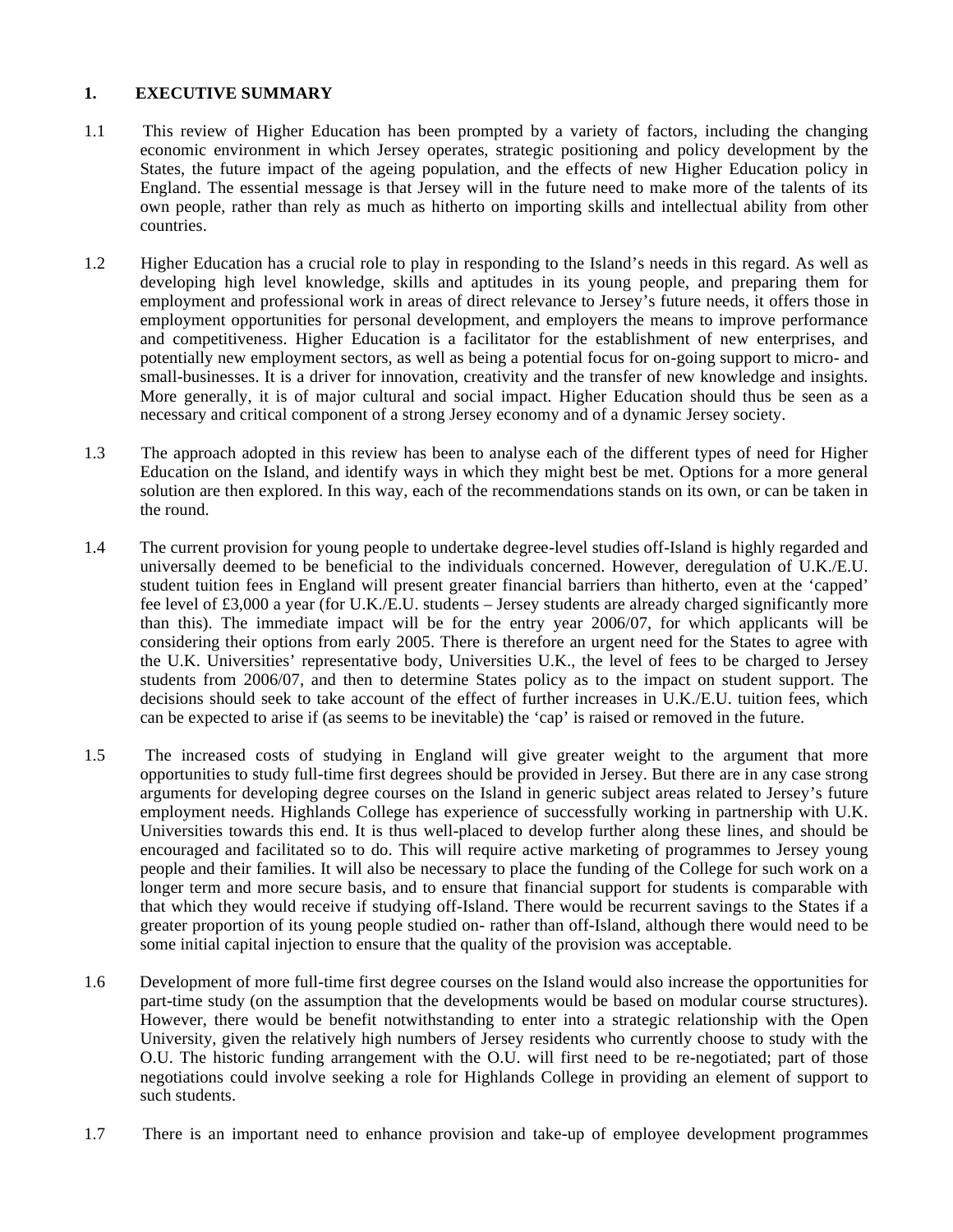- which enable the range of existing workforces better to respond to new demands and prepare for the future. This need covers all sectors of employment, including the States itself, and all sizes of employers. A means to co-ordinate and pro-actively develop on-Island opportunities should be sought, which would also serve to stimulate demand amongst smaller businesses, and to improve certification and progression. This could be achieved by creation of a new development entity such as a 'Management Training Centre', or by charging a re-formatted Jersey Business School with the task. There would be advantages in adopting the former approach, particularly so as to be seen to be making a clean start and avoiding some of the associations with difficulties in this area in the past. However, the Jersey Business School model would likely be more cost-effective and would avoid confusion in the market that would arise from creation of another brand. In any event, it would be timely to review States policy on the funding for such provision, and to bring together those with responsibilities for Economic Development and Education policy and funding in planning the way forward.
- 1.8 The new Foundation Degrees, recently introduced into the U.K. Higher Education system, offer exciting opportunities for Jersey to develop intermediate vocational qualifications at the technical and associate professional levels directly relevant to the Island's future needs. They would provide a route for a wider range of Jersey people than hitherto to achieve a recognised Higher Education qualification with a workbased or work-related curriculum, directly relevant to Jersey's emerging employment needs. Foundation Degrees would be particularly appropriate for those in work who need to up-grade their knowledge and skills, through structured employee development programmes towards graduate standing, as well as for those school- and college-leavers who do not proceed directly into full-time Higher Education. The potential for such programmes needs to be explored by means of a partnership between Highlands College, employers, representative bodies, the validating University(ies), the Department of Economic Development, and the Department of Education, Sport and Culture.
- 1.9 There is widespread and well-founded support across Jersey for building a strategic relationship with a well-established and internationally high ranking Business School to support the future development of the financial services sector on the Island. Actions have already been taken towards this goal, and these should be pursued as a matter of priority. There will need to be serious market testing, and high levels of commitment (of time, expertise and money), both by key employers and by the States, in order to achieve the longer term aspiration of establishing an International Business (or Management) School on Jersey. This would be different to that created on the Isle of Man, which has an alternative focus to the one envisaged for Jersey. Realisation of this ambition would also facilitate the transfer of new ideas, innovation and research findings into the Island's economy in a cost-effective manner.
- 1.10 The proposal for a 'Jersey College of Law' offers prospects not only to improve the training of Jersey lawyers but also to create an international centre for the study and promotion of comparative law. Current contacts should be explored, and support from the Jersey law community sought. Other opportunities to develop professionally focussed Higher Education on the Island have been identified, and should also be pursued. In each case it would be helpful to identify an individual or organisation to act as 'champion', and to provide support and reporting mechanisms.
- 1.11 The States' Strategic Plan identifies clear commitment to encourage entrepreneurship and the creation of new businesses, and this is also seen in the Island's Cultural Strategy. There is an important role for Highlands College, in partnership with Jersey Business Venture, to provide the training and development of individuals, and their on-going support, which are so crucial to start-up business success and the growth of micro-businesses. The provision of uncubator units on the Island should be actively explored.
- 1.12 The growth and developments outlined in the foregoing amount to a total student population of about 600 full-time equivalent (F.T.E.) students at the steady state, which might over time and with strong marketing grow to 650 or even 700 F.T.E. This is not sufficient to sustain an academically and financially self-standing multi-Faculty University, given the spread of subjects and levels involved. To achieve a minimum student population of about 2,000 F.T.E. would require augmentation by some 1,400 students recruited internationally (i.e. 70% of the total student population), which does not appear to be realistically attainable, even if it were deemed desirable. Moreover, a reasonable analysis shows that such a University would require capital investment of over £40 million, and incur a recurrent deficit of about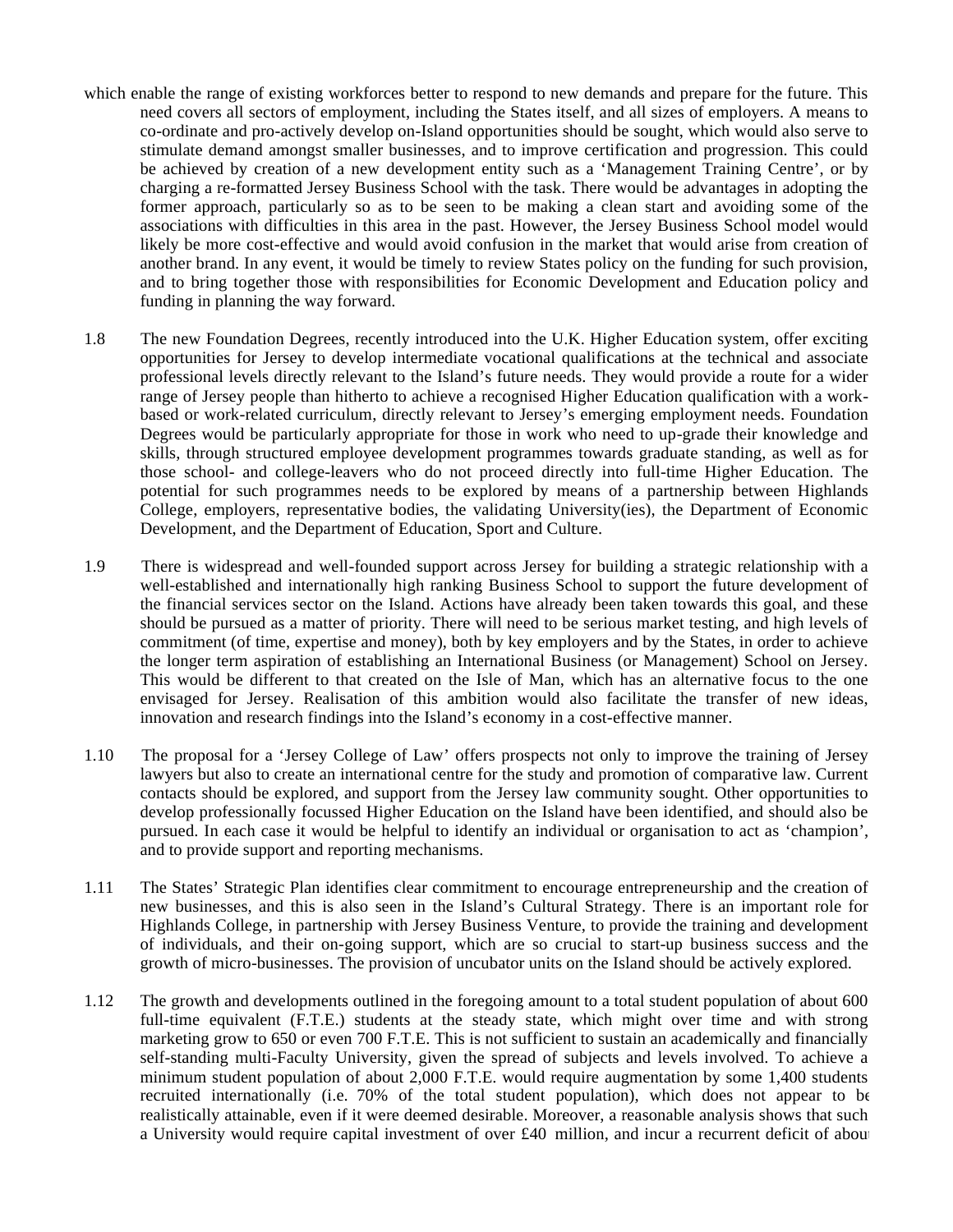- £2.5 million (i.e. over£4,000 per F.T.E. of Jersey students). The suggestion that the Island should create a 'University of Jersey' is thus discounted.
- 1.13 A more gradual development towards creation of a 'University of Jersey' by building upon the strengths of Highlands College is also discounted, because of the combination of disadvantages and risks. However, as indicated throughout this report, the College nonetheless has an important role to play in increasing the extent of Higher Education delivered on the Island.
- 1.14 It is therefore concluded that rather than create a University on the Island, each of the Higher Education needs identified should be pursued as valid and necessary developments in their own right. There would, however, be advantage in refining this strategy by bringing together the various elements under a common structure and brand, perhaps named 'The Jersey Higher Education Academy' and possibly as a new legal entity. The concept is that of a 'shopping mall', in which the various Higher Education activities on the Island would operate in a managed partnership mode. The principal components of the 'Academy' would be Highlands College, the Open University, other Universities (such as currently work in Jersey), a Management Training Centre (if this role is not to be performed by Jersey Business School), business start-up and support services, and the proposed Jersey College of Law. The 'Academy' would also usefully include appropriate means to make available relevant information, advice and guidance, and a market intelligence service provided by the Training and Employment Partnership. The 'Academy' would be the means to allow development of provision in a progressive manner, and would enable initiatives to be undertaken which might otherwise be non-viable or too risky as separate entities. More especially, the 'Academy' would provide the necessary strategic overview of the Higher Education needs of Jersey, and (by advising the States) help to fill the policy vacuum that currently exists. Note that the proposed International Business/Management School would not be part of the 'Academy' as it would not be helpful to dilute or subsume the brand of a leading Business School partner.
- 1.15 Some of the opportunities identified would likely benefit from strategic collaboration with Guernsey. These include the development of Foundation Degrees, the proposed 'Jersey College of Law', and specialist provision for professional bodies and associations.

#### **2. CONTEXT**

- 2.1 Jersey is experiencing substantial change, both internally and externally generated. Radical reform of its governance structures, and globalisation of its traditional and critical economic sectors, all have very significant implications for the Island. In the context of the present study, the following are key factors to be taken into account in review of Higher Education provision.
- 2.2 The States of Jersey Strategic Plan 2005 to 2010 provides the essential background for the present review. It provides a clear exposition of the vision for the Island, and its aspirations. Its 9 Strategic Aims and associated objectives present realistic and compelling challenges for the future.
- 2.3 Key factors that are especially pertinent to this review relate to the changing employment market, and the need for the education sector (Higher Education in the present context) to respond. Particular aspects are as follows.
	- (a) The agriculture sector on the Island has declined due to the effect of globalisation of food and other agricultural supply. The effect of investment by developing countries, advances in agricultural technology, the huge purchasing powers of supermarkets, reduction in international transport costs and lead times, have all contributed to Jersey's agricultural products losing competitive advantage. The single act of Spain joining the European Union had a devastating effect on tomato exports from Jersey.
	- (b) Tourism has badly suffered from the availability of easier, low-cost travel to other locations that are able to offer a wider range of experiences, climate advantage, and lower costs.
	- (c) The financial services sector has suffered from the ending of the 'dotcom' boom and the effects of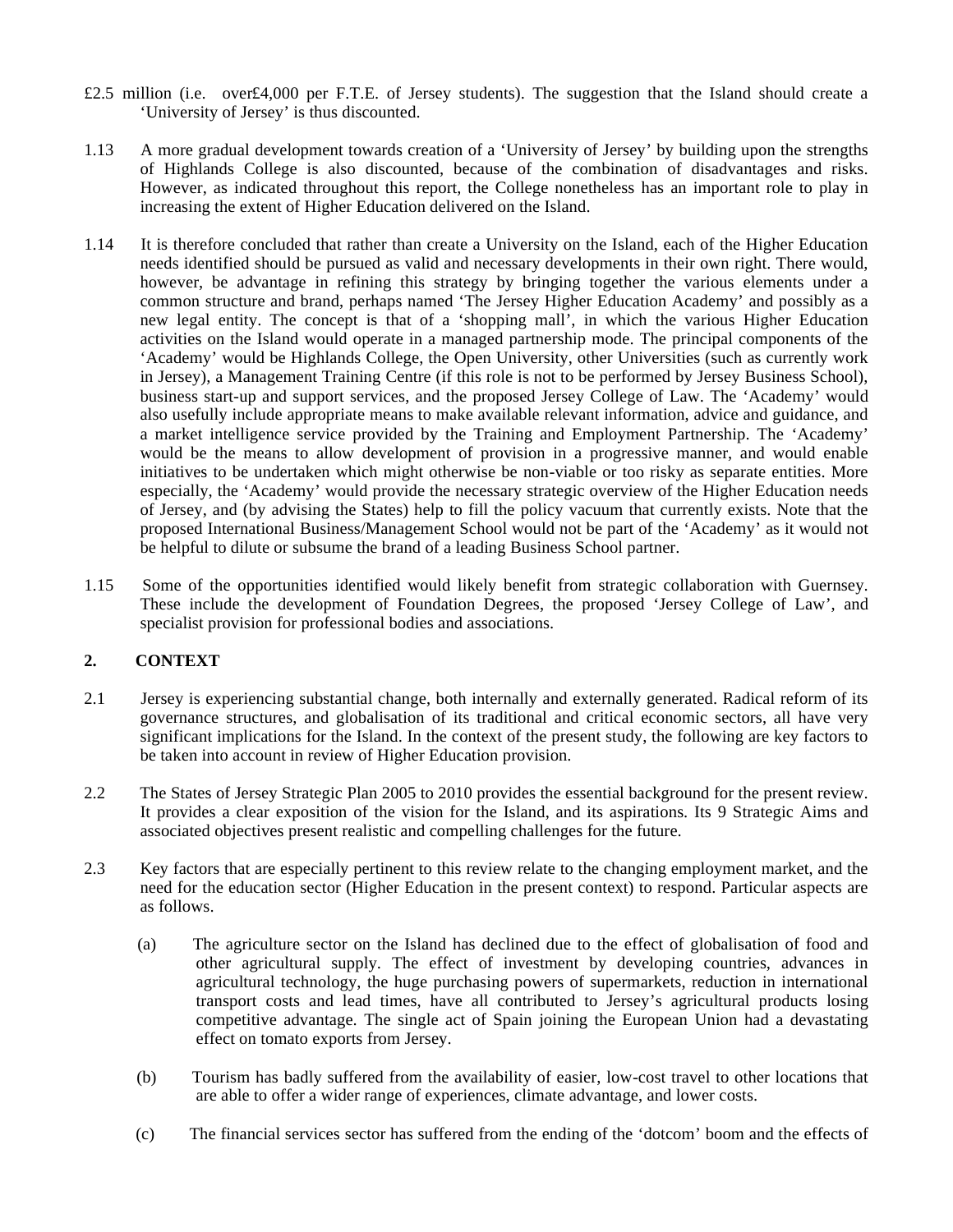- Annual profits fell by 4% in 2003 but have now stabilised.
- The sector now provides processing operations from low labour economies such as India, and has contracted its workforce considerably. There was a net loss of some 500 full-time equivalent staff between 2002 and 2003 (-4%); new recruits within the net retained figure were just 75 F.T.E. in 2003, compared with about 275 F.T.E. per annum in recent years.
- Globalisation is also affecting some middle-level functions such as Human Resources services. One consequence is that career pathways have been eroded.
- Rationalisation of offices and locations has also had an impact, with duplication amongst off-shore locations being eliminated.
- 2.4 As a consequence of the foregoing, there are now far fewer low-skilled jobs available for school and college leavers. Information available to the Careers Service indicates that only 62 of the Island's 900+ cohort of young people aged 16+ entered employment in 2003 (mainly in the retail sector). This year, new enrolments of young people at Highlands College have increased substantially (now taking 34% of the year 12 cohort, viz 350 students), as those young people who do not proceed direct to University seek to obtain further or better qualifications to help them in the job market. It remains to be seen whether or not their strategy will pay off, at least in the short term, or whether they will merely be deferring their unemployment.
- 2.5 Recent research commissioned for the Department of Education, Sport and Culture focussed on the impact of Jersey's ageing population. Particularly relevant to the present report is the realisation that in the future Jersey will need to rely on fewer of its population in employment. This means that to sustain the quality of life on the Island, those in employment will need to be more productive and efficient, and achieve higher added value. Higher Education clearly has a key role to play in achieving this.
- 2.6 Intense competition for location of key sector employers, such as in the financial services sector, means that Jersey must provide compelling benefits for the financial institutions to develop, let alone stay, on the Island. This requires, inter alia, access to a workforce that is of high quality, skilled, adaptable, and motivated. It is evident that such workforce is not currently available to the extent required. Retention is also a problem for some employers in the sector. Employers express disappointment at the local supply of graduates and non-graduates, and look off-Island for the solutions, as well as for development opportunities for their staff. At the same time, there is a need to ensure commitment and loyalty of the major employers to the Island's future. This sector is critical to the future prosperity of Jersey, comprising some 75% of the economy. It needs a consistent and reliable supply of world class people.
- 2.7 The decision to reduce Corporation Tax to zero will create a large gap in revenues, requiring overall economic growth. The target of 2% annual growth in real terms is challenging, but is seen to be the most important imperative for the future wellbeing of the Island. It can only be achieved through the high value-added sectors, particularly but not exclusively the financial services sector, and by making more of the latent talents of Jersey people. There must be greater emphasis than in the past to enable and encourage Jersey people to develop the skills, especially the graduate skills, for the jobs of the future. This requires investment in the education service, especially Higher Education – taken to include professional and higher skills development, as well as initial formation at the graduate level. It is said that Jersey is 'skills constrained', with the skills gap widening over recent years –
	- (a) Employers report that one in five jobs are 'hard to fill'.
	- (b) The proportion of 'hard to fill' jobs ascribed to lack of skills amongst applicants appears to be much higher that in the U.K. (77% cf 40%).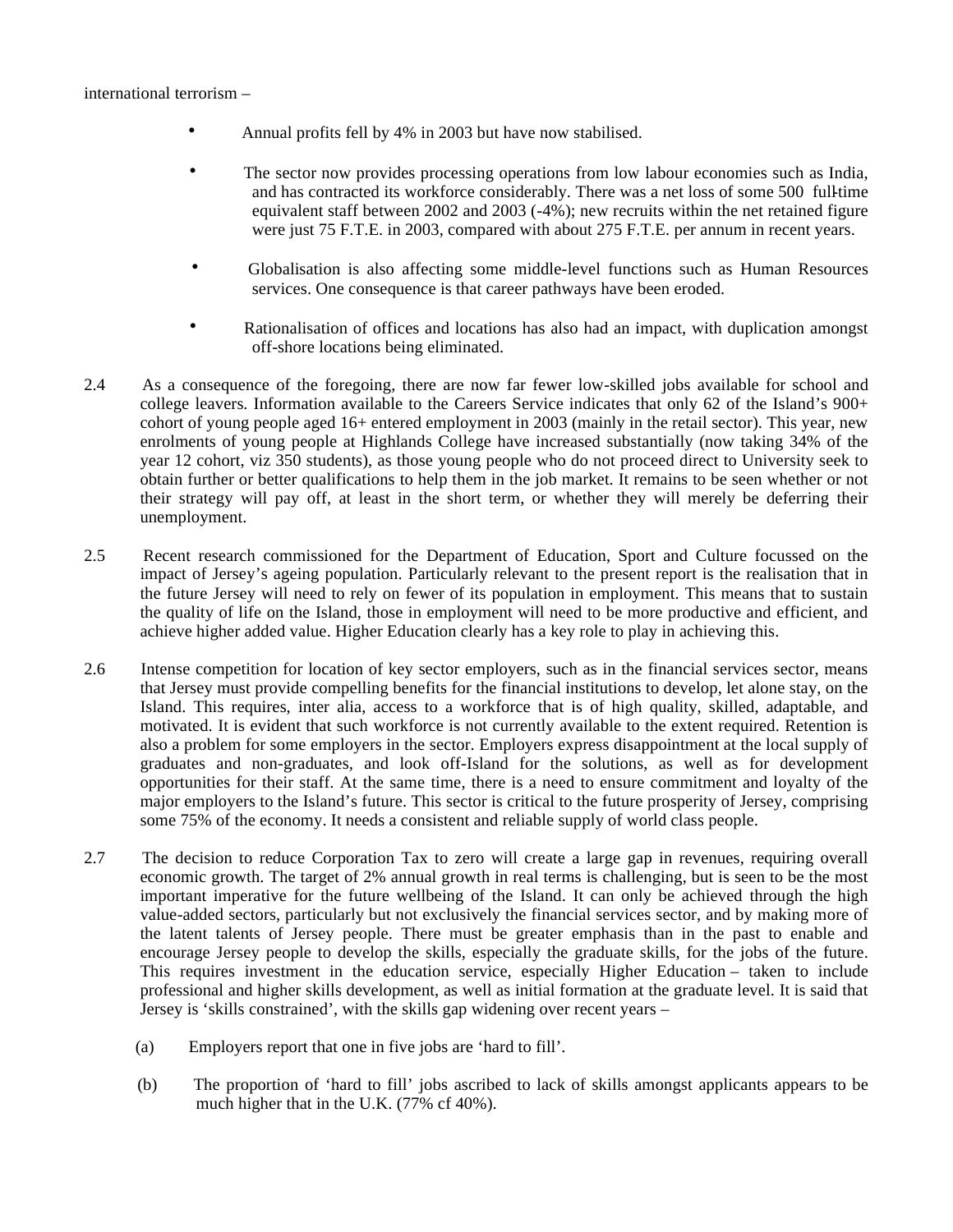- (c) 18% of employers report that at least some of their staff lack the skills needed for their job role (7% in the U.K.).
- 2.8 It is against this background that the States' Economic Development Department commissioned the (U.K.) Learning and Skills Development Agency to develop a Skills Strategy for Jersey. Its report, together with the latest Employers' Survey 2004, will provide an essential guide to future needs, including for Higher Education, and should be fully shared with the Department of Education, Sport and Culture.

#### **3. ORIGIN OF THE PRESENT REPORT**

- 3.1 In May 2004 the Education, Sport and Culture Committee received a report on the future implications for Jersey of changes in the Higher Education sector in the U.K. (particularly the future deregulation of tuition fees in England). The Committee decided that a review should be undertaken to consider what provisions for Higher Education might be made on the Island.
- 3.2 Subsequently, an Inter-Departmental Review Group, working under the chairmanship of the Island's Chief Executive and set up to consider the feasibility of a 'University for Jersey', requested that the Education, Sport and Culture review should extend its scope to consider a range of options. This was to include the possible establishment of a complete University on the Island or of a specialist Higher Education institution(s), or alternative options such as a 'virtual' University.
- 3.3 Terms of reference of the Review Group were set as follows
	- (a) to consider the Higher Education needs of the Island;
	- (b) to determine whether these needs can be met by the development of a University in the Island or by the development of one or 2 specialist Schools of Higher Education;
	- (c) to consider the extent to which the costs of local Higher Education provision could be offset by partnership arrangements with existing institutions and the recruitment of students from elsewhere;
	- (d) to consider alternative options for the development of Higher Education within the Island;
	- (e) to advise the Committee on options and costs associated with achieving an appropriate level of Higher Educational opportunities in the Island;
	- (f) to make recommendations for action to the Education, Sport and Culture Committee and the Inter-Departmental Review Group.
- 3.4 The membership of the Review Group was as follows –

| Phil Austin:       | Chief Executive, Jersey Finance Ltd.                    |
|--------------------|---------------------------------------------------------|
| Clive Barton:      | Senior Partner Moore Stephens Chartered Accountants;    |
|                    | Chairman of Highlands College Board of Governors        |
| Rosie Bleasby:     | Soroptimists International, Jersey                      |
| Andy Gibbs:        | Head of Careers and Work-Related Learning, Education,   |
|                    | Sport and Culture                                       |
| Michael Goldstein: | Consultant (Chairman)                                   |
| David Greenwood:   | Assistant Director, Culture and Lifelong Learning,      |
|                    | Education, Sport and Culture                            |
| Helen Hatton:      | Deputy Director General, Jersey Financial Services      |
|                    | Commission                                              |
| Jenny Hollywood:   | Assistant Director, Corporate Training and Development, |
|                    | <b>States of Jersey Human Resources</b>                 |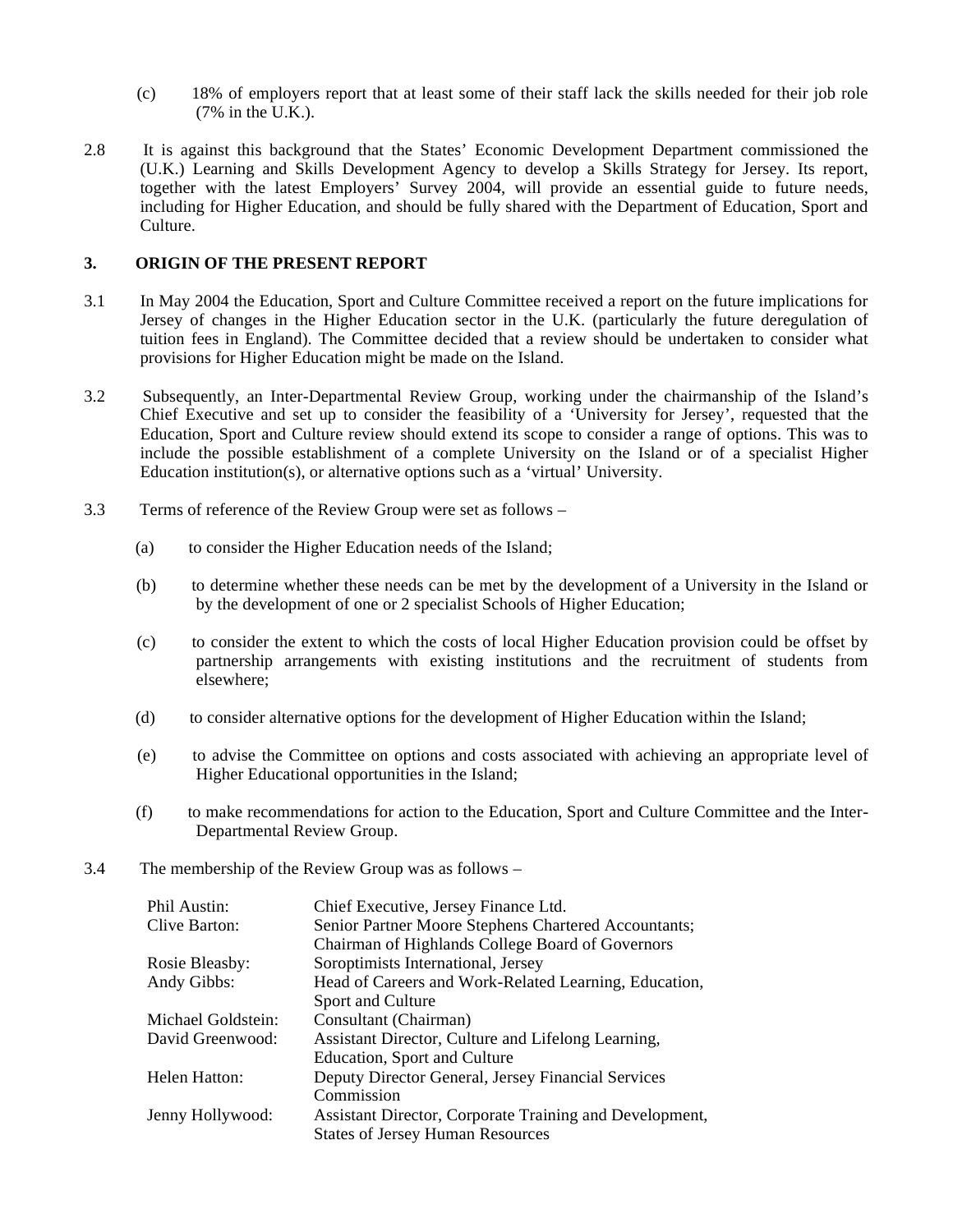Gary Jones: Deputy Principal, Highlands College<br>Chris Kelleher: Student Finance Officer, Education, S Student Finance Officer, Education, Sport and Culture.

3.5 The timescale afforded to the review group has been quite limited, but nonetheless the Group believes that the present report represents an outcome which could lead to considerable progress for the Island. In addition to the Group's three plenary meetings, considerable consultations have taken place with members, as well as with a wide range of other relevant parties, as set out in Annex 1. A list of documents to which reference has been made is contained in Annex 2.

#### **4. THE SCOPE AND ROLE OF HIGHER EDUCATION**

- 4.1 For many people, the image of a University is one where a group of academic staff develop the fundamentals of their subject interests and provide 3-year full-time Honours Degree study for young adults. Such activities do, of course, comprise the bedrock of University provision. But by no means does this represent the sole role and function of a modern Higher Education provider. Indeed, recent evolution and emphasis of Higher Education has been to develop the much wider role in direct support of economic and social development.
- 4.2 Given especially the context and background to this Review, a broad meaning is afforded to Higher Education, to embrace –
	- (a) undergraduate programmes at a number of levels (from Foundation Degree, HNC/HND, and initial professional qualifications through to Honours Degrees);
	- (b) post-graduate and post-experience programmes leading to traditional University qualifications at Masters level, as well as higher professional qualifications;
	- (c) shorter experiences which might not be accredited but which nonetheless contribute to higher level skills development and learning.
- 4.3 It is also important to recognise that study and delivery may be by a variety of modes, including part-time, work-based, distance (including by electronic means), and blended learning (a mix of face-to-face and individual learning, usually using electronic delivery). Increasingly, learning opportunities are provided in units or credits, so that students can accumulate experiences and expertise over a period and may combine these towards a recognised qualification.
- 4.4 Higher Education also has a role in supporting learning of so-called 'mature' students, those wishing to develop careers later in life, or seeking new career directions. Some will not have experienced postcompulsory education previously, or at least for some time, while others will have need for a new start. They may already be in employment and see Higher Education as a means for personal career advancement, wishing to change their employment, or wishing to get into employment from a period of unemployment (for example, after a period of child-care).
- 4.5 Much modern Higher Education is in close support of employers, working in partnership to meet their emerging needs by developing their workforces for the future. This may involve providing opportunities for workers to develop to graduate level, achieve higher level NVQs, degrees, and full professional status, as well as providing for their continuing professional development to keep up-to-date, meet new demands and contribute to the achievement of competitive advantage. Programmes of employee development at the middle and senior management/leadership levels are often created, delivered, monitored and evaluated by Higher Education Institutions in partnership with employers.
- 4.6 The contribution of Higher Education to more generic economic development often goes unrecognised, but is increasingly important to enable growth of modern economies. Examples are knowledge transfer through development projects, consultancy and advice; close-to-market research; dissemination of best practice; help and support to small and micro businesses. In addition, the provision of programmes to encourage entrepreneurship, the availability of incubator units and other facilities for start-up companies,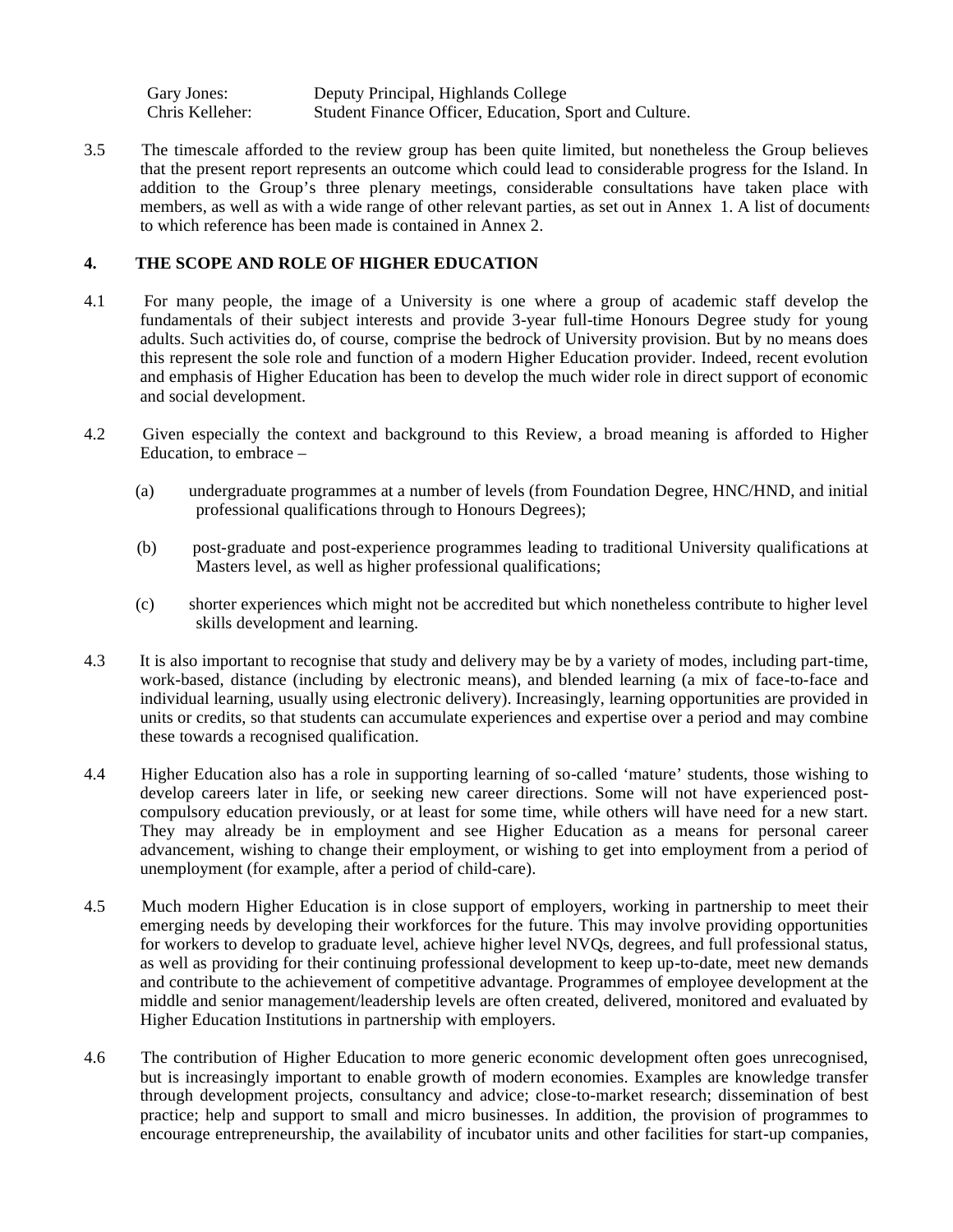- and the establishment of on-going business support services for micro- and small companies, all enable the creation of enterprising businesses which provide a necessary dynamic for healthy economies.
- 4.7 It is this broad approach to Higher Education which is taken in the present report in order to reflect the perceived needs of Jersey in this regard.

#### **5. ANALYSIS OF THE CURRENT SITUATION**

- 5.1 About 46% of the current cohort of approximately 1,000 school- and college-leavers proceed to full-time Higher Education, very largely in England. On the face of it, this represents a substantial potential source of students for Higher Education provision that might be provided on the Island. However, there are several aspects of this situation which warrant comment.
	- (a) There is a strongly-held view by many policy-makers that the vast majority of these students would prefer to study in England even if similar courses were available on the Island. Such opinions might need to be challenged (see paragraph 5.2 below).
	- (b) Moreover, most stakeholders (including parents, careers advisers, Education, Sport and Culture personnel *et al*) would positively prefer appropriately qualified school and college leavers to go off-Island to study. Indeed, there is a strong and ubiquitous opinion that it is in the best interests of the Island for its brightest and most promising young people to study in a different environment to Jersey, although there is no research to validate such assertions.
	- (c) On the other hand, most such students do not return to the Island until some years after graduating, and many may not return at all (just 62% return within about 10 years). As a consequence, some employers and policy-makers are concerned that there is very limited flow of fresh graduates into the Jersey labour market, especially into the financial services sector, to the detriment of the vitality of the economy.
	- (d) The level of participation in degree-level education by Jersey young people is notably high (for example, compared with England), which in many senses is a considerable achievement and is regarded as a success story for the Island. There is the perception that this high participation rate brings long term benefits to the Island, but there are also concerns that –
		- the occurrence of graduates in the workforce is low. Only 11% of the Jersey workforce have degree or equivalent qualifications compared with the average for the U.K. of 16%;
		- 34% of all working adults have no formal qualifications at all (cf  $16\%$  in the U.K.);
		- too few graduates study subjects of direct relevance to the local economy. The dominant subjects of study are: Art/Design/Architecture (17%), Humanities (11%), and Social Science/Psychology/Sociology (11%). Only 7% study Accountancy/Finance/Business/Management, while 6% study Mathematics/IT/Computing, 5% study Law, and 4% study Sports/Leisure/Tourism/Recreation;
		- employers generally feel that the quality of the graduates in terms of their immediate employability could be improved.
	- (e) Of some considerable concern is the argument that the effect of a high proportion of young people going to University off-Island means that there are inadequate numbers of young people remaining who are of high enough ability to meet the emerging employment needs of Jersey.
	- (f) The cost to the States of funding students to study off-Island is considerable. For the 2004/05 academic year the total cost to the Education, Sport and Culture Committee for supporting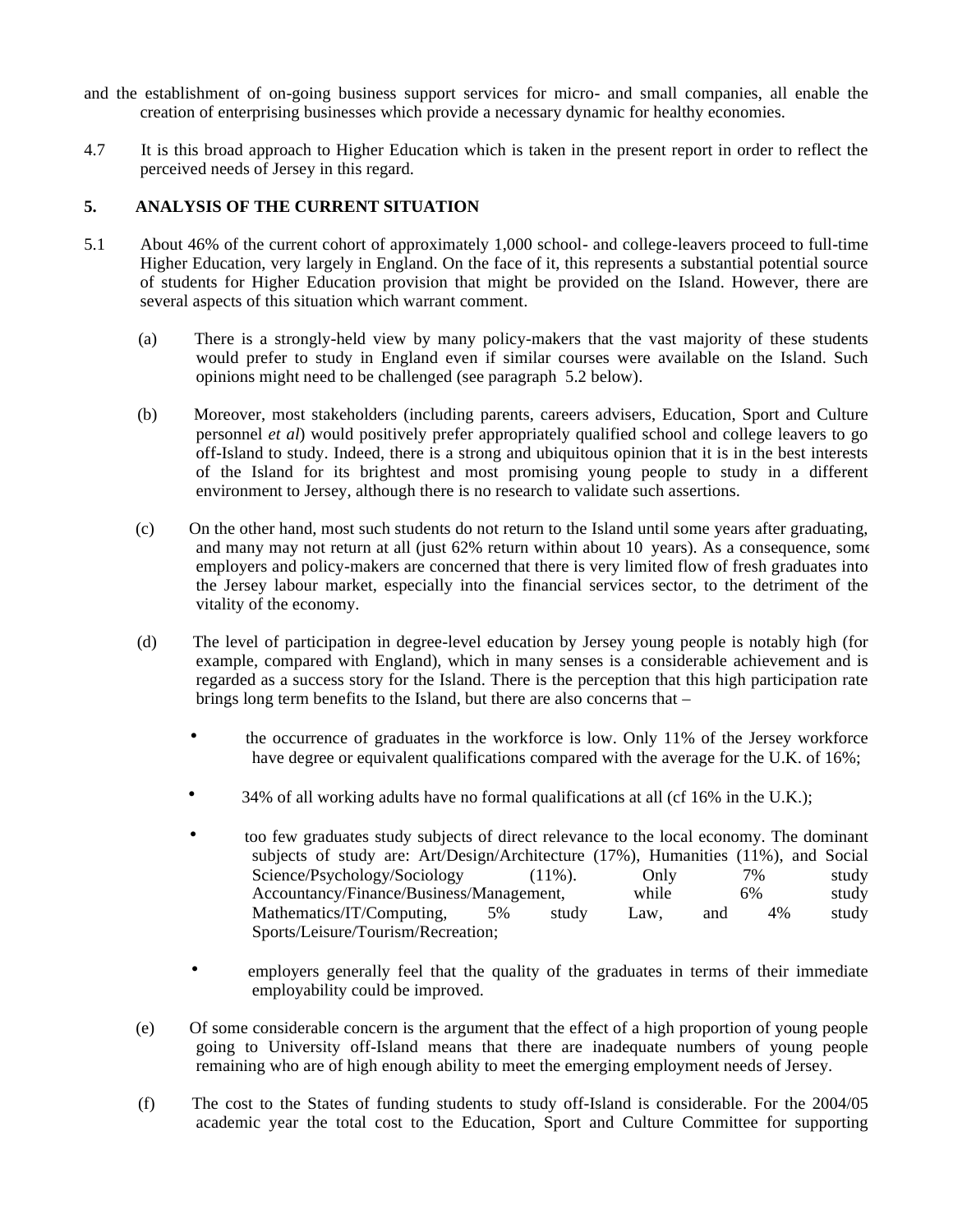- students studying in England (fees, maintenance and travel) will be £8.185 million  $\mathcal{E}7.580$  million for undergraduates,  $\text{\pounds}0.605$  million for postgraduates). Moreover, there are very serious cost issues to be resolved when E.U. undergraduate tuition fees in England are deregulated from the 2006/07 academic year. While the new policy is directly about students from the E.U., there will be a consequential impact for students from Jersey (and other Channel Islands and the Isle of Man). Although a 'cap' of £3,000 will be imposed initially (an increase of some £1,800 per year), this is 'guaranteed' only until 2010. If the same increase of £1,800 per annum were to be applied to Jersey students, and the States were to meet all such additional costs at current student volumes, the total additional impact would be close to an extra  $£2$  million a year at the steady state. Furthermore, it seems inevitable that the 'cap' will be raised or eliminated after 2010, with the most popular and prestigious Universities in England perhaps charging fees of £10,000 per year or more in some subjects at least. This will inevitably put substantial pressure on parental and States budgets, and is not likely to allow the current arrangements to be sustained in the longer term.
- 5.2 It is, of course, not known the extent to which other school and college-leavers might wish to take advantage of any on-Island full-time initial Higher Education if such were to be available. There are doubtless some potential students who, for a variety of reasons, do not wish or are unable to study off-Island (for example, those of a reserved disposition, those with family or social ties, or those with a disability). Moreover, there would most likely be some positive feedback if suitable provision were to be available. A survey of current Year 13 students in Jersey schools and Highlands College (433 responses, representing about half of the age range or two-thirds of those in education), conducted as part of the present Review, posed the question: "If appropriate high quality university education in the subject you wished to study was available locally would you consider staying on the Island?". The responses were –

| consider staying | yes:<br>no:   | 33.3%<br>39.5% |
|------------------|---------------|----------------|
|                  |               |                |
|                  |               |                |
|                  |               |                |
|                  | not sure:     | 22.2%          |
|                  |               |                |
|                  |               |                |
|                  |               |                |
|                  | not answered: | 5.1%           |

 Whilst too much weight should not be placed on these actual figures, there is at least a case for consideration. The Isle of Man International Business School attracts 9-12 young school/college leavers to its full-time BA courses in Business Studies/Administration each year (plus 6-8 mature students). More importantly, whatever might be the detailed effect of fee deregulation in England, it can only be to increase the demand for on-Island based degree courses, unless the States is able to meet the whole of the additional costs without any reduction in the numbers of students supported.

5.3 There would appear to be significant demand for initial Higher Education from older people ('mature' students, taken to be aged over 21 years on entry). Evidence for this comes from 2 sources –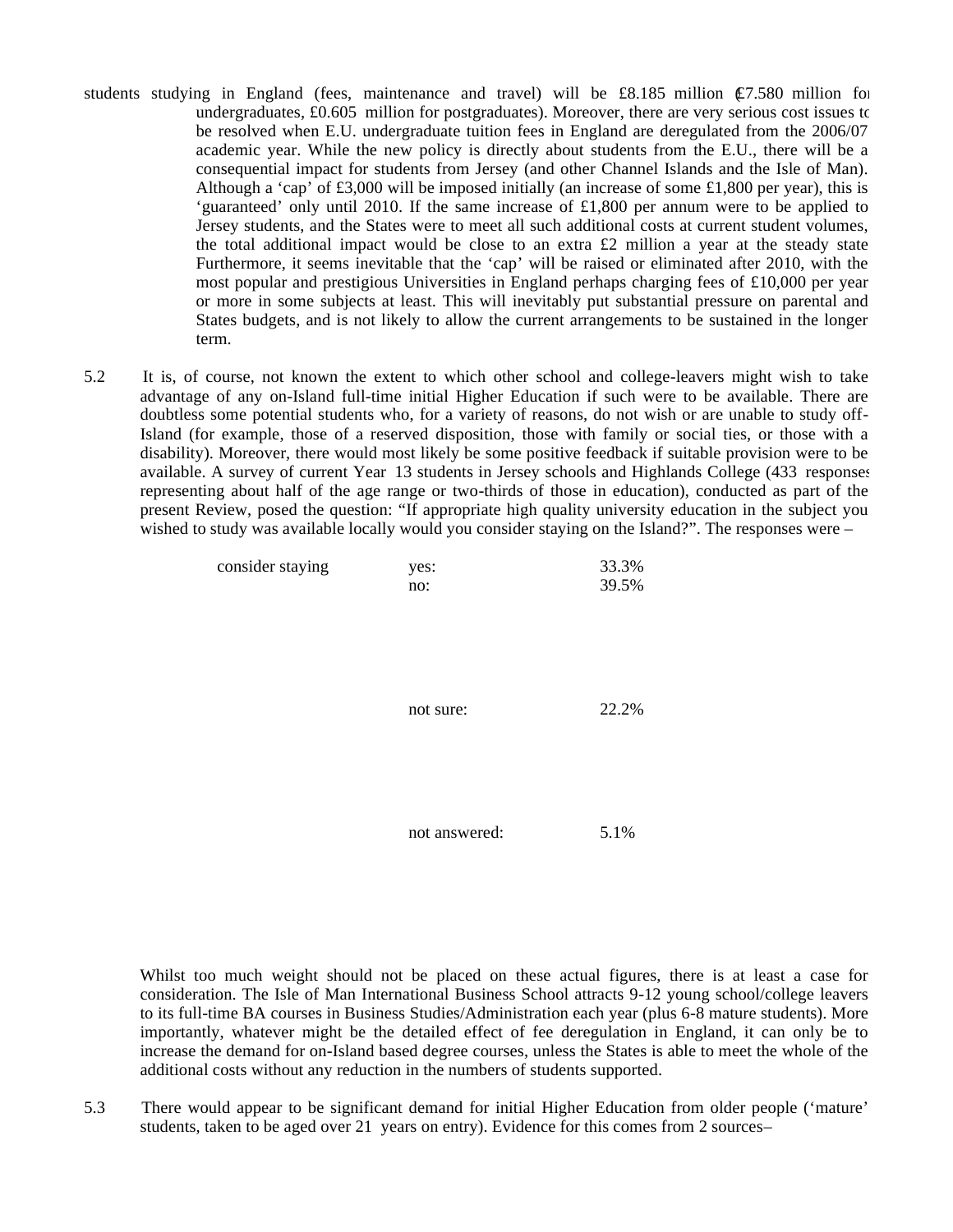- (a) There are currently 428 Jersey residents registered on Open University (part-time) courses. This number of such students seems to have been growing slightly over recent years, with 124 new registrations in 2004. Nearly 70% of the current total are in the age range 25-45; 62% are women; the majority for whom data are available are in employment, many in professional and management roles. The range of courses studied is very wide, and many students study only to Certificate or Diploma levels. In the period 2001-2004, there were 273 qualifications awarded, 84 being full first degrees (BA/BSc/LLB), and 15 full Masters' degrees (MA/MSc/MEd/MBA). The rate of production of first degrees is equivalent to about 30 new enrolments a year on 3-year fulltime degree courses, more than currently enrol at Highlands College [see paragraph 5.3(b) below]. These O.U. data are relevant also to the needs or professional development opportunities on the Island, as discussed later in this report.
- (b) Highlands College offers a number of degree programmes in association with English Universities, as detailed (for recent years) in Annex 4 hereto. Of particular note is the full-time Combined Social Sciences Programme in partnership with the University of Plymouth, directed at mature students. The first 2 years of this programme are taught by the College under a franchise agreement, while the final Honours year is delivered by Plymouth staff as 'Flying Faculty'. Enrolments have been much more encouraging since the full degree qualification has been available on the Island. The experience of the College would suggest that the demand from mature students to study at first degree level on a full-time basis is for general Higher Education experience rather than for directly vocational, career-focussed qualifications (as indeed is the case for the full-time HE taken by young people off-Island). There is some interest also in part-time mature students availing themselves of this programme, and a small number of school and college leavers have also enrolled (although the availability if the programme has not been deliberately marketed to such students).
- 5.4 All commentators point to the need to enhance provision and take-up of employee development programmes that enable the existing workforce to respond to (and prepare for) new demands, whether these be from new legislation (employment law, data protection *et al*), from technological developments, or from the general need for enhanced business competitiveness. The States itself has a substantial need to equip its approximately 1,000 managers (from charge-hands to senior professionals) with the means to deal with the vision for the Island over the next few years: leadership, change management, strategic planning, customer focus, risk management, and the like. Although there is a particular context, these needs are not atypical of the needs of the rest of the Island's workforce, both in terms of sectors and employer size. Current provision is largely made by the employers (usually contracted out), as there are issues concerning the extent to which States funding should be deployed for such purposes. As a consequence, provision by Highlands College (see Annex 4), through its Jersey Business School, is perhaps under-developed. Moreover, as a result, much of the management development is not accredited or quality assured through certification.
- 5.5 The new Foundation Degrees, which are intermediate, vocational Higher Education qualifications, offer particular opportunities to address the skills deficit which Jersey, as other western economies, is experiencing. Foundation Degrees are designed to fill the qualifications gap at technical and associate professional level, and are expected to come into greater demand in the light of 14-19 curriculum reforms in England following the Tomlinson report (which is also being addressed by Jersey). They are 2 years full-time in duration, or the equivalent of part-time study, and have as their defining characteristic involvement of employers in their design and delivery, with a core role for work-based accredited learning. Highlands College has recognised the potential of such programmes and has converted its art and design foundation course into a Foundation Degree (with the University of Plymouth), and is considering the likely demand for other courses at this level. The particular value to Jersey would seem to be full engagement of employers (including the public sector), many of whom have often not turned to the College for their manpower needs.
- 5.6 There are strong views amongst both Government and employer bodies regarding the need for development opportunities at the more senior executive post-graduate/post-experience/professional level,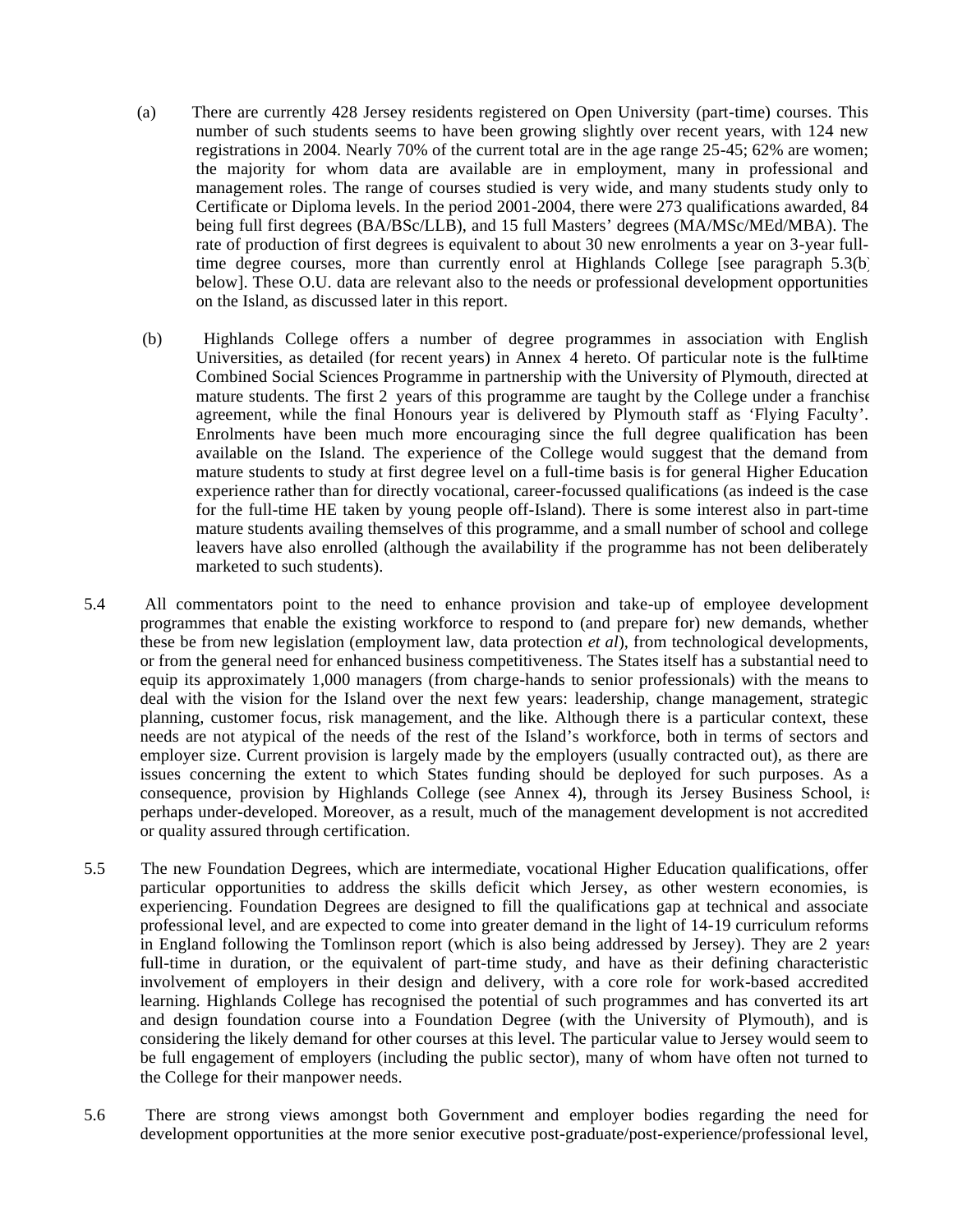- although again it is difficult to determine with any precision the extent of demand. However, there is no doubt that many employers spend substantial amounts on such development activities for their staff, the vast majority of which is taken off-Island. There are particular concerns surrounding the needs of the financial services sector, and while this is by no means the sole area for full attention, given the dominance of this sector in the Island's economy, and its importance to the Island's future, it is crucial that this demand be addressed. The needs are not restricted to the provision of personal development programmes, with or without such qualifications as the MBA, but embrace the much deeper and wider engagement of the sector on the Island with knowledge development and transfer. This realisation has lead to the consideration by the Policy and Resources Committee's 'University Working Party' of the prospect of establishing an International Business School on the Island in association with an appropriate highranking Business School from the U.K. or the U.S. The key considerations would appear to be –
	- (a) the finance sector needs top-level management development at leading edge international standards;
	- (b) it is important for the Island to facilitate the necessary provision;
	- (c) the focus should be on the specific needs of Jersey and its unique selling points as a destination for the finance sector;
	- (d) there should be significant spin-off from the close interaction between the academics and the sector, for example in terms of research, knowledge transfer and innovation;
	- (e) a high quality facility would be attractive to (modest numbers of) international students and employers, thus (without detracting from the prime objectives of the proposal) –
		- aiding the financial viability of such a venture;
		- adding to the international reputation and standing of Jersey;
		- providing some (modest) direct contribution to the economy;
		- enriching the experience of the Jersey-based students;
		- providing useful benchmarks for practice;
		- making the venture more attractive to the partner Business School.
- 5.7 It was with similar considerations in mind that an International Business School was set up a few years ago on the Isle of Man. However, in practice this has developed somewhat differently to the concept envisaged for Jersey in that it fulfils a more mainstream Business School role. Thus over half its students (about 60 out of a total of 107 F.T.E. in 2004/05) are on standard undergraduate B.A. Business Studies/Business Administration programmes, and the majority of its delivery is by its own staff operating under a franchise from Liverpool John Moores University. While it is perhaps arguable that the Isle of Man International Business School has in any case yet to achieve its full potential, it seems to be generally accepted that success of such a venture depends critically on the following.
	- (a) Identifying an established, leading University partner is a pre-requisite. In the particular context of Jersey's aspirations, to establish a high reputation for the Island as a serious international player in this area, would require close partnership with a world class Business School.
	- (b) The venture requires considerable front-end loaded investment. For example, it is understood that the Isle of Man International Business School required £5 million capital for premises, as well as major financial support during the formative period.
	- (c) Long lead times must be planned to achieve even modest student numbers, challenging the academic viability of programmes. The Director of the Isle of Man International Business School was appointed in 1999, and the first (small number of) students were admitted about 18 months later; in 2004/05 the School expects a total of no more than 107 full-time-equivalent students to be enrolled. The Director of the School believes that a further doubling of the student population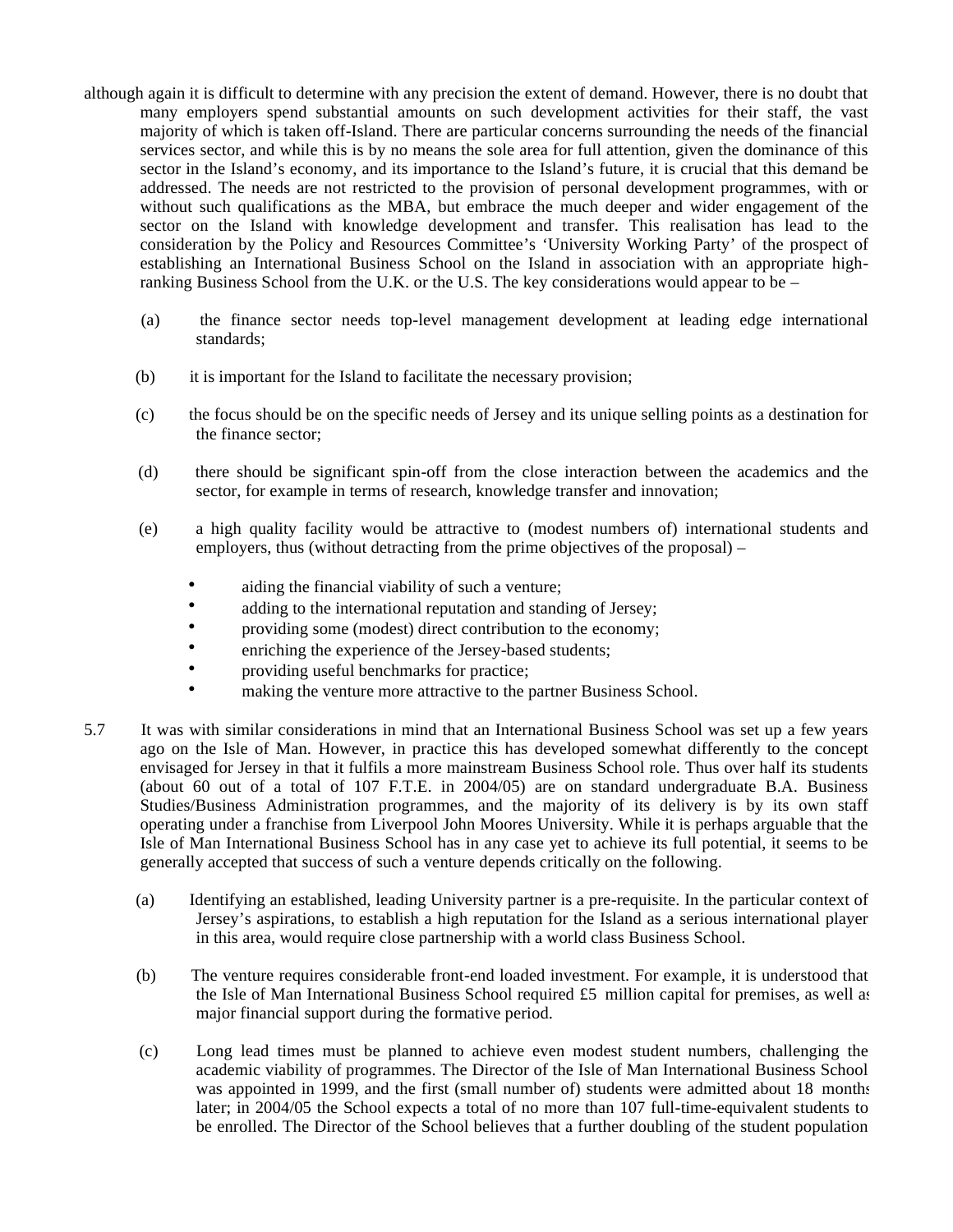is required to approach self-sufficiency.

- (d) Substantial underwriting is essential for some years. After 4 years of enrolling students, the Isle of Man International Business School continues to receive a £700,000 subvention from the Manx Government (about half of which is used to service loans for capital), and has still recorded an annual deficit (the accumulated deficit is about  $\pounds1$  million). Putting aside the repayment of bank loans for capital, the recurrent per capita cost to the Manx Government for tuition of Isle of Man students is perhaps approaching  $\text{\pounds}8,000$  per annum, to which must be added the cost of maintenance grants.
- 5.8 Some concerns have been expressed that the training for lawyers competent in Jersey law is not adequately structured and quality assured. Previous arrangements with the University of Caen have fallen into abeyance. This has led to the call for creation of a 'Jersey College of Law', in association with suitable University partners. Currently there are about 40 people studying to qualify in Jersey law at any one time.
- 5.9 Other areas of professional training at Higher Education levels might be better developed on the Island. Attention is drawn to existing, planned and possible examples –
	- (a) Highlands College offers a part-time BSc in Construction Management in association with London South Bank University. This is delivered on a largely distance-learning basis, and is end-on to the College's HNC in Building Studies. Although it is modest in its enrolment levels (15 new enrolments in the last 3 years), it meets a real professional employment need for the Island in  $\epsilon$ cost-effective manner. Funding for this provision is via Economic Development (the Training and Employment Partnership) rather than Education, Sport and Culture.
	- (b) Highlands College will in future manage and contribute to the delivery of the on-Island Post-Graduate Certificate of Education, in association with the Institute of Education London and Bradford College. The Island's annual requirement is up to 10 secondary teachers and up to 5 primary teachers to be trained by this route in the foreseeable future. At present, the graduate intake is recruited from off-Island (a few from Jersey residents returning to the Island), but in future an important source could also be those graduating from Highlands College's degree courses (such as the Combined Social Sciences programme with the University of Plymouth).
	- (c) Highlands College offers courses leading to qualifications of the Securities Institute, but no provision is apparently made on the Island for professional updating activities for this body, even though between them Jersey and Guernsey provide nearly all the membership of the Institute. A collaboration between Guernsey and the Securities Institute to offer such programmes on Jersey would seem to be an obvious development, providing savings in costs (including time) and giving better profile to the Island. Collaboration with Guernsey is further considered in paragraph 9.2 below.
- 5.10 As indicated in paragraph 4.6 of this report, Higher Education has a key role to play in the generation of  $\epsilon$ culture of enterprise and entrepreneurship. In particular, it has the potential significantly to support the creation of new businesses, to help sustain them and to enable their growth. In the past, with high levels of employment and an over-riding migration policy, there has been little need for such facilitation, but times have changed significantly, and the need to encourage diversification of the economy is now recognised. The States' Strategic Plan identifies –
	- 'Aim 1.2: Encourage enterprise, innovation and diversity particularly in high added-value sectors'.
	- 'Aim 1.2.2: Encourage the development of new enterprises and companies with high value-added potential and which contribute most to the economy'.

 One example of how this new commitment is being translated into specific action is to be found in the States' Cultural Strategy, which identifies a number of objectives, including the following –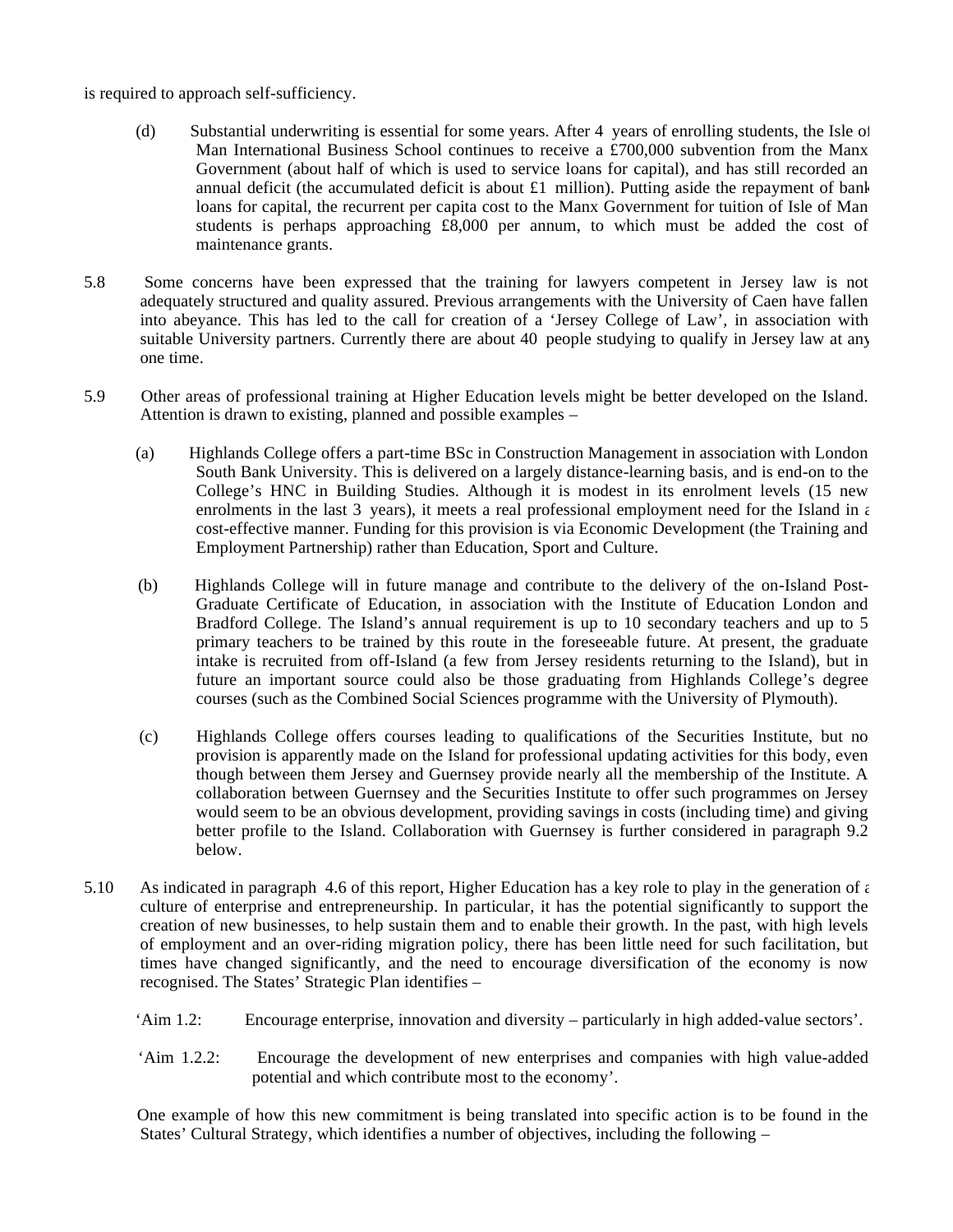- 'Objective 2.10: To work with Highlands College and other interested bodies to examine the feasibility of establishing a 'College of Culture''.
- 'Objective 3.5: To support individual artists, across all the arts and crafts and cultural workers in furthering their careers and/or in developing a stronger economic base for their cultural activities, and in helping to support a market for their works and activities'.

 Jersey Business Venture provides sterling and highly creditable front-of-house services, but it is a small operation with only occasional links to Jersey Business School and its training opportunities in business skills and development. It is now opportune to review the extent and level of such provision, including the availability of supported space for start-up businesses.

#### **6. "A UNIVERSITY FOR JERSEY"?**

- 6.1 The identification of the needs outlined above would seem to add support to an earlier suggestion that consideration should be given to establishing a University on the Island for Jersey people. This was especially prompted by a report prepared for Highlands College by Prof Malcolm Johnson of the University of Bristol, and presented to the Policy and Resources Committee earlier in 2004. The notion generated considerable interest, and some excitement on the Island (see, for example, the headline article in the Jersey Evening Post for 27th September 2004). However, a more rational analysis is set out below.
- 6.2 The needs identified in section 5 of this paper have been quantified in Annex 3 hereto. While the data are but estimates, it is evident that the needs of Jersey students alone will not of themselves be sufficient to sustain the creation of a full-blown, multi-Faculty University. As shown in Annex 3, the total indigenous student population arising from these needs might be approaching 600 F.T.E. (full-time equivalents) at the steady state. With vigorous marketing, including product development, this might grow to perhaps 650 or even 700 F.T.E., but it is crucial to realise that the student body this embraces is extremely diverse in terms of educational level and subject spread. Thus, whilst 600 F.T.E. might be argued to be academically and financially viable for a specialist Art College or a postgraduate Business School, it would not be so for an institution seeking to cater both for a broad subject spread (fine art, social sciences, law, business and management, et al), and for a wide range of entry points (from mature entrants with no formal entry requirements to experienced executives working towards MBAs).
- 6.3 The question therefore arises as to whether financial and academic viability for such a facility might be achieved by extending the potential student body through deliberate marketing on an international scale. This possibility was addressed (albeit not in marketing terms) in the Malcolm Johnson report, which also set out the possible economic benefits of such a development (including in terms of prestige and identity), especially as a new income stream and employment sector for the Island. However, there is significant reluctance to take this further, on the basis that –
	- (a) to achieve viability, the focus would need to be on incoming students (to the extent that about 70% of the student body would be from outside the Island – Annex 3 refers). However, there are major doubts that Jersey could be attractive enough on this scale in relation to international competition, in terms of both cost and reputation;
	- (b) the impact on the Island of a large number of international students, and addressing their social needs, would likely be adverse, and could more than outweigh the benefits;
	- (c) trends in the international student market are increasingly towards postgraduate and high addedvalue programmes, which generate substantial infrastructure and maintenance costs. These are not compatible with current Higher Education demands of Jersey residents;
	- (d) the capital costs (in excess of £40 million, and probably over£45 million) would be unacceptably high;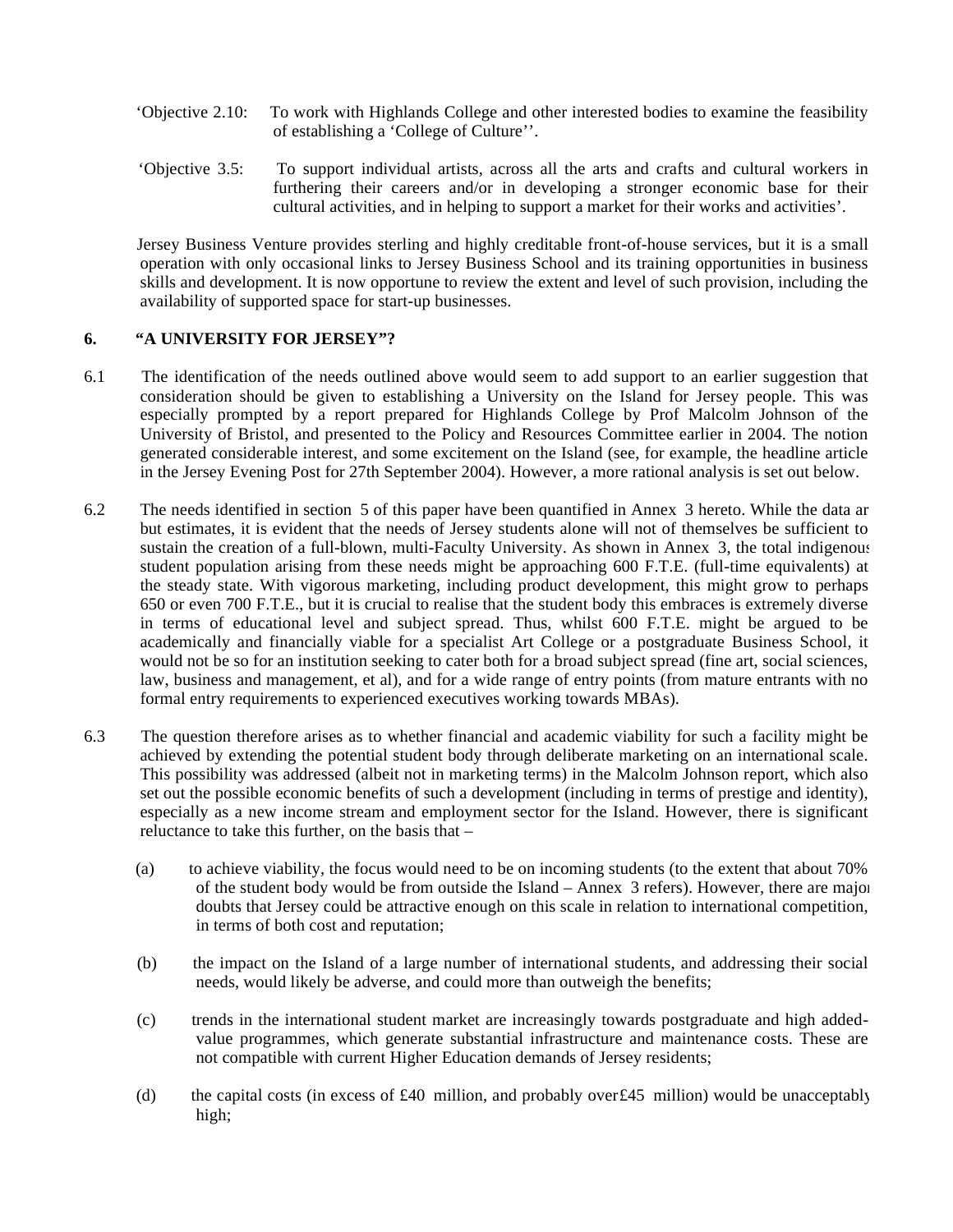- (e) an annual deficit of perhaps £2.5 million (i.e. over£4,000 per Jersey student) would have to be sustained;
- (f) the project would therefore be of unacceptably high risk in terms of both finance and reputation.
- 6.4 It is possible to consider a more modest and evolutionary approach for development of a University on the Island as an alternative to the establishment of a free-standing institution in its own right from the start. That is, to base the activity in an existing organisation – thus allowing a more controlled development, mitigating risk, and reducing some fixed costs. The most obvious candidate for such progressive growth is Highlands College, because –
	- (a) the College leadership has strong ambitions in this direction;
	- (b) Higher Education is one of ten 'Key Issues' set out in its approved corporate strategy ("A Strategy for the Future 2003-2008");
	- (c) the College has experience of a range of Higher Education provision (Annex 4);
	- (d) it potentially has the academic, physical and human infrastructure for a controlled development of Higher Education;
	- (e) it stands up well in relation to quality of general Further Education provision in England.

 Whether or not the College should further engage in Higher Education development is an important policy matter for the States. But there are additional factors that militate against it being the focus for the full range of work identified in section 5 of this report –

- (f) there is the danger of 'mission drift', which could adversely affect the other work of the College, arguably just as crucial in the context of the changing employment structure of the Island;
- (g) there is a historical perception questioning whether the College is able to deliver significant Higher Education which meets the needs of employers. This perception is based on experiences which are now out-of-date, and on views which should no longer be valid, but it nonetheless represents an inhibiting feature which needs to be recognised;
- (h) to be effective as a high quality, world-class Higher Education provider, especially in the postgraduate/professional areas, requires a culture, ambience and reputation which would be difficult to achieve in what is predominantly a Further Education environment;
- (i) a top quality international Business School would be cautious about locating or delivering programmes within or too closely associated with a Further Education College.

 There are thus policy issues about the role of Highlands College as a Higher Education provider, and important funding matters for the College to be resolved. It is, however, evident that whatever the policy for Highlands College in any future prospects for achievement of a University on the Island, it nonetheless has the immediate potential to make a substantial contribution to the Island's Higher Education needs, as discussed further in this report.

### **7. OTHER MODELS FOR THE FUTURE – 1: A MULTI-FACET APPROACH**

- 7.1 The essential problem to be addressed is how to find a solution which meets the different needs set out in section 5 of this document, given that a full-blown University would not be practical (or necessarily able to meet the objectives recognised).
- 7.2 Clearly, one approach is to take the view that there is no single model that would satisfy all identified and perceived needs. Instead, a multi-facet approach might be appropriate. In this scenario, each of the aspects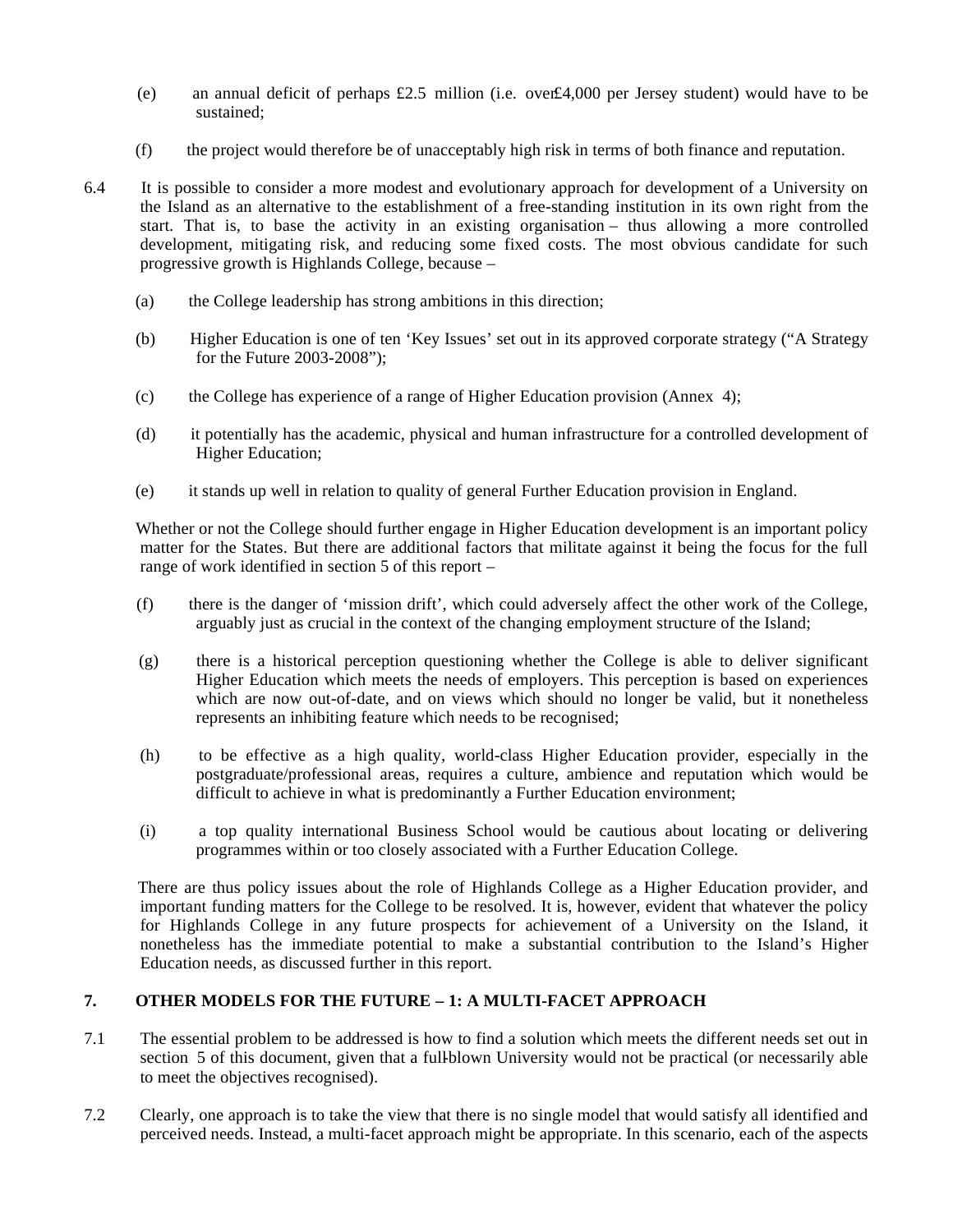- of Higher Education provision identified in section 5 of this report would be subject to detailed policy and investment appraisal, a business case prepared complete with implementation plans, targets and method for review and evaluation. The timescales for development of each strand would be different, and each could be subject to separate but co-ordinated project management. The principles for each strand are set out below.
- 7.3 The current off-Island provision for young people is, by all accounts, highly valued and successful, so this should not be changed unnecessarily. However, the impact of higher fees in England for E.U. students will have a knock-on effect for Jersey (and other Island) students, and will need to be seriously addressed in the very near future. Although increases for U.K./E.U. students to £3,000 per annum do not come in until 2006, prospectuses for 2006 entry will begin to appear in February 2005, just a few weeks away. While discussions with the representative body Universities U.K. may lead to some continued dispensation regarding fees (i.e. charges less than those levied on other international students), there will inevitably be increases to contend with. Whatever is then decided in the way of student support, the availability of off-Island undergraduate degree education, with emphasis on supporting those families of lowest means, is seen to be an important priority for Jersey.

*Recommendation 1:*

*The uncertainties surrounding future student support arrangements for Jersey students wishing to undertake*

*undergraduate Higher Education in England from 2006/07 should be resolved as a matter of urgency. This*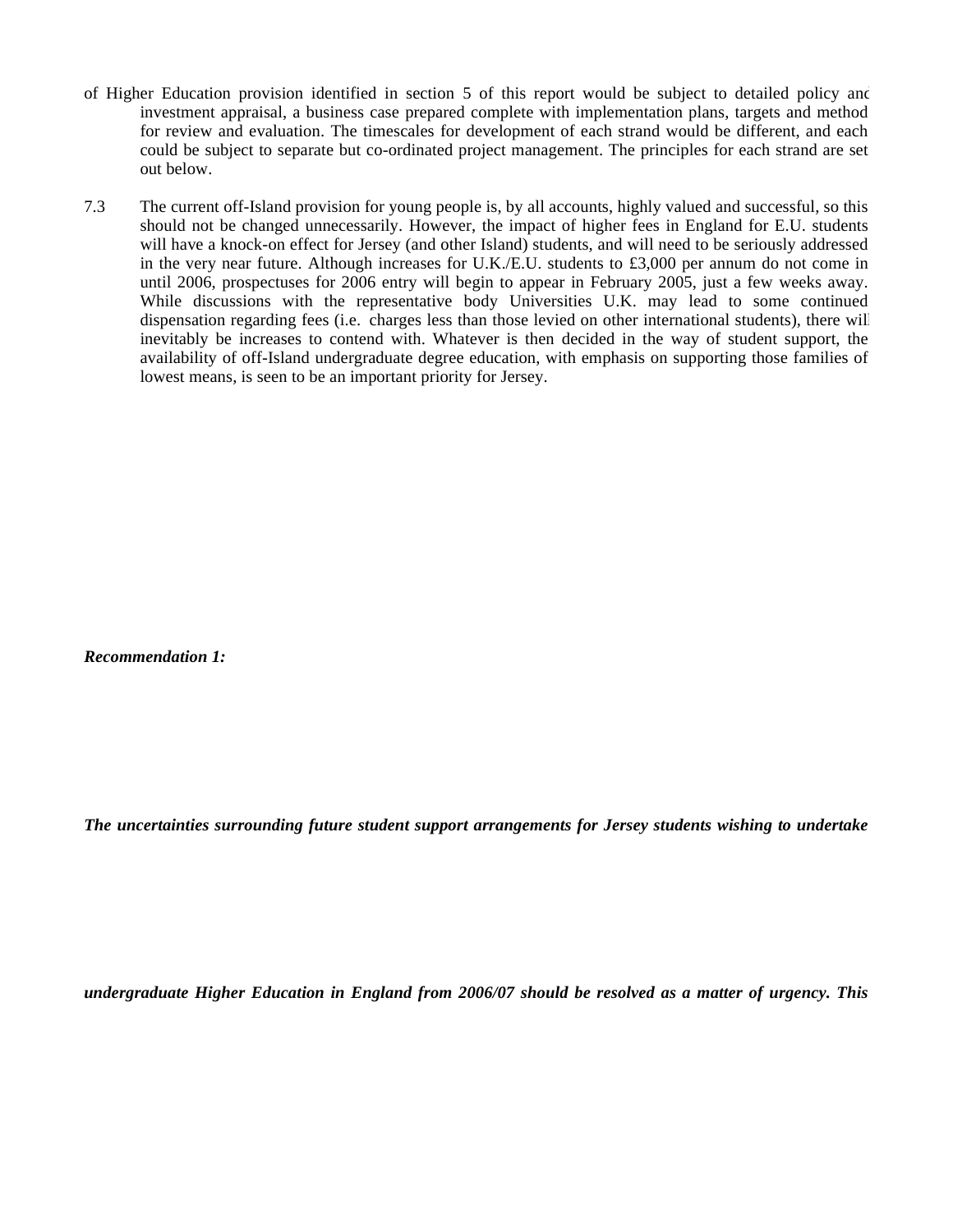*will depend on the outcome of negotiations with Universities U.K. as to the impact on the cost to Jersey of fee*

#### *deregulation in England.*

- 7.4 Highlands College should be encouraged and supported in the expansion of first degree work for mature students ('returners') in association with (an) established University(ies). There are several important points to be made –
	- (a) The University of Plymouth model as currently applied at the College would seem to be very effective, and plans to diversify the provision with this University offer good prospects for success, for example into the area of Public Services Management.
	- (b) Plymouth University is developing a number of its programmes for delivery by blended learning on a consortium basis, for its large 'University of Plymouth Colleges' partnership scheme. Highlands College is well placed to benefit from this development.
	- (c) It is likely that the range of degree courses appropriate for delivery on Jersey will need to be modest and generic in nature, placing as much emphasis on development of general graduate skills, employability and personal development (which encourage occupational mobility) as on vocational and occupationally specific skills. In any event, the approach should be demand responsive. Earlier attempts to develop such courses in Business Studies and Computing did not succeed because there was little demand from mature people (when unemployment was very low), and they were not adequately marketed. In particular, there would seem to be no reason why this provision should not also be actively promoted within the Island for school and collegeleavers, since this would serve to extend the choice available to students and their families. This will be even more important as the cost of studying in England increases for at least some if not all students when English University fees are deregulated in the future. The experience of the Isle of Man International Business School, as noted above (paragraphs 5.2 and 5.7), shows that there is potentially a viable market for business-related degree courses if young people are included.
	- (d) The range of courses should extend to Foundation Degrees (see paragraph 5.5), since these could enable school and college leavers in the middle ability range, and mature returners, to progress at a suitable rate towards graduate levels of achievement. They would also provide routes to degree and professional levels for those in employment. One benefit for employed staff studying parttime is that Foundation Degrees would be a useful staging point in the path to full graduate and professional status, rather than one lasting perhaps 5 years part-time before achieving a qualification (as with the Institute of Financial Services degree course). There seems to be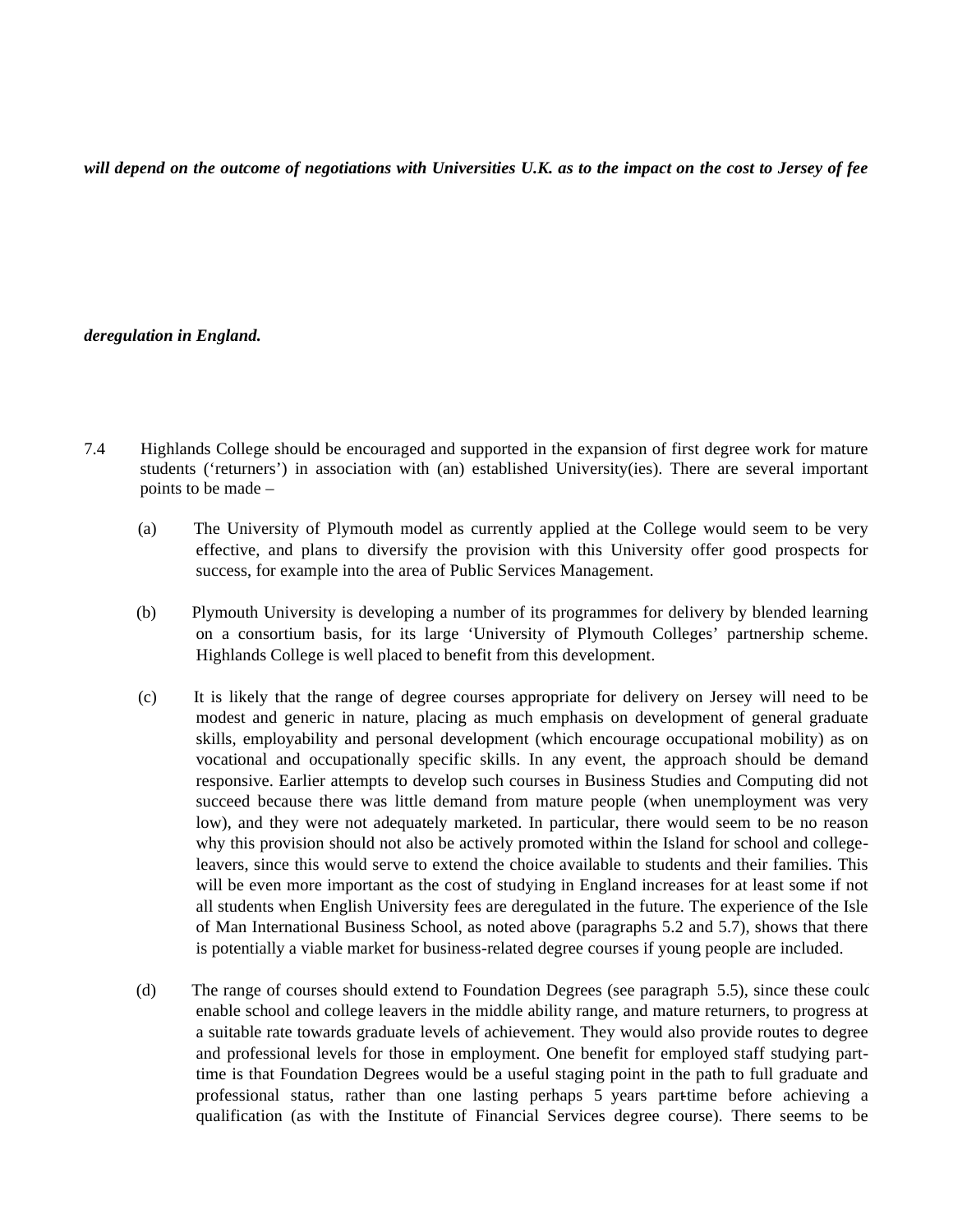- considerable interest in developing Foundation Degree programmes that prepare young people for the financial services sector, but other options include more general Business Studies, Public Services Administration/ Management, Tourism and/or Hospitality Management, Arts and Heritage Management (re the Cultural Strategy), and Teaching Assistants.
	- (e) However, it is crucial to its success of any such arrangements for the funding of the programmes to be placed on a more secure and transparent basis. There are 2 aspects –
		- At present, Highlands College has to bid to the States each year for funding to operate the early years (on franchise) of its Plymouth University provision. This leaves considerable uncertainty as to whether students will have continuity of study, which doubtless has an adverse effect on student recruitment.
		- States funding to Plymouth University does not seem to be based on realistic estimates of costs or any other rational basis. As U.K. Universities move to a more transparent and analytical approach to costing their activities (as they are required to do by the Higher Education Funding Council for England), so there is likely to be an impact on these kinds of arrangements.
	- (f) For the purposes of the present report (and Annex 3), it is assumed that the numbers of students on such programmes would rise to 3 times the current level for the Combined Social Sciences scheme (adjusted for steady state). This would seem to be both a plausible target and readily achievable. The financial implications are as follows (data for academic year 2004/05 –
		- Under current arrangements, for the first 2 full-time years of the University of Plymouth programme, the College receives *per capita* recurrent funding from the States which is intended to be equal to that which English Universities receive from the Higher Education Funding Council for England (HEFCE) in respect of the lowest cost-rated

subjects (the HEFCE figure for the English financial year 2004/05 is £3,484).<sup>[\*]</sup> This is

significantly less than the 2004/05 tuition fee of £4,651 charged by English Universities, by special agreement with Universities U.K., in respect of Jersey (and other Islands') students for the lowest cost-rated subjects. There would therefore be a saving in excess of £1,000 for each full-time student that studied a degree course at Highlands College rather than off-Island.

- For the third full-time year of the Plymouth programme the States pays the University a fixed (notional) sum of £55,000 for up to 16 students (which, at the limit, is approximately the same rate of funding as afforded to Highland College for the first 2 course years). If this arrangement were to continue at three times the current volume level, the expectation would be an increase of some £110,000 a year, again offset by the cost of funding such students for off-Island study. An alternative would be to fund the College at its normal per capita rate, and leave it to negotiate the best deal it can with the University on the basis of there being greater volumes involved.
- Funding of the College for degree work should not be restricted to the lowest cost-rated subjects. If the College successfully develops and recruits to higher cost-rated subjects (such as computer studies and fine art), then the appropriate base funding should be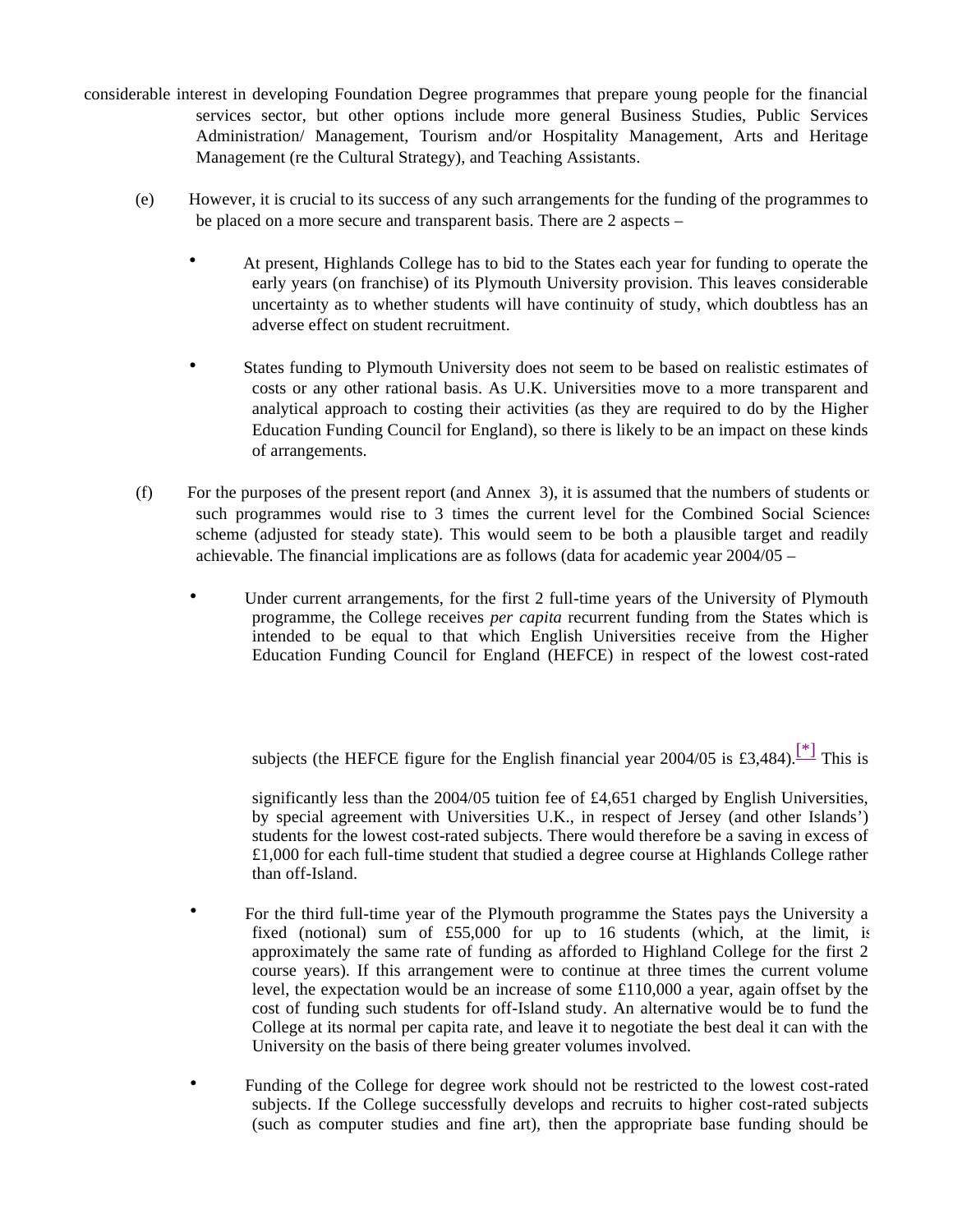- applied. For computer studies, for example, the basic level of funding in 2004/05 would be £4,529 per F.T.E., compared with the fee charged by English Universities for Jersey students of £6,046. This is the obvious route to funding the BSc in Construction Management (London South Bank University), rather than the very unusual mechanism of using resources of Economic Development (via the Training and Employment Partnership).
	- As well as savings in the fees elements, there would also be savings possible in States' financial support to students. The logic here is that students studying on Island would not need to live away from home and therefore would have lesser costs, so would not require the same level of financial support. Moreover, there would be no need to fund students' travel back home from the U.K. It is difficult to quantify the total of such savings to the States, as the total package for most students involves family as well as States' contributions. The average cost of States' support to undergraduates for fees, maintenance and travel is in excess of £6,700 per student, but only part of this would be saved, and not all such students receive support.
	- However the calculations are done, there would inevitably be at least a modest saving to the States in recurrent costs if more students studied full-time in Jersey rather than go off-Island. Moreover, and this is a point often overlooked, all the money would be retained within the Jersey economy, rather than be spent in England.
	- (g) On the basis that States funding to Highlands College for its full-time degree work is the same as that paid by the English Funding Council to English Universities, this is deemed also to cover ongoing capital needs. There are, however, 2 important caveats.
		- In recent years, the English Funding Council has recognised the need for significant injections of capital funding to modernise and enhance the quality of learning resources, and has provided substantial funds, formula allocated against specific evaluated plans, towards this end.
		- There would in any event be some as yet undefined one-off capital costs to support the initial expansion of full-time undergraduate degree work at Highlands College. It is understood, for example, that provision of a top-up Honours Degree programme to the current Foundation Degree in Art and Design is frustrated by lack of suitable space.

*Recommendation 2:*

*Highlands College should be encouraged and facilitated further to develop generic degree programmes, at both*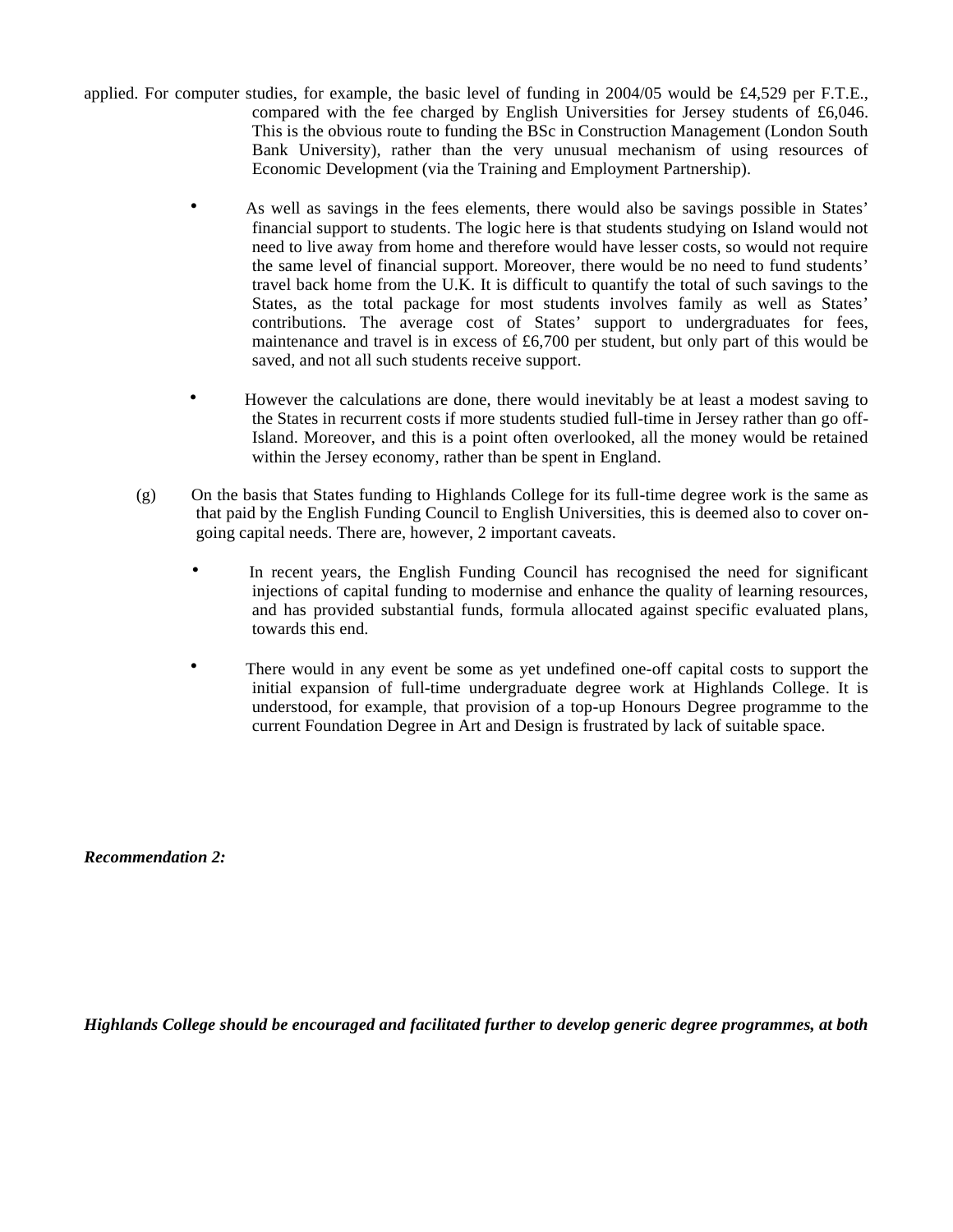*Honours and Foundation levels, with appropriate U.K. Universities. These might usefully be modelled on the*

*successful collaboration with the University of Plymouth. The programmes so developed should be overtly*

*offered to Jersey school and college leavers, as well as to mature people. They should also be structure and*

*offered so as to be available for part-time study. Funding of the College and Universities to deliver these*

*programmes should be placed on a more secure and transparent basis. Clarity is required as to the policy for*

*student support to participate in these programmes.*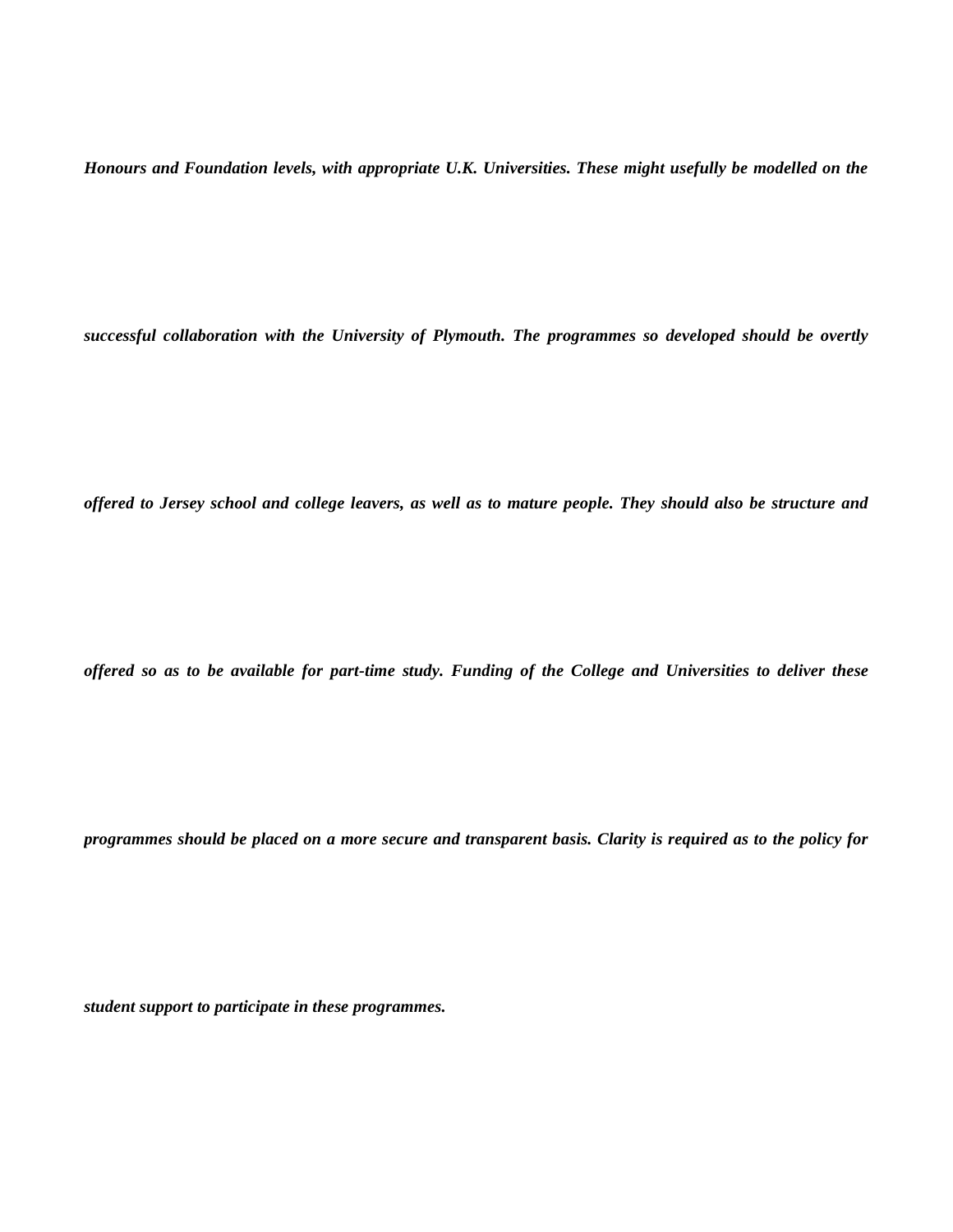*Recommendation 3:*

*A planning group should be established to facilitate the development of a range of Foundation Degrees at*

*Highlands College. The process should fully engage relevant employers, representative bodies, the validating*

#### *University(ies), and those responsible for funding and policy in both Education and Economic Development.*

7.5 It is likely that a proportion of the students who study with the O.U. would revert to on-Island provision if that were to be available (in a format which served the particular needs of this student group). But there would always be a significant number of Jersey people whose Higher Education needs were best met by the O.U. In the model given in Annex 3, it is assumed that the conversion to on-Island provision would be 25%, which is perhaps an optimistic figure used to test the 'University for Jersey' proposal. This would still leave a significant number of Jersey residents who look to the O.U. for Higher Education. That being the case, there would be merit in entering into a new formal relationship with the Open University, to develop specialist part-time degree-level work for the Island.

 There are, however, important funding issues to address. At present, Highlands College provides physical facilities for the O.U. free of charge, and the States makes an annual payment to the O.U. of £15,000. These contributions have kept the registration fees down to those charged to U.K./E.U. students. They are, however, notional and historical, and represent a subsidy that is believed to be significantly less than the full economic balance cost. In consequence, the O.U. might be operating *ultra vires* by subsidising Jersey (and other Islands') students from funds provided by the English Funding Council exclusively for U.K./E.U. students. Negotiations are in hand to resolve this issue, based on either a substantial increase in the States baseline funding, or an increase in registration fees by up to three times the current rate. Clearly, this matter needs resolution before any strategic expansion of O.U. work can be broached. If the outcome is greatly increased fees, then the development of on-Island provision becomes even more of a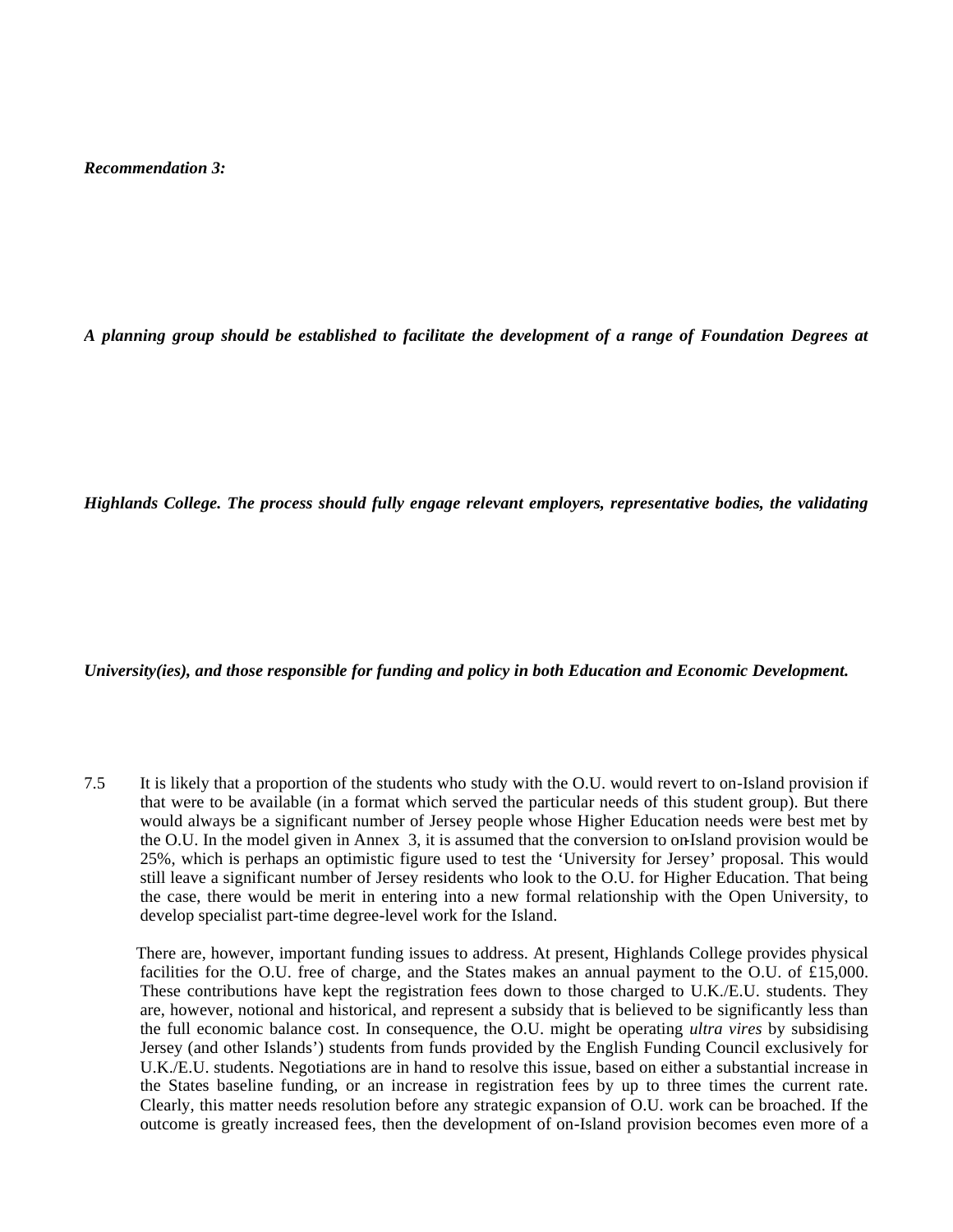priority.

 At present the relationship between the O.U. work and Highlands College is simply that the College provides a location for O.U. tutors to interact with their students. It ought to be possible to engage Highlands College academic staff with student tutorial support, thereby giving a better service to Jerseybased students, providing good development opportunities for College staff, reducing costs, and generating a more organic relationship between the O.U. and the Island.

*Recommendation 4:*

*Robust funding arrangements are required for the provision of opportunities for Jersey residents to undertake*

*Open University courses. This should lead to a strategic relationship with the Open University to develop*

*supported provision for Jersey students, in partnership with Highlands College.*

7.6 Mechanism need to be established to extend and co-ordinate the delivery on-Island of employee development programmes covering broad, generic management and leadership skills development for a range of employers, the States included, from initial professional entry to senior management levels. Whilst this should be demand led, there is also a need to stimulate demand, especially from small businesses. There is a view that the vision described in 'Imagine Jersey' will not be realised unless those in supervisory and management roles are enabled to lead; they need to be developed and motivated.

 There is already much provision of this kind, but as indicated above it could benefit from better coordination, extension to a wider range of employers, and the availability of certification. A system of awarding credits for a greater part of the provision would facilitate progression routes to professional and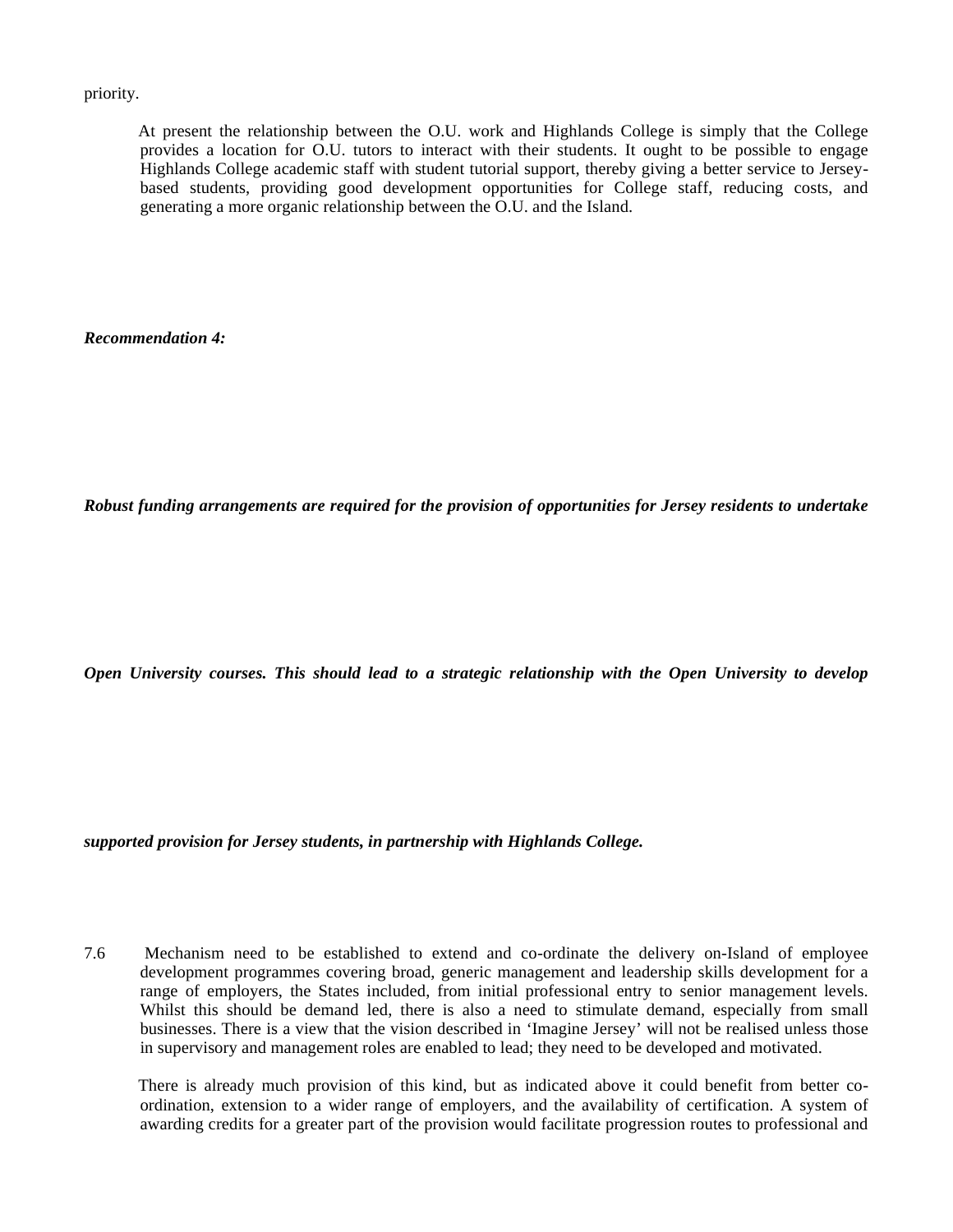degree (including Foundation Degree) awards.

 Many employers send staff off-Island for such programmes, not only because there is limited provision on-Island, but also because of the perceived benefits to staff interacting in a learning mode with peers from other sectors. However, this is to a degree self-defeating, since a co-ordinated and developed provision on the Island would indeed bring together participants from the range of Jersey's private and public sectors of employment. Furthermore, it is said that some employees do not take up development opportunities because they are resistant to going off-Island in order to participate in them.

 There are a number of considerations as to how this co-ordinated and synergistic provision might be achieved –

- (a) One approach would be to invite an established off-Island provider, such as a Business School, to deliver a wide range of 'open' programmes on the Island (i.e. open to anyone qualified to enrol). This would be extension of the arrangements whereby 'closed' provision for specific employers is out-sourced, for example the out-sourcing of the States own management development programmes to the Centre for Management and Policy Studies (formerly known as the Civil Service College). Whilst this might make a quick impact, it is not clear what would be the benefit to the Island in the longer term. Indeed, Island pride and capacity-building, as well as retaining costs on the Island, would suggest that Jersey-based management and delivery would be desirable.
- (b) An alternative, on-Island solution would be to establish a 'Management Training Centre' on the Island as a new entity, to offer a range of accredited and non-accredited programmes of management development. This would allow a common branding of a portfolio of provision, some delivered by those organisations (public or private) that wished to make their programmes available across the Island, including Highlands College, and some perhaps delivered by itself. The 'Centre' could establish purpose-built facilities for delivery. This would be not unlike the arrangements that exist in Guernsey, where the Guernsey Training Agency has assumed this role (indeed, a wider role – see paragraph  $8.1(c)$  below). It should, however, be noted that the Guernsey Training Agency enjoys significant financial support from Guernsey Financial Services Commission and from the States. Consequently, not only are the overhead, co-ordinating and promotional costs not passed on to the employers or students, but financially viable courses can be offered with low volumes of participants. Guernsey Training Agency is also able to charge fees lower that Jersey Business School for the same programmes, giving it real competitive advantage.
- (c) Perhaps the more obvious option, especially as it would likely involve a lower overhead, would be to charge Highlands College with the key role for development, co-ordination and delivery. To some extent the College already undertakes this function through Jersey Business School, which offers a number of courses and other programmes directed at this (open market) target audience, generally leading to recognised professional qualifications (Annex 4). Indeed, there would seem to be good reasons why Highlands College, through Jersey Business School, should be the focus for junior/middle management development programmes on the Island. It has –
	- the necessary infrastructure;
	- links to and recognition by professional bodies;
	- the ability to meet the standards required for programmes leading to formal, recognised qualifications;
	- expertise in curriculum design and delivery;
	- well-regarded quality assurance regimes;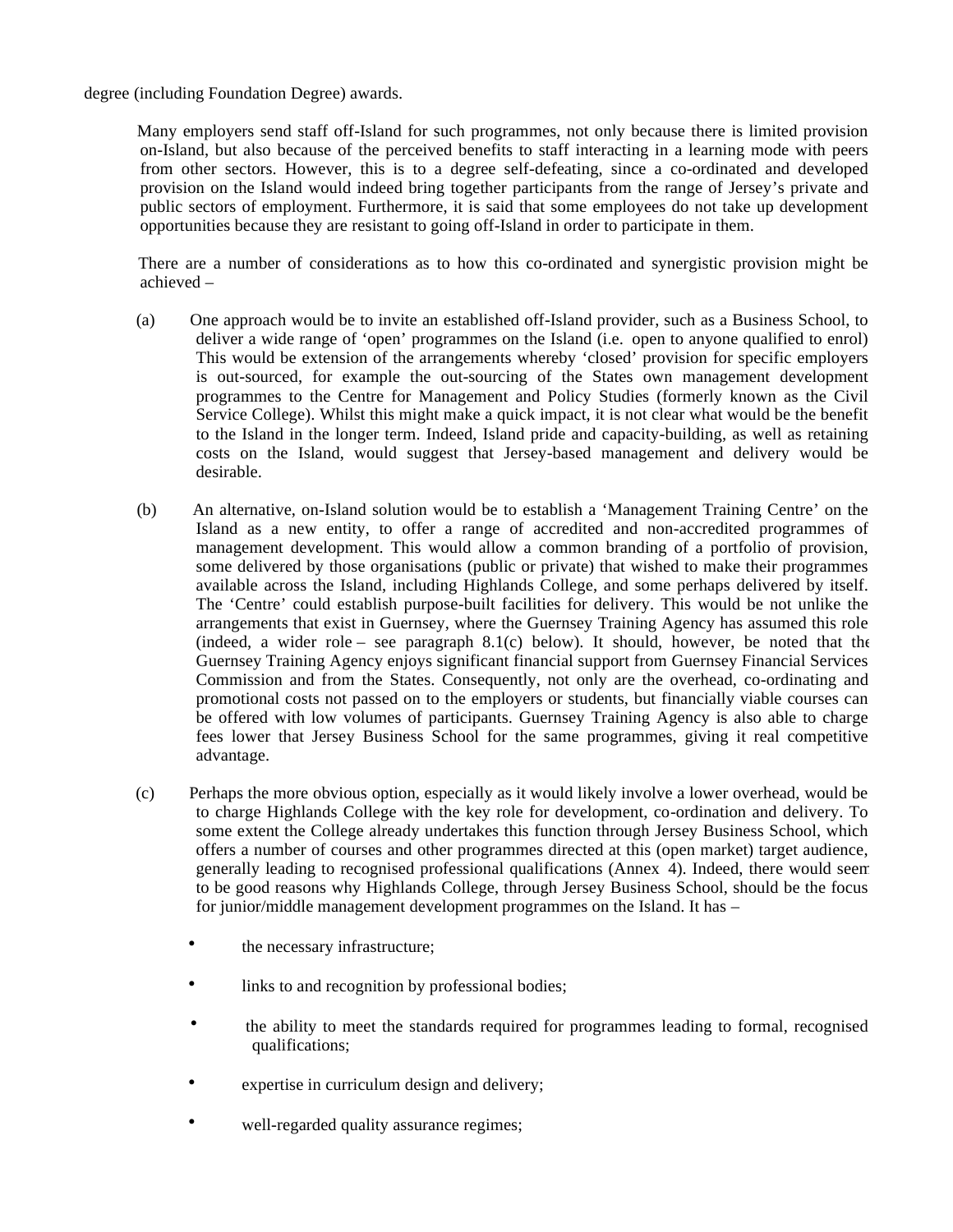- an increasingly respected brand in the Jersey Business School;
- an ability readily to develop its facilities to appropriate standards.
- (d) There are 3 further reasons why Highlands College should be considered as the focus for management development programmes on the Island –
	- It would seem to be more cost-effective to do so, because Highlands College is able to achieve economies of scale and absorb some overheads. Jersey Business School costs are estimated to be about £4,800 per F.T.E., whereas the College estimates that on a comparable basis this would rise to about £5,500 per F.T.E. in a free-standing operation.
	- The College has an essential role to play in the development of Foundation Degrees (see paragraph 5.5), which have significant potential to contribute to meeting the higher business and management skills needs of the Island.
	- To bring in an established Business School for this purpose, or to create a new 'Management Training Centre' separate from Jersey Business School, could cause confusion in the marketplace.
- (e) It is therefore somewhat surprising at first sight to find that Highlands College is a relatively modest player in this field. It is not the first choice supplier of management development programmes to many Jersey employers (the States included) for a series of inter-related reasons –
	- There is no States financial contribution to the direct costs of this provision, even for those courses leading to recognised professional qualifications. The College therefore has to recover such costs entirely from the fee income, but operating in the open market makes decisions as to financial viability critically dependent on take-up, and this is often not apparent until the last moment. As a result, the College often has to cancel courses at short notice, which leaves potential customers (students and employers) dissatisfied with the College's performance.
	- Better engagement of employers and more aggressive marketing by the College would help, but the narrow financial margins at which the College has to operate at this level encourage a risk-averse approach, particularly as the consequences of failure are severe for a public sector body.
	- Partly for these reasons, and other organisational failings in the past (now overcome), many employers do not naturally look to the College, even under the Jersey Business School branding, as their natural partner in middle management development.
- (f) Whatever model is adopted, there are some important principles which should be considered
	- There needs to be reliable mechanism(s) to ensure that what is provided meets the ongoing needs of employers. This is not a trivial matter, and must go beyond the traditional advisory structures. It should comprise a truly effective partnership, in which the leadership, content, delivery, quality and price of the programmes developed are all fully responsive to employers' needs, while guaranteeing the academic and professional integrity of the standards of any awards.
	- The Training and Employment Partnership (TEP), based in the Economic Development Department, should have a key role to play in provision of data and analysis of relevant employer needs, as well as supporting the wide promotion of management development for business performance improvement.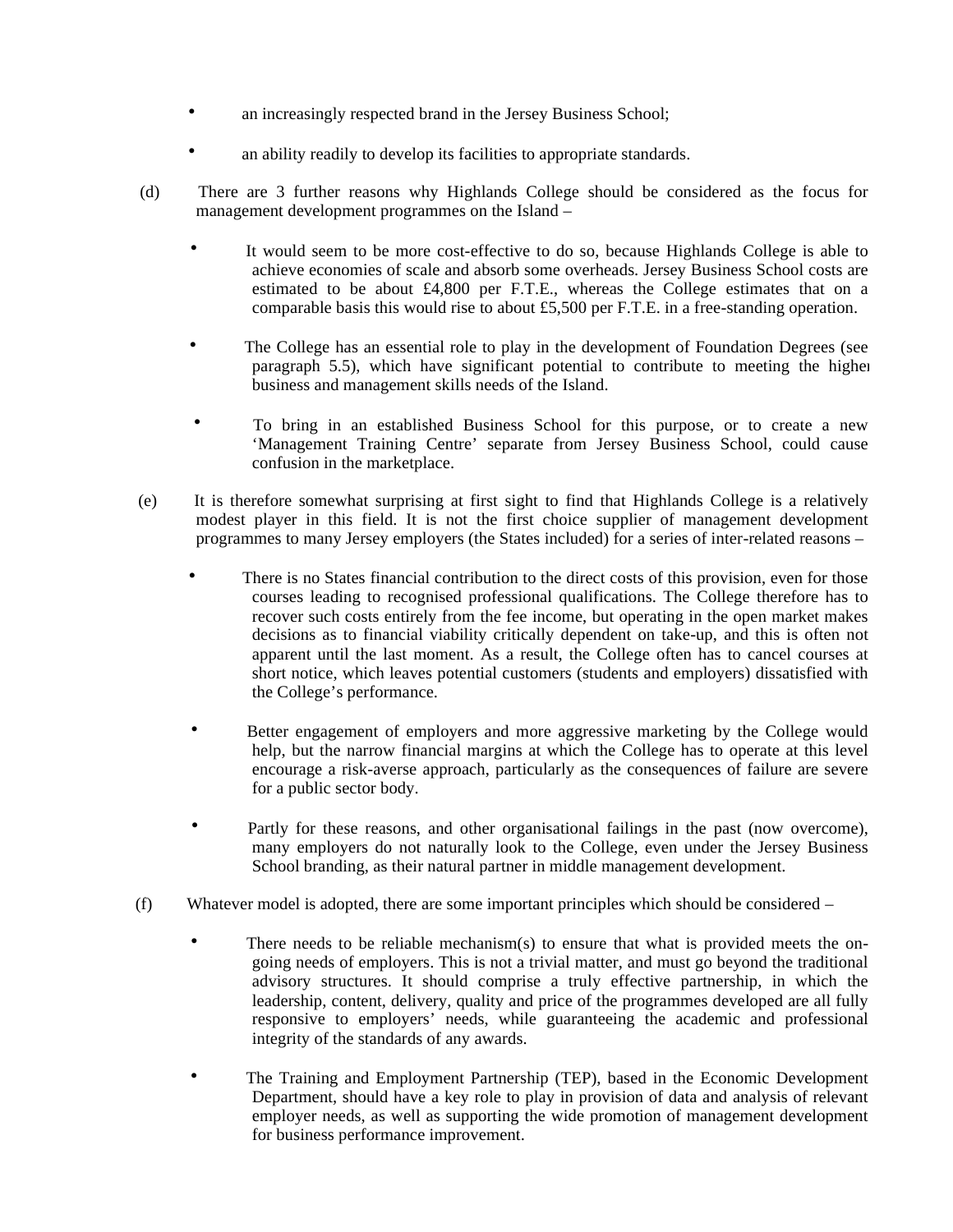- There must be robust and recognised systems for quality control.
- Highlands College would have a crucial role in certification and quality assurance.
- The development of the partnership must be seen as a new and significant initiative, not subject to misconceptions or prejudice based on the past.
- Very careful thought would need to be given to matters of governance of the partnership, in order to satisfy different stakeholder needs while giving appropriate commitment and leadership.
- (g) A significant policy issue that has arisen is whether or not any States funding should be available to support delivery of these programmes. At present, Jersey Business School charges 'high' tuition fees to recover its direct costs, and to make a contribution to overheads (overall administration, management and premises costs), in contrast to arrangements for resourcing the rest of Highlands College's provision. This means that there is considerable risk to Jersey Business School in extending its provision in this important area, especially those programmes that may result in low levels of recruitment. As identified in a recent audit report, the costing model for Jersey Business School is in need of refinement if the School is to achieve true commercial standing. At present, it appears that its infrastructure costs are understated, but any further demands in this regard will seriously challenge the elasticity of the market. Highlands College feels strongly that some States funding should be available to it for this work, and from an educational perspective there is no clear rationale as to why some courses are in Jersey Business School (therefore offered on a cost recovery basis) while others are in mainstream Highlands College (and therefore in receipt of States funding). On the other hand, it would clearly not be practical to consider making States subsidy to all management development programmes on the Island. One possibility would be to support only those programmes that lead to recognised qualifications, but even this constraint might require a significant additional resource.
- (h) If this kind of provision is to be encouraged and better co-ordinated, then it can only be achieved by creating the resources so to do. The option of basing the development on Jersey Business School is likely to be the least costly (and clearest in the marketplace), but even this would not make commercial sense for the College unless there were to be a funding stream to meet the costs. For Jersey Business School to assume the role of co-ordinator for the Island's management development provision would cost perhaps £100,000 a year (staffing, promotion, publications). For a new, separate body the amount would be somewhat more. In Guernsey the co-ordination and promotion function performed by the Guernsey training Agency is funded by the Guernsey Financial Services Commission, matched pound for pound by States' support. An alternative for Jersey would be to meet the central costs through a 'tax' on the delivery – i.e. by applying a premium to the tuition fees.
- (i) It is possible that these matters would be best addressed by creating the partnership as a separate legal entity, either for a re-formatted Jersey Business School or for a new 'Management Training Centre'. However, further work is first needed to establish the extent of buy-in by employers and whether either model could sustain a viable business plan.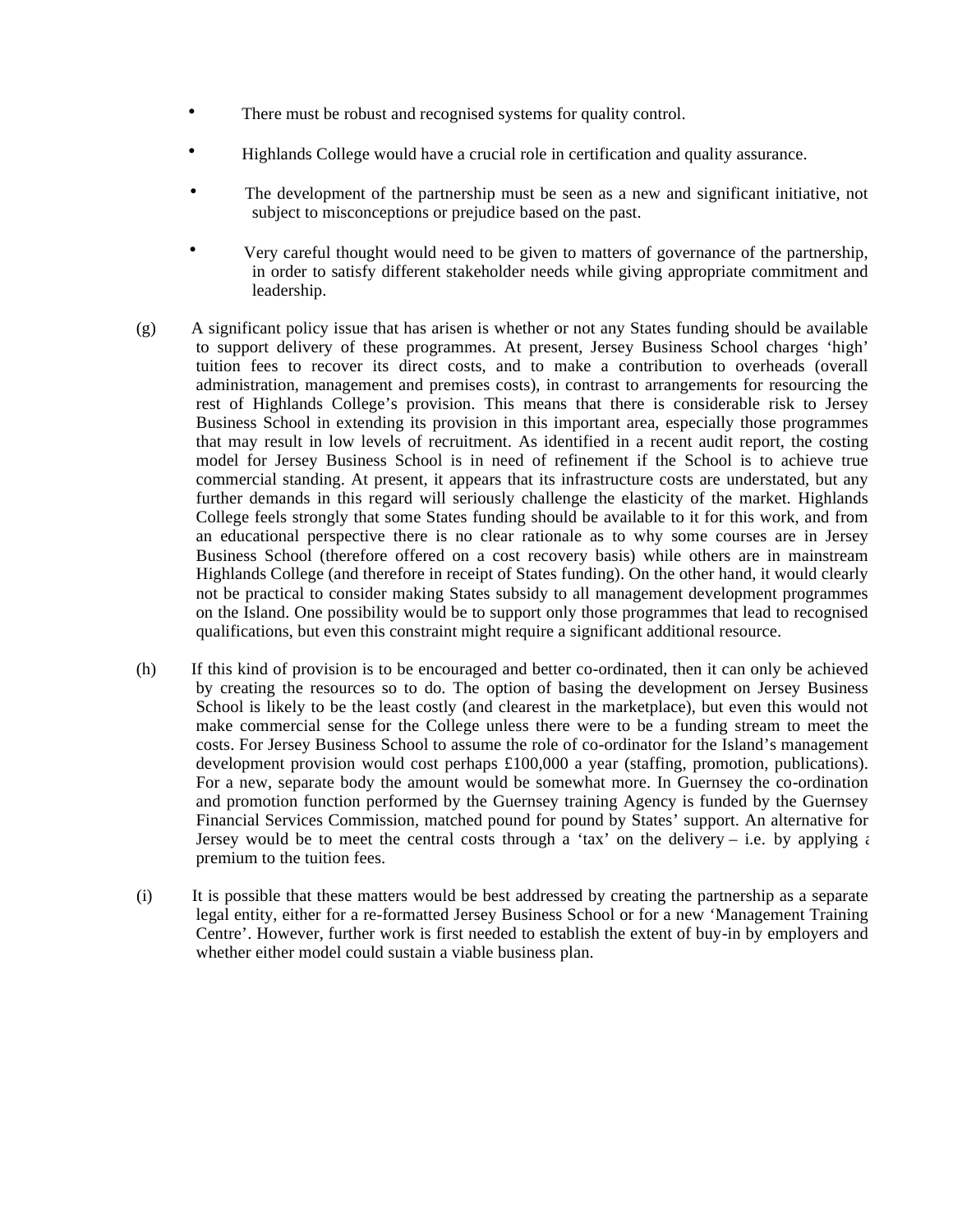*Recommendation 5:*

*A feasibility study should be commissioned to identify the best way to co-ordinate, develop, promote, and*

*stimulate demand for junior/middle management training, to meet the needs of the full range of employers on*

*the Island (the States included). This could be either by creation of a new entity (a 'Management Training*

*Centre') or by re-formatting Jersey Business School. This study should include review of States policy on the*

*funding of such provision, and the benefits of the vehicle being a separate legal entity.*

7.7 Quite separately, for reasons outlined above, provision is needed for higher level, top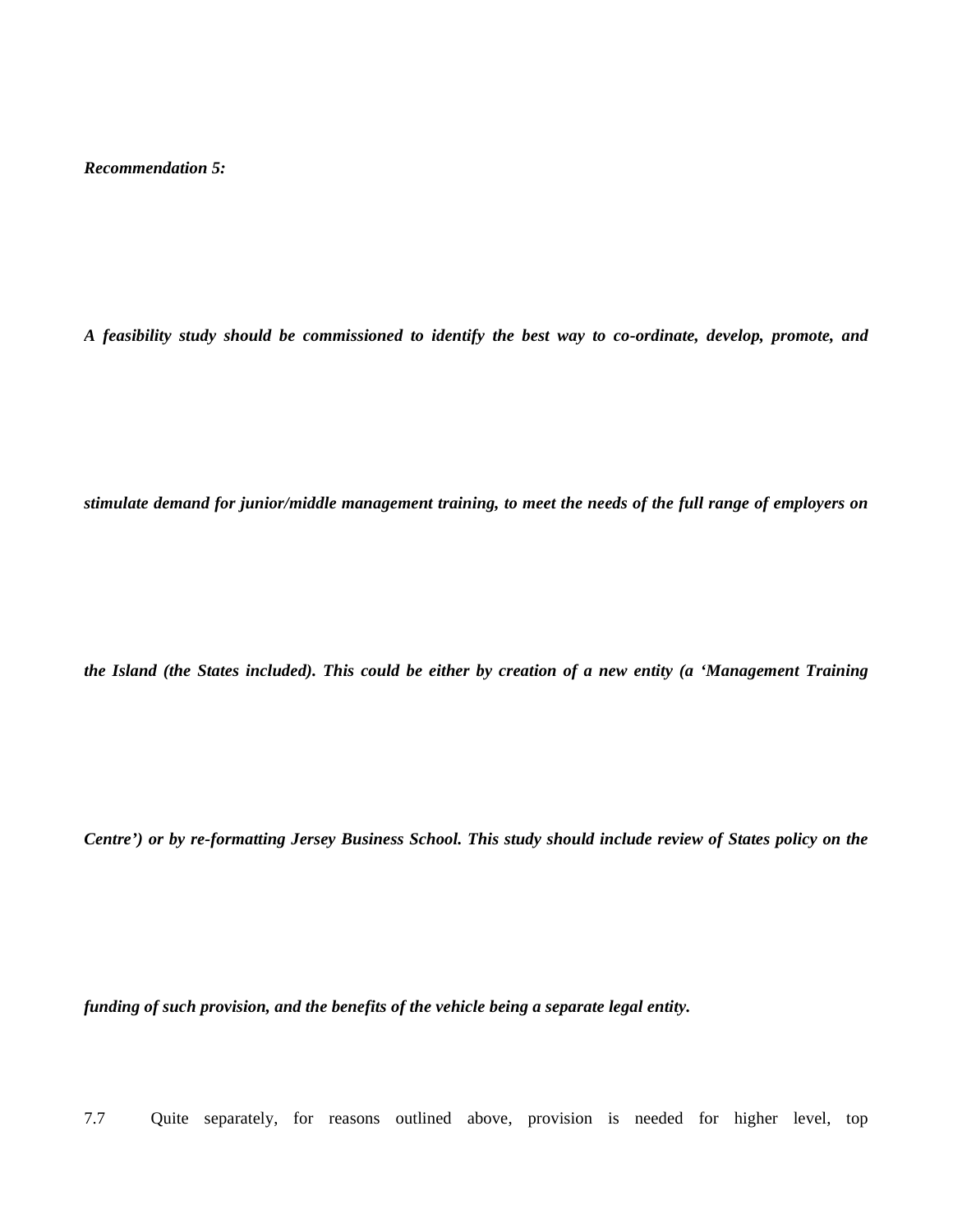management/leadership development, which would be the province of the proposed International Business School. It would be essential, at least in the short-medium term, for creation and delivery of this provision to be by one or more high quality, high reputation, established Business Schools which have proven experience of working with employers in an interactive, synergistic way. This would enable relevant expertise to be readily available, and moreover would give immediate credibility and standing. Furthermore, it would enable some programmes to be made available for international participants, particularly on a 'short course' basis; this would have a spin-off of supporting the (business and educational) tourism sector.

Considerable progress has already been made by the 'University Working Party' under the aegis of the

Policy and Resources Committee<sup>[†]</sup>. Discussions with the Cass Business School, part of the City

University London, are progressing to the formulation of a Memorandum of Understanding. It is inevitable that the development will be a measured one over a period of time so as to build up confidence in its potential for success. Top Business Schools are very protective of their reputations and brands, and will not wish to risk damaging them through failure. Neither will the States wish to embark upon a high profile venture without a high level of confidence in its success. Critical will be the building of a 'Development Partnership' relationship between the parent Business School, employers (especially those from the financial services sector), and the States. Real commitment, demonstrated by financial investment in the partnership, will be essential. Furthermore, it must be recognised that the best Business Schools with international reputations are able to command very high fees, and will wish to maintain such high levels. The business case for such Business Schools to engage with Jersey must therefore be very strong indeed if Jersey is to offer world-class programmes. Notwithstanding these comments, the proposition of an International Business (or Management?) School should be pursued with vigour and determination.

 The value of close association with a world class Business School is also to encourage research and development with the employment sector, especially the financial services sector in the present case. This will help cement in relations between the sector and the Island.

*Recommendation 6:*

*Discussions with the Cass Business School (City University London) should be progressed as a matter of high*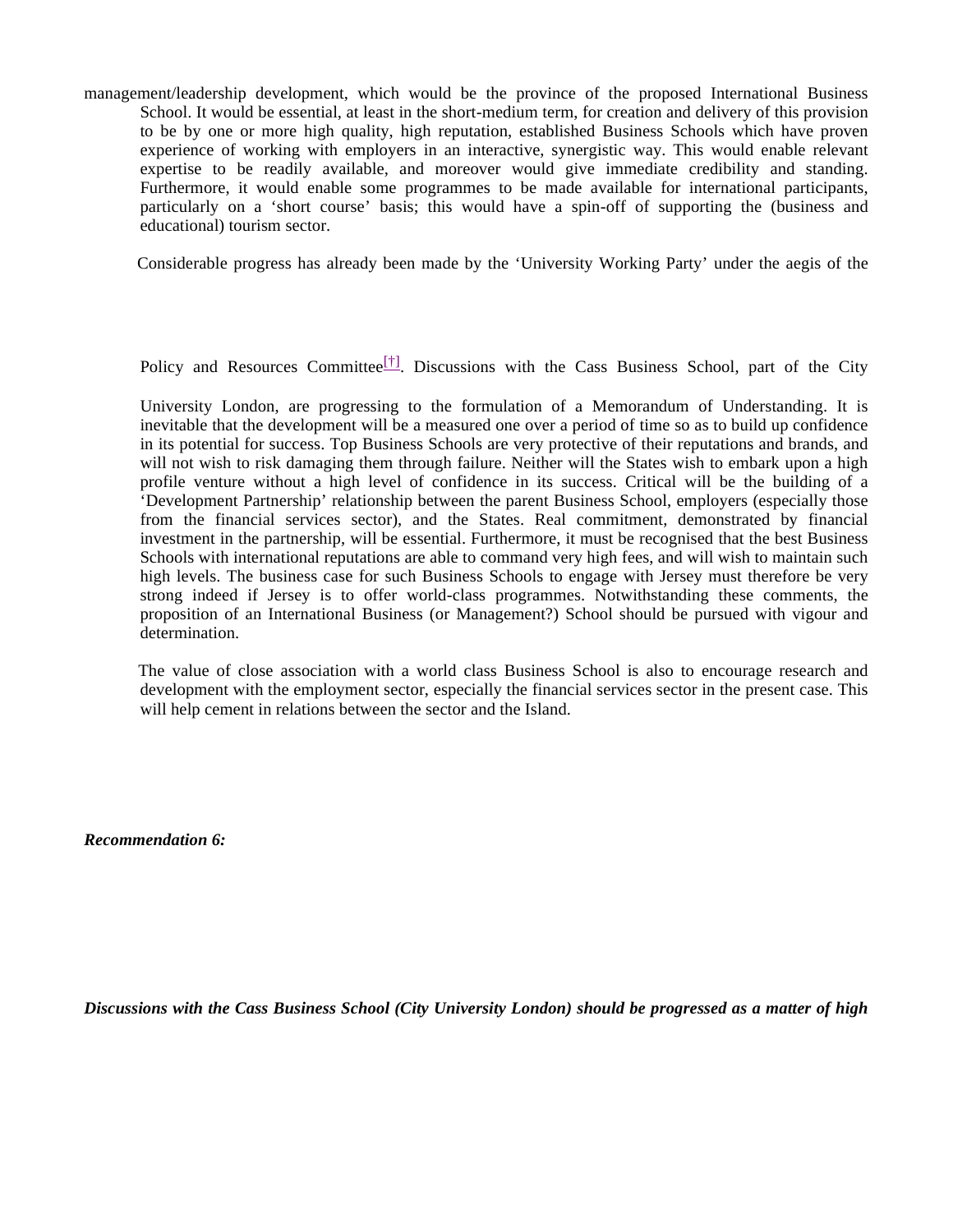*priority to begin the process of securing on-Island provision of executive level, management/leadership*

*development programmes. The ultimate goal should be to establish an International Business/Management*

*School on Jersey. There will need to be serious market testing, and commitment by key employers and the*

*States to bring this about.*

7.8 The proposal for a 'Jersey College of Law' offers prospects not only to improve the training of Jersey lawyers but also to create an international centre for the study and promotion of comparative law. Contacts have been made with a small number of relevant, high quality Law Schools in the U.K. and Canada, and these have the potential to bring together academics in the field for the benefit of the legal community in the Island. The plan is still in embryonic form, and is being pursued by the Bailiff. A partnership is being considered with Guernsey Training Agency, under which aegis a number of law qualification courses are already offered (such as the Law Society Graduate Diploma in Law, and the Nottingham Trent University LLB by distance learning) or are planned (University of Bournemouth LLM in Intellectual Property Law, University of Southampton LLM in Commercial Law).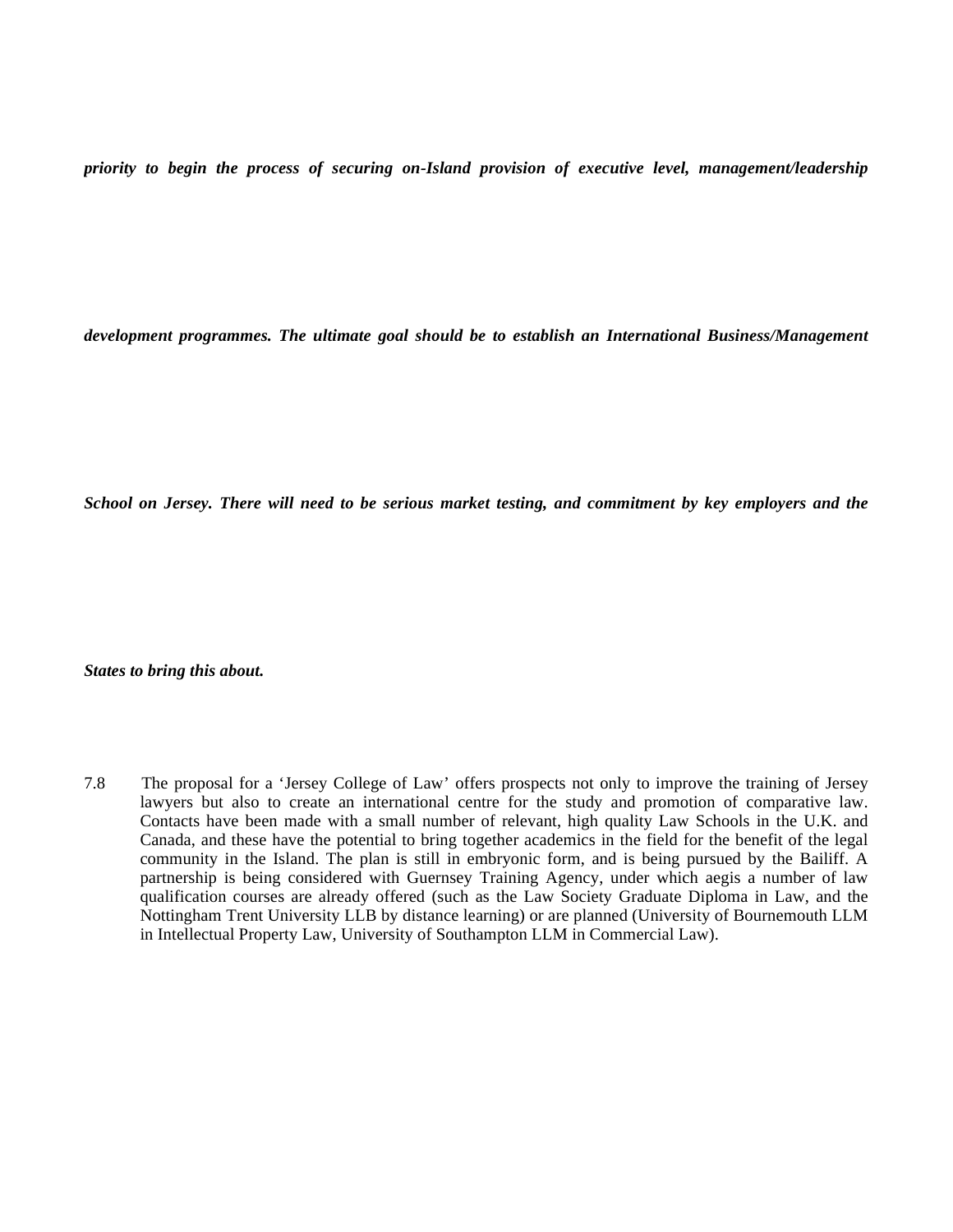*Recommendation 7:*

*The proposed 'Jersey College of Law' offers the prospect of creating an international centre of distinction as*

*well as meeting the practical needs of training Jersey lawyers. Given support from the Jersey law community, it*

*should prove to be a notable part of the Higher Education provision on the Island.*

7.9 Various other initiatives are possible which would make Higher Education more available on-Island. The support from Highlands College for the Post-Graduate Certificate in Education to meet the Island's needs for school teachers, the BSc in Construction Management with London South Bank University, and others referred to in paragraph 5.9 are examples. These and other such developments should be actively encouraged.

*Recommendation 8:*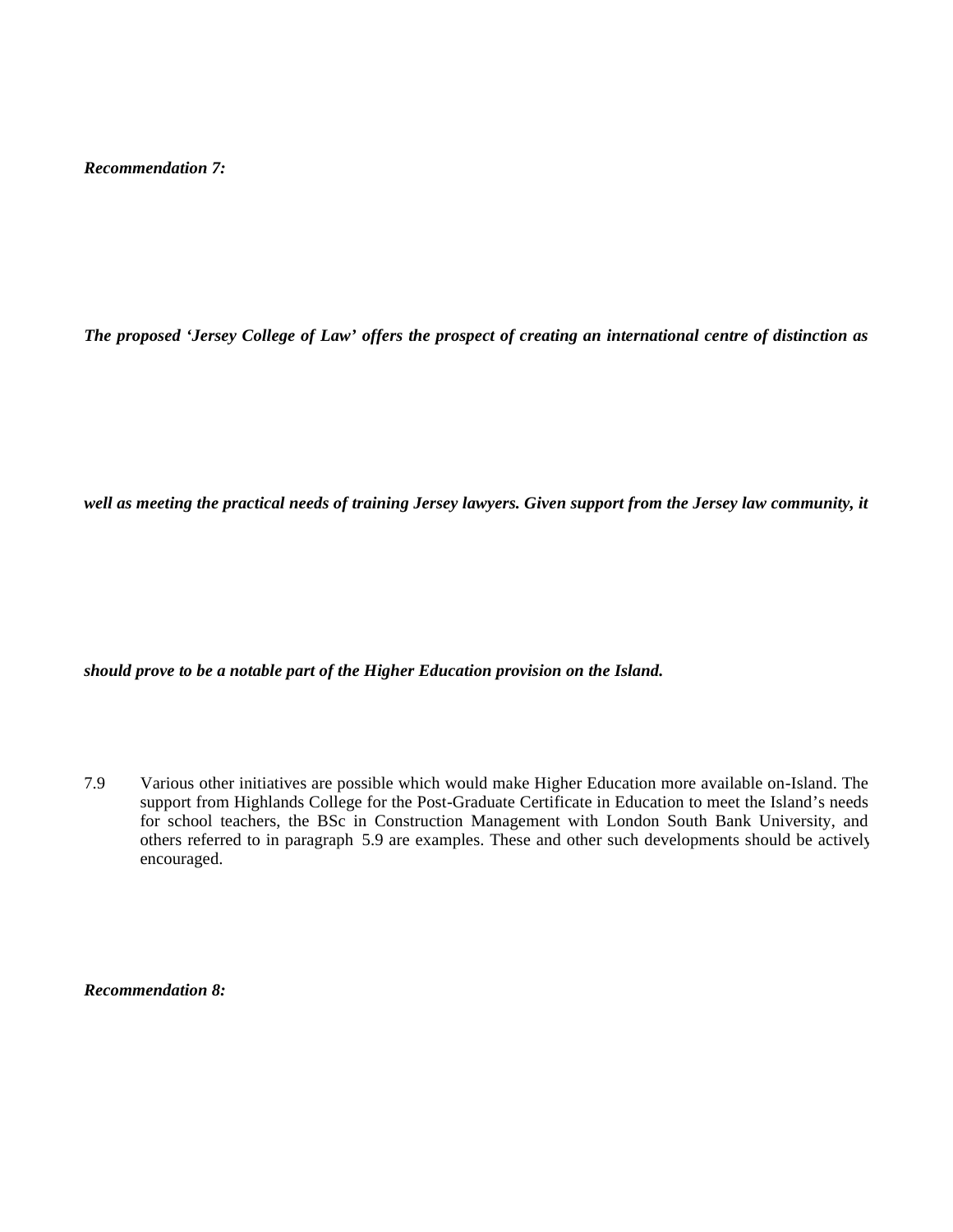*Other areas of potential Higher Education provision noted in this report should be actively pursued. In each*

*case it would be helpful to identify a 'champion' to take the proposals forward, and a mechanism for on-going*

*review of progress.*

7.10 Closer links between Highlands College/Jersey Business School (or any Management Training Centre that might be established) and Jersey Business Venture would enable a fuller service to be provided to start-up and small businesses. This could include greater after-care, and even if possible the availability of supported ('incubator') accommodation at preferential rates to start-up businesses. Particular regard should be given to the encouragement of emerging areas and new economic activity, such as the cultural sector, as set out in the Island's Cultural Strategy.

*Recommendation 9:*

*The provision of support for start-up businesses and their after-care should be reviewed, involving Highlands*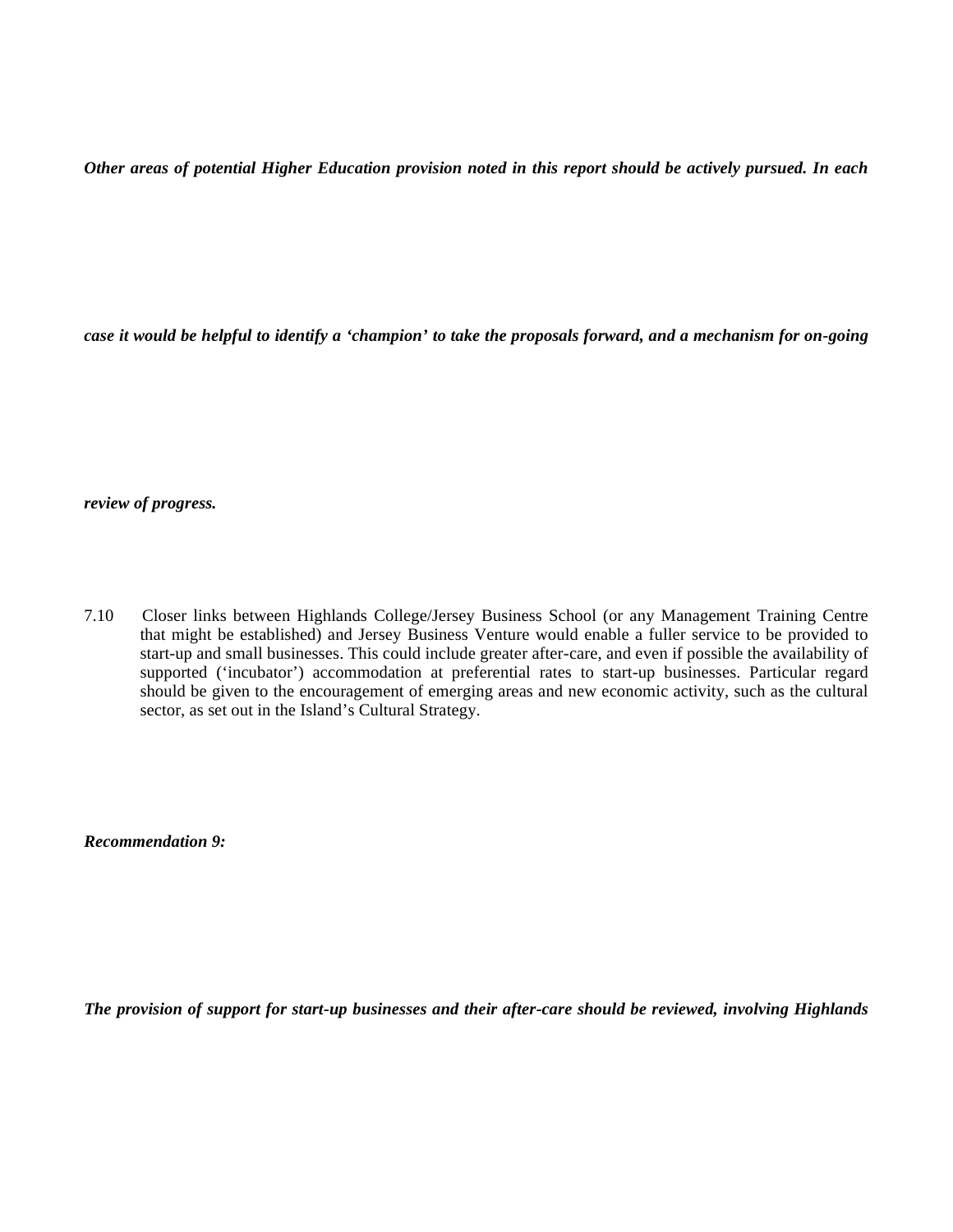*College (Jersey Business School) as well as Economic Development. The context is the States' Strategic Plan,*

*which makes a commitment to encourage such activities, as well as the Island's Cultural Strategy.*

#### **8. OTHER MODELS FOR THE FUTURE – 2: AN "ACADEMY"**

- 8.1 A refinement of the approach outlined in section 7 above would be to bring together the various elements of Higher Education identified (other than the proposed International Business/Management School – see below) under a common brand and structure. This would mean that Jersey could make a much bigger statement as to its commitment to quality Higher Education than would otherwise be apparent. There are instances of this approach elsewhere, useful reference examples being as follows –
	- (a) Yeovil College, with substantial capital support from the University of Bournemouth, has created the "University Centre Yeovil"(UCY), in which the College itself, the University if Bournemouth, and (in the near future) the University of Exeter deliver Higher Education programmes at levels ranging from HNC/D to taught doctorate. UCY provides a good quality teaching environment suitable for Higher Education/postgraduate students, exclusively for Higher Education use, and separate from the College. Its function is largely as a facilities provider, operating through an unincorporated (partnership) management board, but it could be more proactive and strategic.
	- (b) Dubai has created a 'Knowledge Village' in the Dubai Technology and Media Free Zone. It is "aimed at building a vibrant, connected learning community that will develop the region's talent pool and accelerate its move to the knowledge economy". It is a very large facility (about one million square feet), housing a diverse community of knowledge-focussed organisations. It incorporates a Media Academy, an Innovation Centre, e-Learning institutions, University outreach centres, a multi-media library, corporate training institutions, incubator units for start-up companies in the knowledge field, and testing organisations etc. While it is not suggested that this is a precise model for Jersey, it is perhaps a large scale example of how others are seeking to exploit co-location, and a supporting structure, to generate leading edge developments.
	- (c) Closer to home, Guernsey Training Agency has been established as a Limited Company to promote and co-ordinate a wide range of Higher Education and training provision for Guernsey. It describes itself as 'facilitator and procurer', in that it identifies the Island's needs and contracts with providers (including U.K. Universities and private trainers) to meet those needs. It is not itself a provider. It restricts itself to Levels 4 and 5 work (Higher Education) and part-time modes of study so as not to compete with the Further Education College on Guernsey, which in contrast undertakes only a little Higher Education. As indicated above (paragraph 7.6(a) refers), Guernsey Training Agency derives a significant proportion of its funding from the Guernsey Financial Services Commission, matched by States' funding. It is mentioned here again as it is an example of how a central body can successfully co-ordinate and add value to the provisions of others, such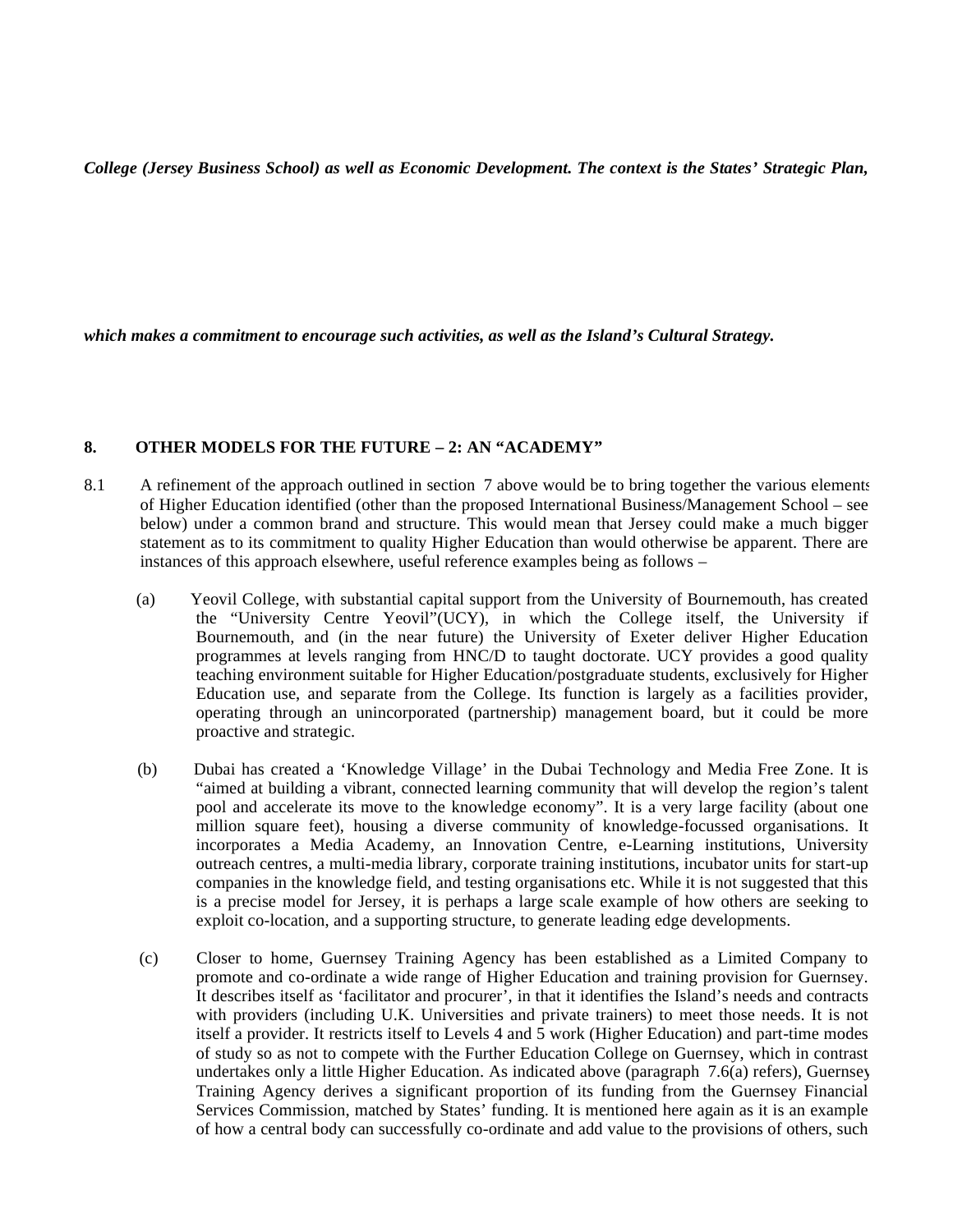provision ranging from part-time post-graduate qualifications (including MBAs) to short courses in basic management skills.

- (d) The Isle of Man International Business School, as well as offering programmes in its own right, provides facilities for other providers to deliver 'Collaborative Programmes' (which is really as misnomer as the extent of collaboration is provision of serviced space). The providers include the Institute of Directors, the University of Bradford, the Society of Trust and Estate Practitioners, and the International Compliance Association.
- 8.2 There is considerable merit in considering such an approach for Jersey. The concept is an umbrella organisation (a kind of 'educational shopping mall') under which various Higher Education activities on the Island would operate, in a managed partnership mode. Its key features would be as follows –
	- (a) It would not be a delivery or awarding body itself, but would have a pro-active marketing role, and commission others (Highlands College, Universities, private providers) to deliver programmes in areas of need for the Island. The Training and Employment Partnership (TEP) would have a crucial role in providing on-going and predictive data analysis of employers' needs.
	- (b) It would facilitate better co-ordination of programmes (e.g. between O.U. and Jersey Business School portfolios) and progression (e.g. within and between undergraduate and postgraduate provision).
	- (c) It could provide a base for students to access learning facilities in association with established Universities that have proven success and reputation in the use of e-learning to support distance, work-based, and other non-full-time learners.
	- (d) It would contract with the States of Jersey against a rolling business plan, and would rent out high quality, serviced facilities for Higher Education providers (including Highlands College) to deliver their programmes.
- 8.3 This model would not warrant the title 'University' as it would not be itself a creator or disseminator of knowledge (although it should be noted that the recently disbanded English 'NHS University' and the 'University for Industry' are also not Universities in such terms). The term 'University Centre' does not convey the standing that is envisaged, but 'University Academy' or ' Higher Education Academy' might. The term 'Jersey Higher Education Academy' is used henceforth in this report, although this should not be taken as a definitive proposal at this stage.
- 8.4 In terms of the current provision and prospects set out in this report, consideration could be given for the Academy to comprise some or all of the elements set out below. Note that these are simply possible components; it would be for each independent body to decide on the virtues or otherwise of being associated with the initiative.
	- (a) Highlands College's own Higher Education provision;
	- (b) The Open University;
	- (c) Other Universities delivering programmes on-Island (e.g. the University of Plymouth);
	- (d) Jersey Business School;
	- (e) A Management Training Centre (if this role is not performed by Jersey Business School);
	- (f) Business start-up and support services (Jersey Business Venture);
	- (g) Jersey College of Law;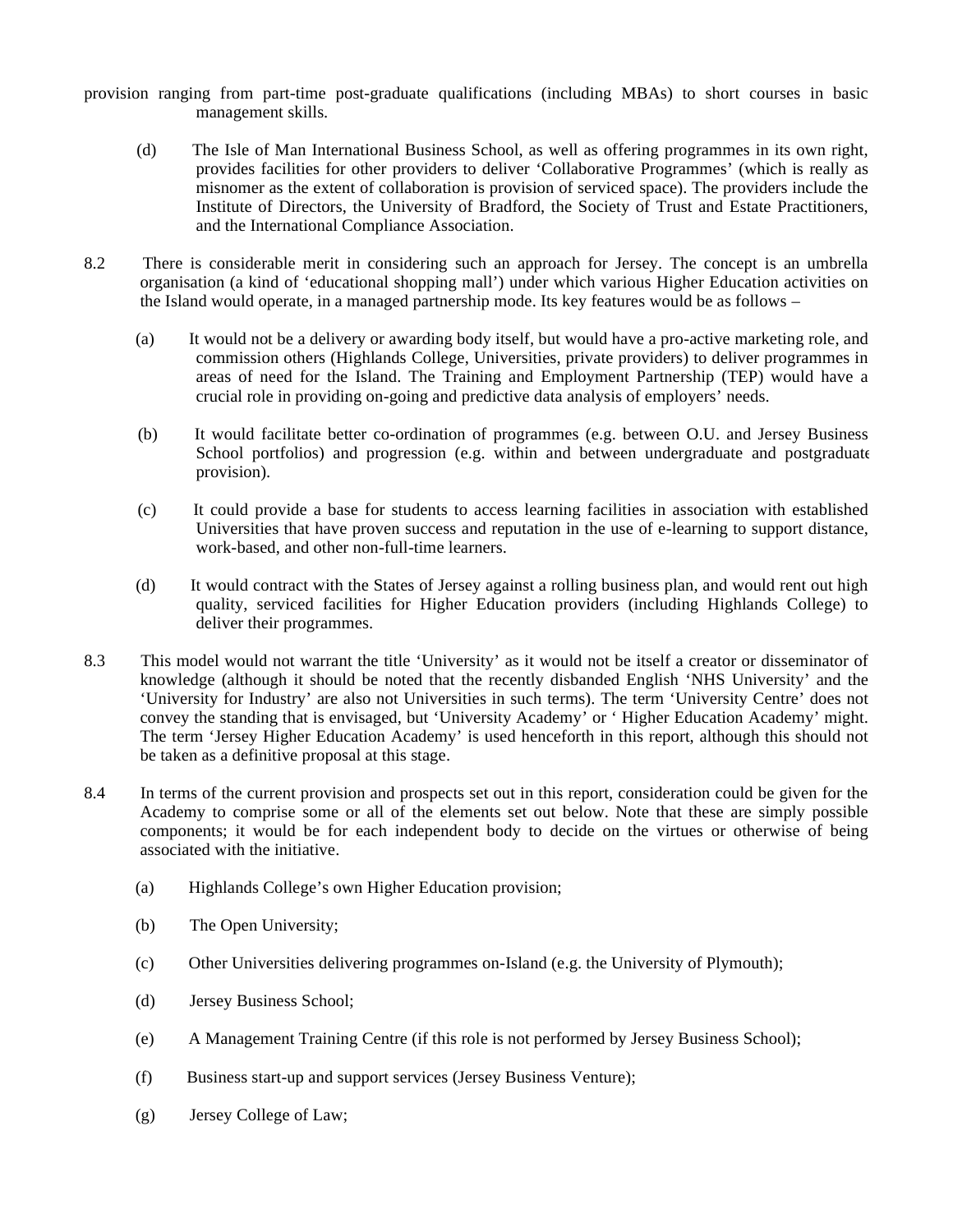- (h) An appropriate information, advice and guidance service.
- 8.5 Most importantly, the model would allow the development of provision in a progressive manner, and would be especially useful where the market for a Higher Education activity was known (or likely) to be of modest size, which would not justify development as a separate entity without considerable risk. The obvious example is that of the proposed Jersey College of Law, which is therefore included in the list above. But other initiatives or existing activities could also benefit from being part of the Academy in order to achieve economies of scale and to benefit from the quality branding and closer working with other partners. Examples are –
	- (a) the international training undertaken by the Durrell Wildlife Conservation Trust (some of which is in association with the University of Kent);
	- (b) the services provided (under the Economic Development Committee) to support companies seeking accreditation as Investors in People;
	- (c) the range of courses for compliance and money-laundering reporting officers, involving Central Law Training, the International Compliance Association, the Society of Trust and Estate Practitioners, the International Trust Companies Association, and Finance Sector Advisers. Jersey Business School already provides a location for delivery of some of these programmes as well as offering its own Certificate in Offshore Administration, which is quality assured by the Society of Trust and Estate Practitioners. Note that there are some 148 Trust Companies in Jersey, employing about 3,000 people.
- 8.6 The one area of Higher Education which is specifically identified as not to be part of the Academy is the proposed International Business/Management School. The essential reason for this is that it would not be helpful to subsume the brand of a world-class Business School within another over-arching brand. The Island would benefit most if the high profile and reputation of the partner Business School were as prominent as possible. Being outside the Academy would also ensure that independence was not compromised. That is not to say that the partner Business School would not necessarily also wish to work within the Academy, for example in the provision of undergraduate level programmes, but the high profile International Business/Management School would be outside the Academy.
- 8.7 The model does not require co-location of all the component elements, although this may be desirable for some of them. Rather, it requires common purpose and branding, and more especially a commitment to work together for mutual benefit. It should be noted that Education, Sport and Culture, and Economic Development would both be partners.
- 8.8 It will, however, be important to give careful consideration to matters of governance. Establishing the Academy on a sound legal basis as a corporate entity will have the following benefits –
	- (a) it will ensure its independence whilst achieving acceptance and 'buy-in' by the various stakeholders;
	- (b) as a separate legal entity it will be seen to be a completely new start and high profile initiative;
	- (c) it will enable it to contract with providers and others in its own right.
- 8.9 The Academy could also become a vehicle for building close relations with partner Universities, thereby providing a mechanism for commissioning of research with trusted and informed partners to support business development on the Island.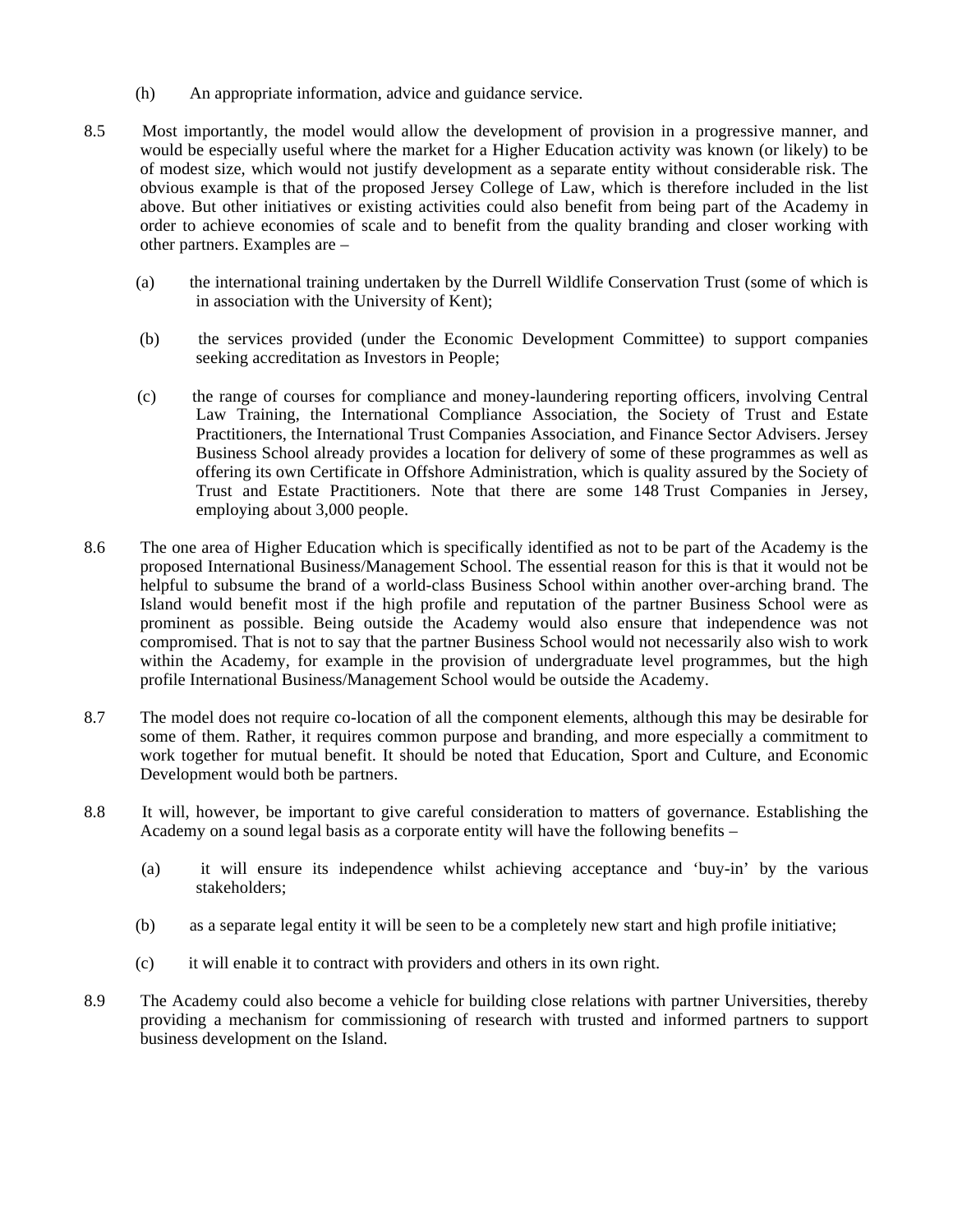*Recommendation 10:*

*Further work should be undertaken to develop the concept of the 'Jersey Higher Education Academy' (the*

*'educational shopping mall'). This study should cover such aspects as branding, accountability, legal status,*

*governance, centralised or dispersed model, quality control, and the business model.*

#### **9. PARTNERSHIPS**

- 9.1 A key feature, implicit or explicit, of several aspects of this report is the creation of new partnerships or development of existing ones. Given the limited capacity of Jersey for its own Higher Education provision, this is in many respects self-evident, but needs to be reinforced. Partnership working could be better between organisations on the Island; it is critical for success with organisations off-Island.
- 9.2 In that regard, one partnership which has been inadequately represented in this report is partnership with Guernsey. While recognising historic, competitive and other factors, it remains the case that global employers regard the Channel Islands as one location, and many have rationalised their presence accordingly. There is considerable movement of staff between Jersey and Guernsey, which would seem to require closer working in provision for their training and development. There is already some cross-Island activity in this regard in that Jersey-based students attend some Guernsey-based courses and vice versa, but this is not usually by design or plan. Some of the partner Universities operate in both Islands. Some of the important Higher Education developments advocated in this report would benefit from collaboration that shared the investment needed and reduced the risk, while giving better economies of scale in operation. Specifically, there would seem to be real benefit to be gained from formal collaboration with Guernsey to create a suite of Foundation Degrees (for which Guernsey would not appear currently to be prepared), the proposed 'Jersey College of Law', joint specialist provision (courses for the Securities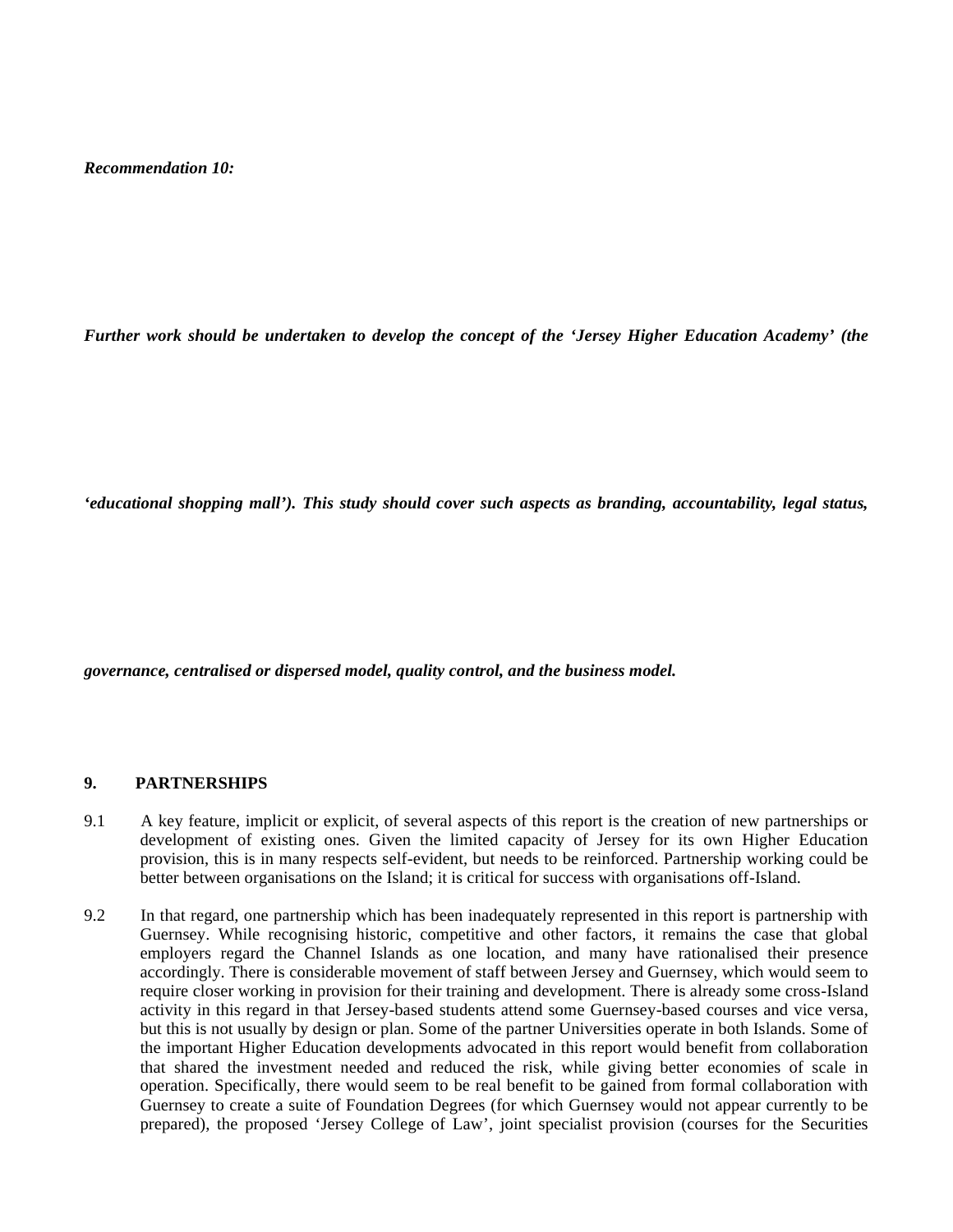- Institute, the International Compliance Association, *et al*), and possibly also the proposed International Business/Management School. There is already significant co-operation on which to build. For example –
	- (a) Jersey Business School and Guernsey Training Agency have a Memorandum of Co-operation;
	- (b) Guernsey Training Agency offers programmes on Marketing at Jersey Business School;
	- (c) Highlands College offers the University of Southampton Certificate in Education for Guernsey College of Further Education;
	- (d) the 2 Further Education Colleges collaborate in quality inspection work.

*Recommendation 11:*

*Opportunities for further active collaboration with Guernsey should be investigated, especially in respect of*

*Foundation Degrees, the proposed 'Jersey College of Law', specialist provision for professional bodies and*

*associations, and possibly the International Business/Management School.*

#### **10. CONCLUSIONS**

10.1 While it is inevitable that much of Jersey's needs for Higher Education will necessarily be met by off-Island provision, there is significant demand and considerable need for greater provision to be made on Jersey.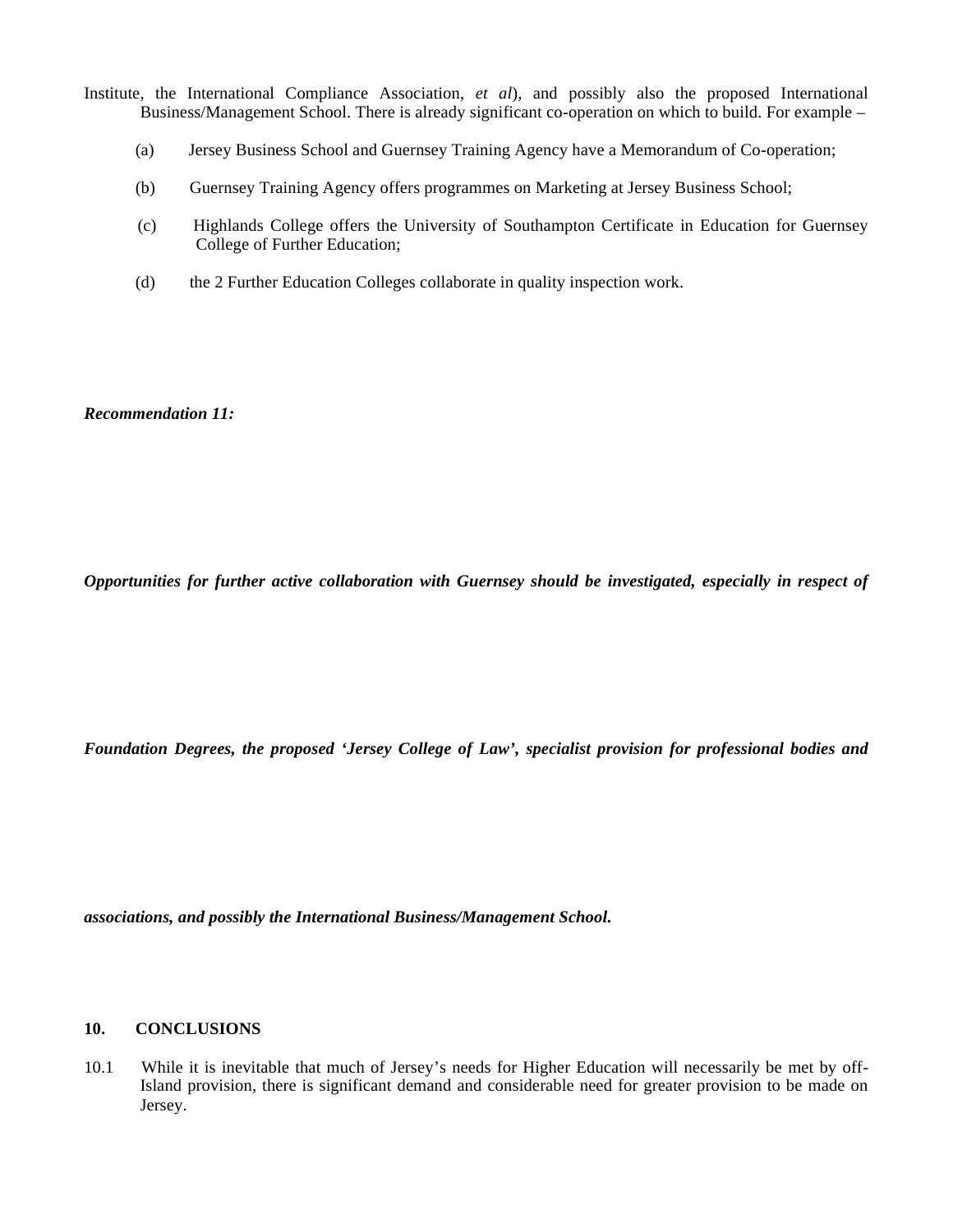- 10.2 The range of needs is very wide, from broad first degree education for mature entrants on a full-time basis, to work-based professional up-dating at senior executive levels.
- 10.3 Each segment requires a different solution and timescale for response.
- 10.4 The total demand would not justify creation of a full-blown, multi-Faculty University, particularly given the spread of levels and subjects involved. Augmenting the student population by recruitment of international students is not seen to be a viable solution.
- 10.5 There is a strong case for bringing together and enhancing general management training on the Island for all sectors and all employer types. This would preferably be done by drawing on Jersey-based capability, either by creating a new 'Management Training Centre' or developing Jersey Business School to fulfil this task.
- 10.6 Establishment of an International Business/Management School presence on Jersey is considered to be crucial to support the Island's financial services sector. This must be done progressively with a high quality, high reputation provider, but will require substantial commitment and investment.
- 10.7 There would be benefits in bringing together the various strands of Higher Education provision under a common brand and development body, perhaps called the 'Jersey Higher Education Academy'.
- 10.8 A number of policy issues have been identified concerning funding and co-ordination.

#### **11. SUMMARY OF RECOMMENDATIONS**

- 11.1 The uncertainties surrounding future student support arrangements for Jersey students wishing to undertake undergraduate Higher Education in England from 2006/07 should be resolved as a matter of urgency. This will depend on the outcome of negotiations with Universities U.K. as to the impact on the cost to Jersey of fee deregulation in England.
- 11.2 Highlands College should be encouraged and facilitated further to develop generic degree programmes, at both Honours and Foundation levels, with appropriate U.K. Universities. These might usefully be modelled on the successful collaboration with the University of Plymouth. The programmes so developed should be overtly offered to Jersey school and college leavers, as well as to mature people. They should also be structured and offered so as to be available for part-time study. Funding of the College and Universities to deliver these programmes should be placed on a more secure and transparent basis. Clarity is required as to the policy for student support to participate in these programmes.
- 11.3 A planning group should be established to facilitate the development of a range of Foundation Degrees at Highlands College. The process should fully engage relevant employers, representative bodies, the validating University(ies), and those responsible for funding and policy in both Education and Economic Development.
- 11.4 Robust funding arrangements are required for the provision of opportunities for Jersey residents to undertake Open University courses. This should lead to a strategic relationship with the Open University to develop supported provision for Jersey students, in partnership with Highlands College.
- 11.5 A feasibility study should be commissioned to identify the best way to co-ordinate, develop, promote, and stimulate demand for junior/middle management training, to meet the needs of the full range of employers on the Island (the States included). This could be either by creation of a new entity (a 'Management Training Centre') or by re-formatting Jersey Business School. This study should include review of States policy on the funding of such provision, and the benefits of the vehicle being a separate legal entity.
- 11.6 Discussions with the Cass Business School (City University London) should be progressed as a matter of high priority to begin the process of securing on-Island provision of executive level,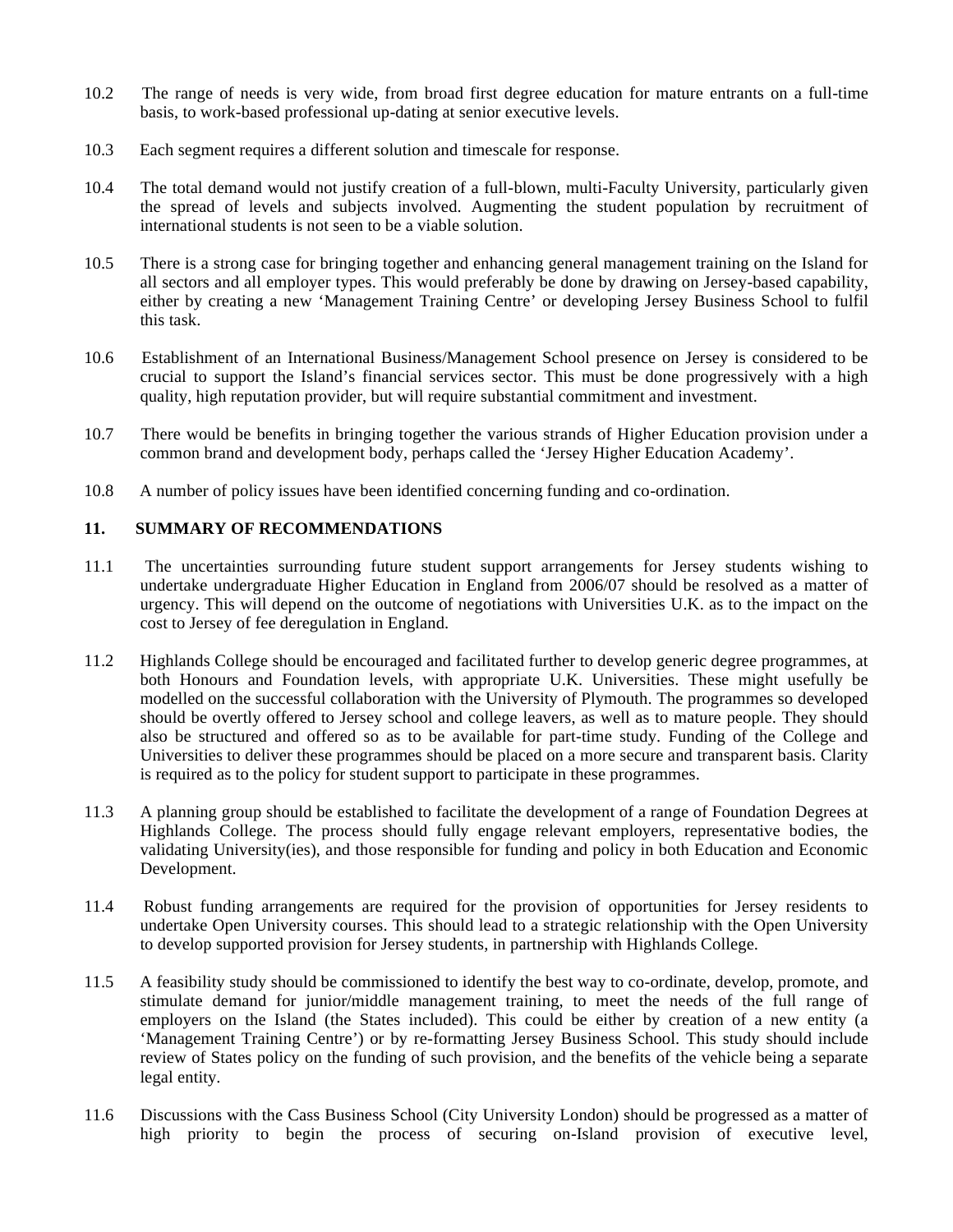- management/leadership development programmes. The ultimate goal should be to establish an International Business/Management School on Jersey. There will need to be serious market testing, and commitment by key employers and the States to bring this about.
- 11.7 The proposed 'Jersey College of Law' offers the prospect of creating an international centre of distinction as well as meeting the practical needs of training Jersey lawyers. Given support from the Jersey law community, it should prove to be a notable part of the Higher Education provision on the Island.
- 11.8 Other areas of potential Higher Education provision noted in this report should be actively pursued. In each case it would be helpful to identify a 'champion' to take the proposals forward, and a mechanism for on-going review of progress.
- 11.9 The provision of support for start-up businesses and their after-care should be reviewed, involving Highlands College (Jersey Business School) as well as Economic Development. The context is the States' Strategic Plan, which makes a commitment to encourage such activities, as well as the Island's Cultural Strategy.
- 11.10 Further work should be undertaken to develop the concept of the 'Jersey Higher Education Academy' (the 'educational shopping mall'). This study should cover such aspects as branding, accountability, legal status, governance, centralised or dispersed model, quality control, and the business model.
- 11.11 Opportunities for further active collaboration with Guernsey should be investigated, especially in respect of Foundation Degrees, the proposed 'Jersey College of Law', specialist provision for professional bodies and associations, and possibly the International Business/Management School.

#### **12. ACKNOWLEDGEMENTS**

- 12.1 Thanks are due to many people who gave freely of their time, experience and expertise, as listed in Annex 1 to this report.
- 12.2 Special appreciation is, however, due to members of the Steering Group (paragraph 3.4 refers), particularly to Gary Jones (Deputy Principal, Highlands College), who was assigned to support the Review, and to Penny Norman (Secretary to the Assistant Director of Education, Sport and Culture), who managed to cope with the chaotic diary of the author.
- 12.3 Whilst many people contributed to this report, the views, conclusions and recommendations expressed are those of the author.

Michael Goldstein December 2004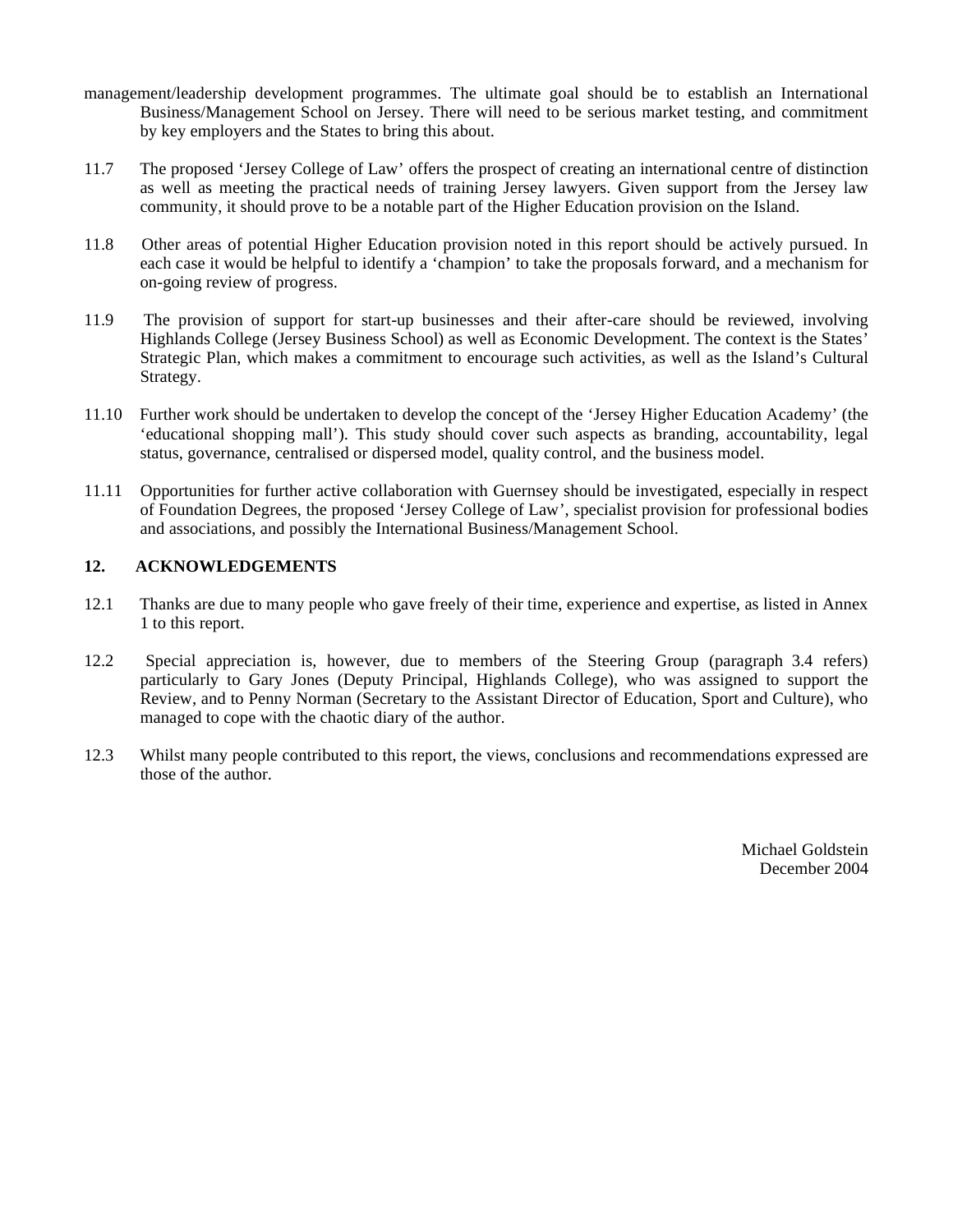#### **ENDPIECE: ABOUT THE AUTHOR**

Michael Goldstein has recently retired from the post of Vice-Chancellor of Coventry University, which has about 17,000 students studying in Coventry plus over 1,000 studying overseas. The University occupies about 35 acres of contiguous City-centre land (plus a nearby 20-acre Technology Park), employs over 2,500 people, and has an annual turnover in excess of £100 million.

He has substantial experience of science education and of Higher Education development, and has made significant national contributions to: the former Council for National Academic Awards (serving as Chairman of its Chemistry Board for six years); the Royal Society of Chemistry (including periods as Chairman of the Education and Qualifications Board, and as President of the Education Division); The Polytechnics and Colleges Admissions System (Deputy Chairman) and its successor, the Universities and Colleges Admissions Service (Chairman); and the Universities and Colleges Employers Association.

Currently, he is –

- $\triangleright$  Chairman of the education marketing company, Heist
- $\triangleright$  Chairman Designate of the Council for the Registration of Forensic Practitioners
- $\triangleright$  Director of the community education development company ContinYou Deputy Chairman of Coventry's city-centre management and touri
- Deputy Chairman of Coventry's city-centre management and tourism company CVOne Ltd. (and Chairman of its Nominations Committee)
- $\triangleright$  Member of the Coventry and Warwickshire Learning and Skills Council (and Chairman of its Adult Sub-Committee)
- Chairman of the Search Committee of Solihull College of Further Education
- Chairman of the Coventry Creative Partnership.

He was awarded the C.B.E. 'for Services to Higher Education' in 1997, and received the City of Coventry Ambassadors' Group Godiva Award for 'Outstanding Personal Contribution to Coventry and Warwickshire 2004'.

His main areas of interest are strategic planning, performance management, brokerage and partnership creation, organisational development, and education marketing.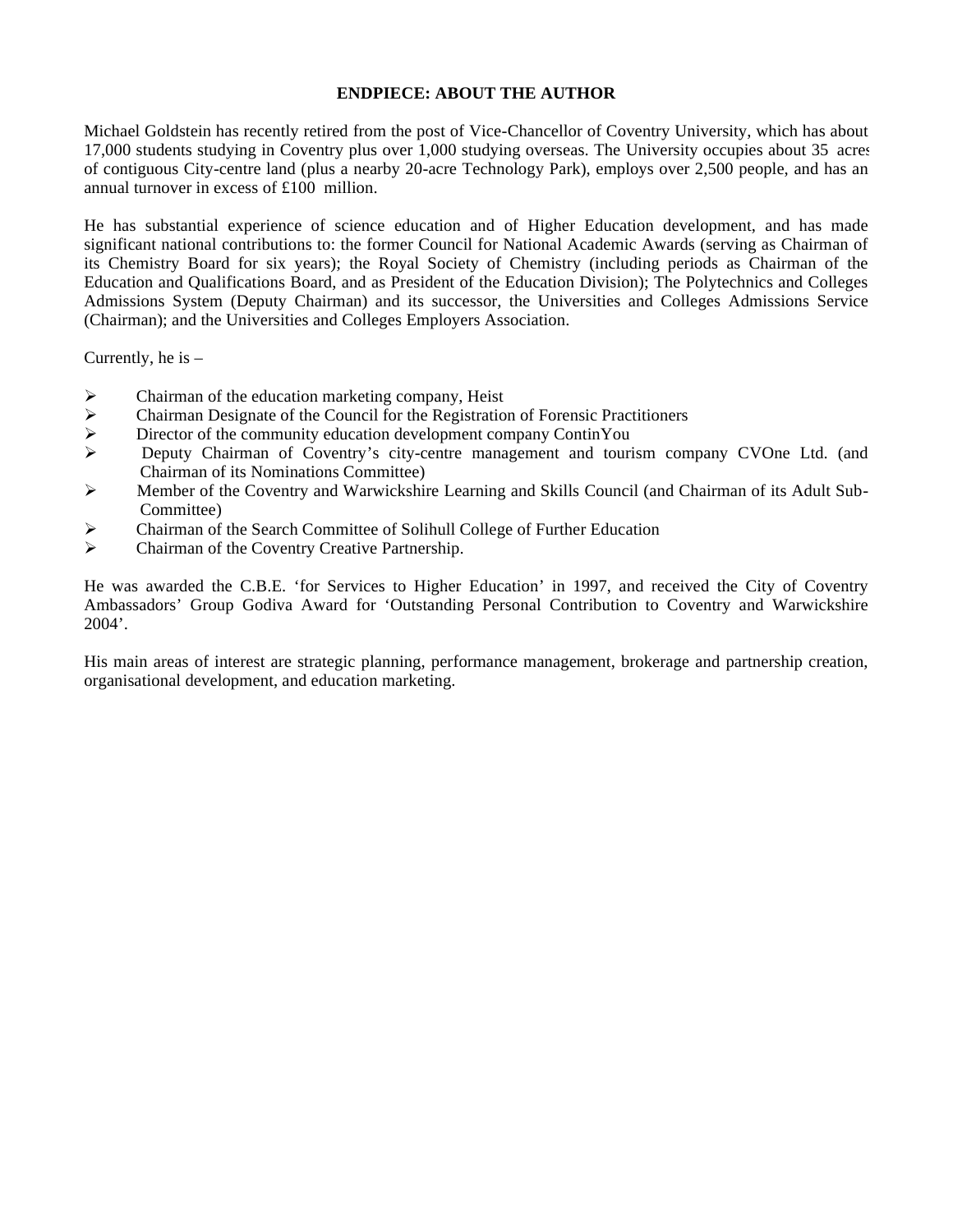#### **CONSULTATIONS**

The following were consulted during this study on a 1:1 basis through correspondence or by interview (face to face, e-mail or telephone), in a few cases on more than one occasion. Some are also members of the Steering Committee and thus made other contributions.

| Phil Austin:             | Chief Executive, Jersey Finance Ltd.                            |
|--------------------------|-----------------------------------------------------------------|
| Bev Anthony:             | Acting Chief Officer for Economic Development                   |
| Philip Bailhache:        | Bailiff, States of Jersey                                       |
| Mike Berry:              | Director of Operations, PriceWaterhouseCoopers, Jersey          |
| <b>Richard Boleat:</b>   | Jersey Association of Trust Companies                           |
| Chris Brady:             | Head of External Relations, Cass Business School, City          |
|                          | University London                                               |
| Gill Bunting:            | Course Leader, Combined Social Sciences Degree Programme,       |
|                          | <b>Highlands College</b>                                        |
| Roger Carey:             | Director, Isle of Man International Business School             |
| Cliff Chipperfield:      | Head of Evaluation and Standards, Education, Sport and Culture  |
| <b>Richard Conder:</b>   | Chief Executive, Guernsey Training Agency                       |
| Lydia Cook:              | Executive Director, Jersey Business Venture                     |
| Gary Drinkwater:         | Senior Corporate Banking manager, HSBC; President of the        |
|                          | Jersey Bankers' Association                                     |
| Lee Durrell:             | Honorary Director, Durrell Wildlife Conservation Trust          |
| Ann Esterson:            | Comptroller of Social Security, States of Jersey                |
| Andy Gibbs:              | Careers Officer, Education, Sport and Culture                   |
| David Greenwood:         | Assistant Director - Culture and Lifelong Learning, Education,  |
|                          | Sport and Culture                                               |
| Helen Hatton:            | Deputy Director General, Jersey Financial Services Commission   |
| <b>Richard Hocart:</b>   | <b>Student Finance Officer for Guernsey</b>                     |
| Gary Jones:              | Deputy Principal, Highlands College                             |
| Chris Keller:            | Student Finance Officer, Education, Sport and Culture           |
| Tom McKeon:              | Director, Education, Sport and Culture                          |
| Terry Melia:             | formerly Chief HMI for FE in England                            |
| Bill Ogley:              | Chief Executive, States of Jersey                               |
| Mark Stanley Price:      | Chief Executive, Durrell Wildlife Conservation Trust            |
| Sean Pritchard:          | <b>Executive Director, Training and Employment Partnership</b>  |
| Simon Radford:           | DeLoitte Jersey; President, Certified and Chartered Accountants |
|                          | Jersey                                                          |
| <b>Edward Sallis:</b>    | Principal, Highlands College                                    |
| <b>Christine Swales:</b> | Distance Education International, Cambridge                     |
| Ian Tunbridge:           | Dean of the Faculty of University Partnership Programmes,       |
|                          | University of Plymouth                                          |
| Mike Vibert:             | President, Education, Sport and Culture                         |
| Gerald Voisin:           | President, Economic Development Committee                       |
| Frank Walker:            | President, Policy and Resources Committee                       |
| Alun Williams:           | Lifelong Learning Manager, Education Council, States of         |
|                          | Guernsey.                                                       |

Note: Because of the limited time available, it was not possible to consult more extensively with employers, or with a wider range. However, considerable inputs were provided by representative bodies, as included in the above.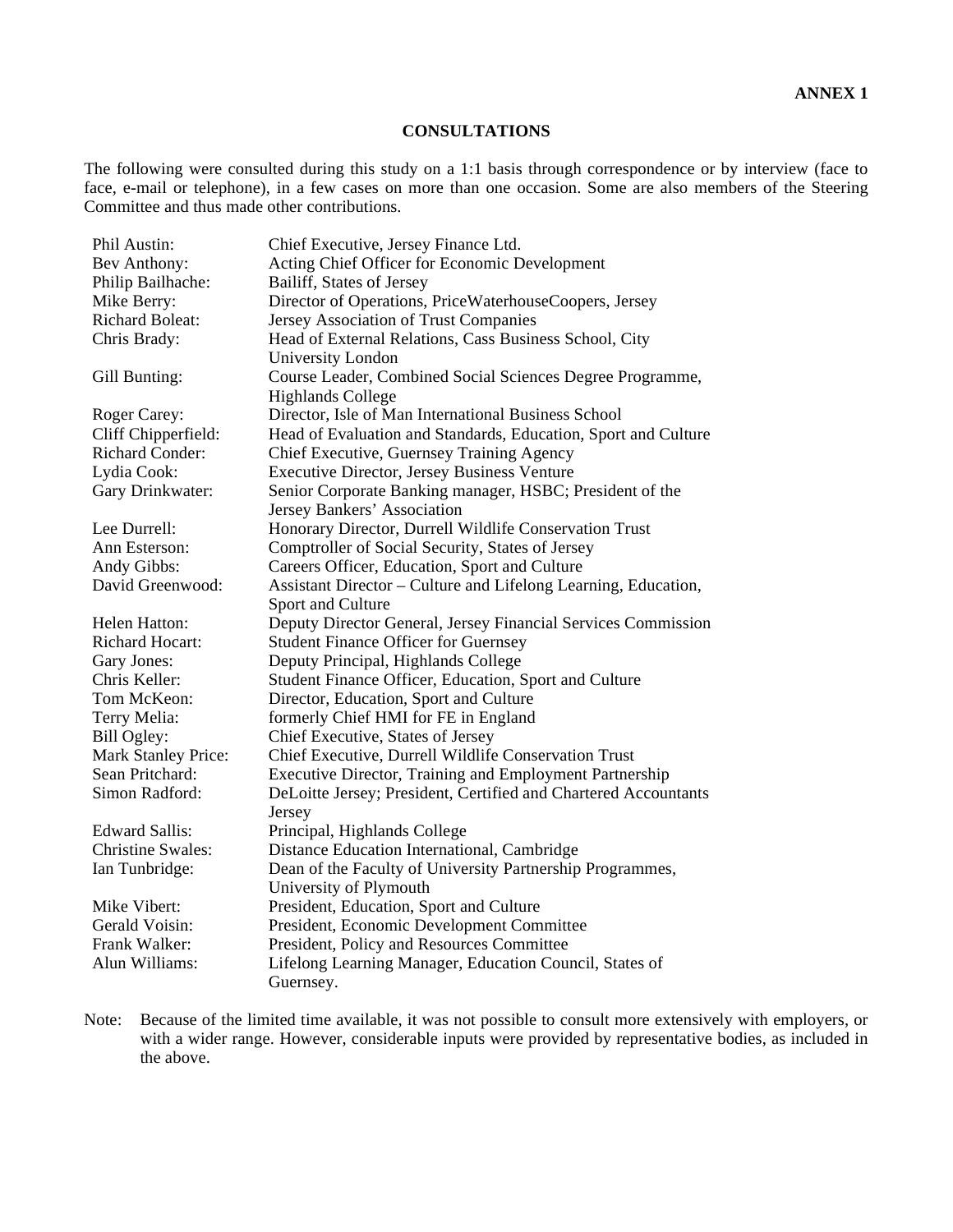#### **REFERENCES**

The following documents were consulted during this study.

- 1. "Review of Trends in U.K. Higher Education and of Financial Support for Jersey Students": Dr. Bob Smith, Summer 2004.
- 2. States of Jersey, Policy and Resources Department: University Working Party, Meeting Notes (meetings 1, 2 and 3, held on 21st June, 16th July and 8th September 2004).
- 3. "A University for Jersey? Paper 1 (Overview) and Paper 2 (Costs and Planning)": a report by Prof Malcolm Johnson, University of Bristol, commissioned by Highlands College, Social Science Research Centre (undated).
- 4. Notes of a Meeting between Representatives of the Inter-Insular Authorities and the Open University, held on 20th September 2004.
- 5. "Survey of School Pupils and their Parents": Prepared by RCU (Preston) for Highlands College, July 2000.
- 6. "Jersey Student Survey 2003, Appendix 1. Preliminary Findings", May 2003.
- 7. "Jersey Graduate Survey 2003, Appendix 2".
- 8. "A Strategy for the Future 2003-2008": Highlands College.
- 9. "Severe Emotional and Behavioural Difficulties/Disorders: Final Report December 2003": Cathy Bull; report commissioned by States of Jersey Education, Sport and Culture, Health and Social Services and Home Affairs.
- 10. Jersey Business School Professional Programmes brochure.
- 11. "Highlands College: Appraisal of the Jersey Business School". Report by Dr. Terry Melia CBE, 10th October 2004.
- 12. "States of Jersey Strategic Plan 2005 to 2010", June 2004.
- 13. "States of Jersey: Education, Sport and Culture Draft 2005 Business Plan" (4th Draft, 3rd November 2004).
- 14. "An Economic Growth Strategy for Jersey". Presentation to the Corporate Management Board, 15th October 2004.
- 15. "2001 Census Bulletin Five (Educational and Professional Qualifications, and Economic Activity)" and "2001 Census – Bulletin Six (Employment of the Population by Occupation and Industry)": States of Jersey Statistics Unit, March and April 2002 respectively.
- 16. "Higher Education and Lifelong Learning for the 21st Century". A report on a conference held in Jersey on 22nd and 23rd May 1999.
- 17. "Lifelong Learning for a World Class Island: Formula for the Future". States of Jersey Education, 2002.
- 18. "Implementing a Skills Strategy in Jersey". Final report from the Learning and Skills Development Agency to the Jersey Training and Employment Partnership, November 2004.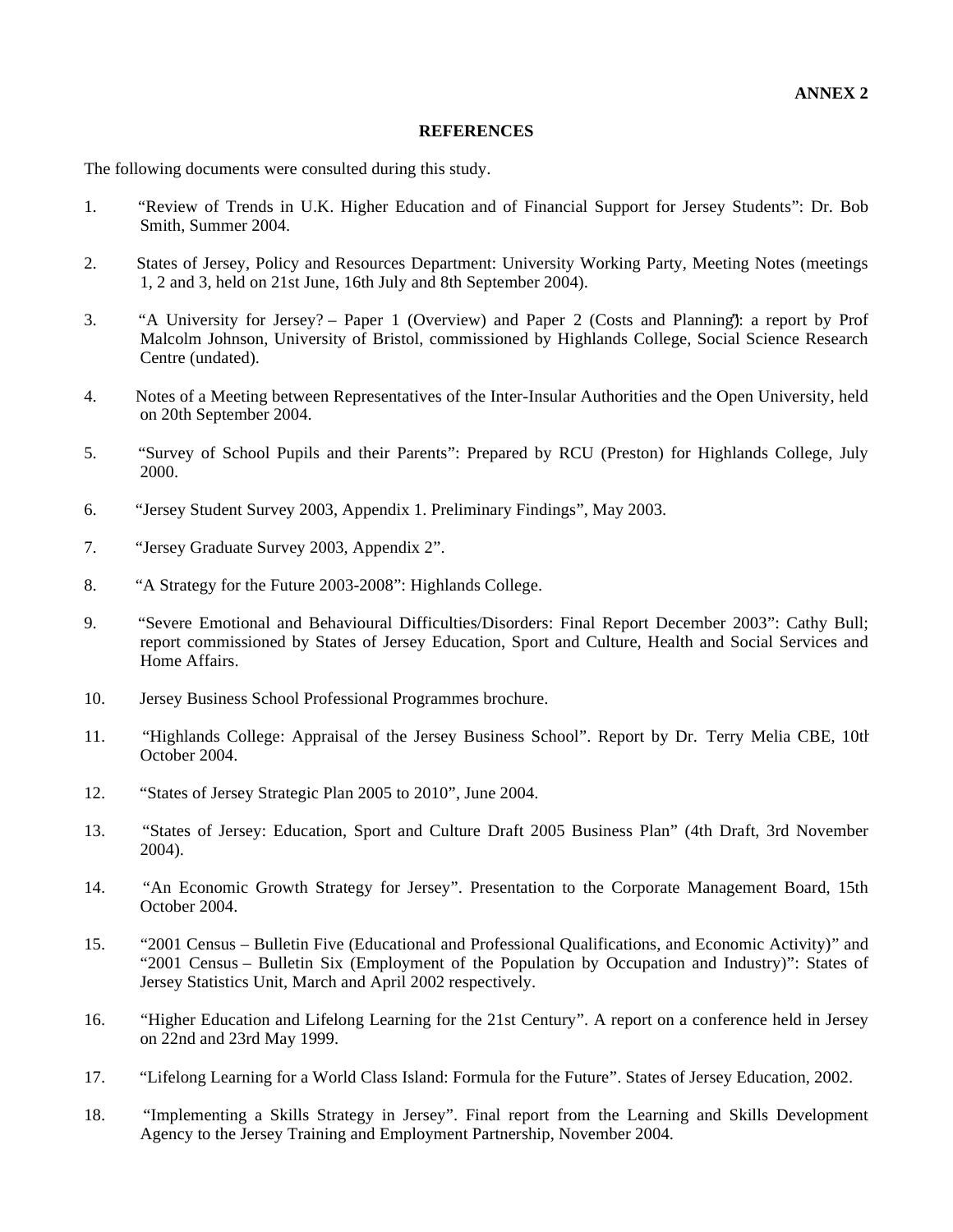- 19. "Foundation Degree Task Force Report to Ministers a Summary". Report of September 2004.
- 20. "Index of Courses". Extracts from the States of Jersey draft management development programme for 2005.
- 21. "Development of a Cultural Strategy for the Island". Lodged au Greffe on 12th October 2004 by the Education, Sport and Culture Committee.
- 22. "14-19 Curriculum Working Party Interim Report". Undated report to Education, Sport and Culture Committee.
- 23. "Training and Development Programme 2004-2005". Guernsey Training Agency.
- 24. "Annual Report 2003/2004". Durrell Wildlife Conservation Trust.
- 25. "Island Wide Strategy for an Ageing Society Consultation Report". States of Jersey, September 2003.
- 26. "Review of Commercial Activity at Highlands College Phase II". Report to the Education, Sport and Culture Committee, February 2003.
- 27. "Jersey Employers Survey 2004". Research Report prepared for Jersey Training and Employment Partnership by IFF Research Ltd., November 2004.
- 28. "Jersey Finance Sector Skills, Knowledge and Competencies Audit". Presentation of headline findings prepared for Jersey TEP by IFF Research Ltd., November 2004.
- 29. "Jersey Business Venture Incorporated 2004 Annual Report".

In addition, reference was made to websites of several organisations, including –

- 
- Highlands College and Jersey Business School
- Isle of Man International Business School
- Jersey Business Venture
- Foundation Degrees Forward
- Yeovill College
- Dubai Knowledge Village
- Guernsey Training Agency
- Durrell Wildlife Conservation Trust
- States of Jersey<br>
Highlands Colle<br>
Isle of Man Inte<br>
Jersey Business<br>
Foundation Deg<br>
Yeovill College<br>
Dubai Knowled<br>
Ouernsey Traini<br>
Durrell Wildlife<br>
University of Pl<br>
Securities Institute<br>
Central Law Trans<br>
Securities University of Plymouth
- Securities Institute
- Central Law Training
- Society of Trust and Estates Practitioners
- Compliance Association
- Cass Business School, City University London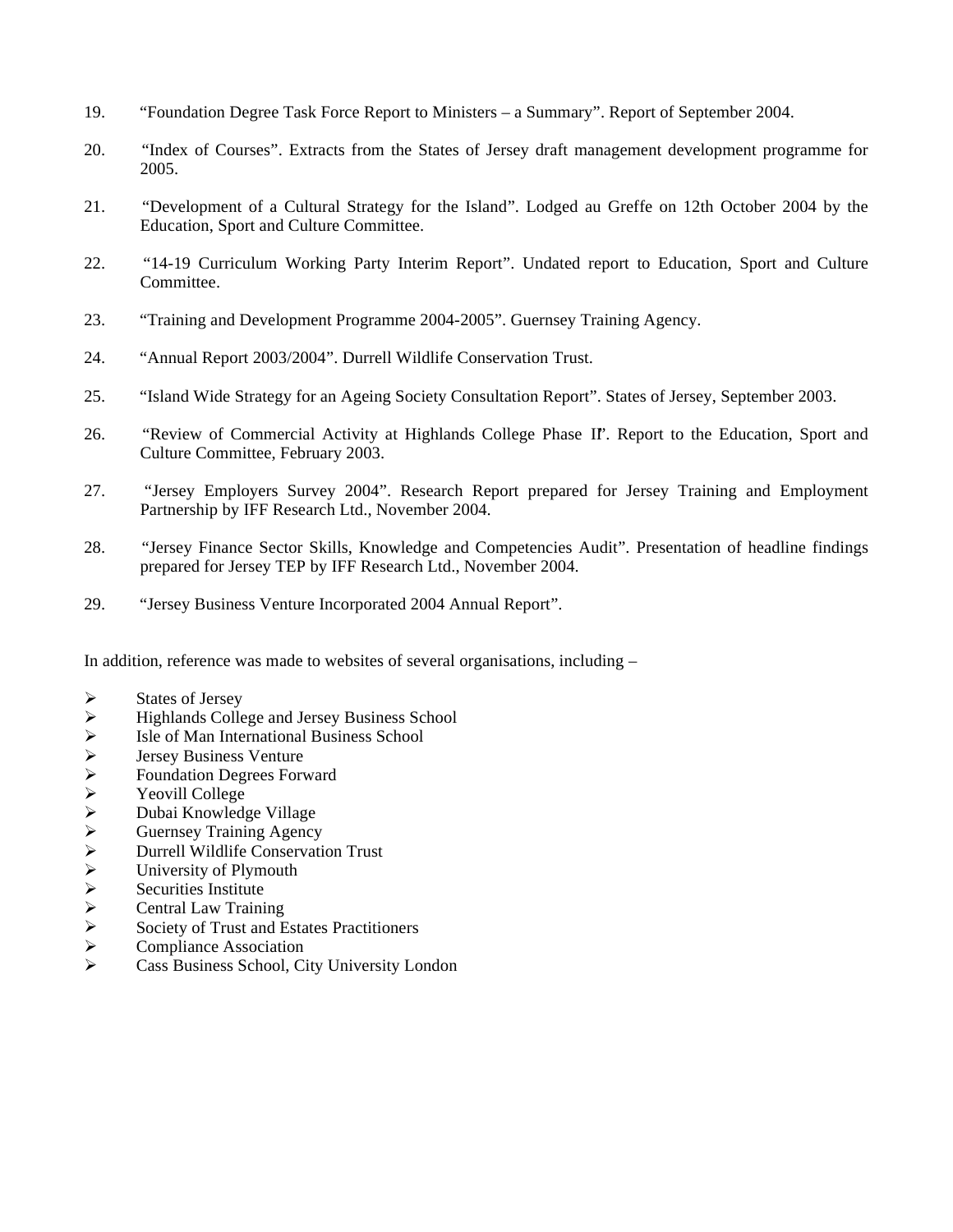### **ESTIMATES OF HIGHER EDUCATION STUDENTS AND COSTS**

#### **STUDENT NUMBERS**

*F.T.E.*

Annual school-leaver cohort:

 $~1,000$ 

Participation in HE at 46%:

460

Assume 10% p.a. stay on Island:

 $46 + 39 + 37^* = 122$ 

| Potential growth from those not wishing or                             |    |
|------------------------------------------------------------------------|----|
| unable to study off-Island (at 2% of total cohort): $20 + 16 + 14^* =$ | 50 |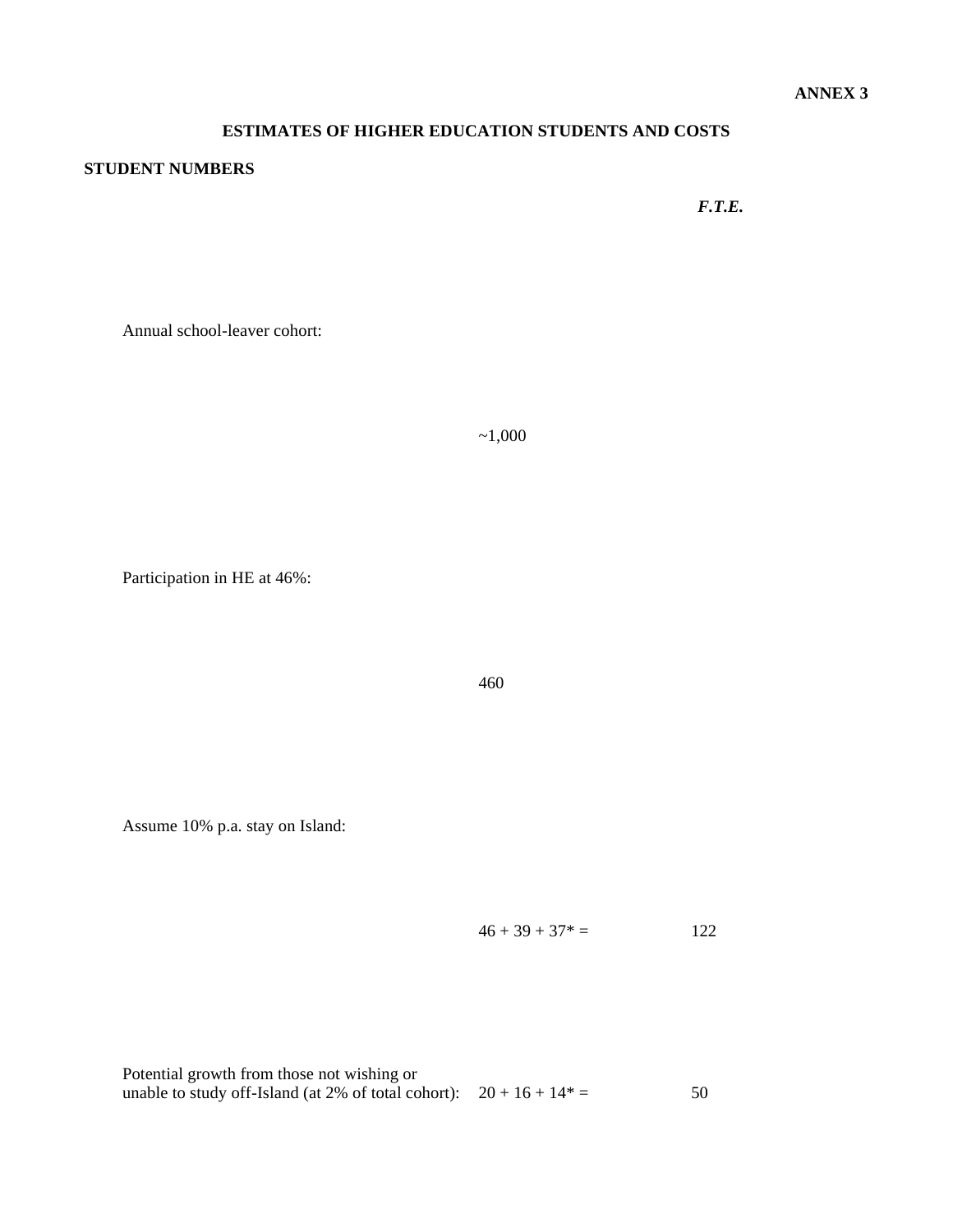| Mature entrants at $3x$ current rate (i.e. 60 p.a.) | $60 + 51 + 48 (+24)^* =$ | 183 |
|-----------------------------------------------------|--------------------------|-----|
|-----------------------------------------------------|--------------------------|-----|

| Other Highlands College HE undergraduate       |                                                        |    |
|------------------------------------------------|--------------------------------------------------------|----|
| students not included below (BSc Architectural |                                                        |    |
| Technology, BSc Construction, HNCs, Fd Art     |                                                        |    |
| and Design $-$ Annex 4):                       | say 90 x 0.4 <sup><math>\dagger</math></sup> loading = | 36 |
|                                                |                                                        |    |

| Part-time entrants ex-O.U. at (say) 25% of 450 x 0.4 loading: |  |
|---------------------------------------------------------------|--|
|---------------------------------------------------------------|--|

|  | 'Jersey College of Law', PGCE and other potential professionals, say: |  |
|--|-----------------------------------------------------------------------|--|
|--|-----------------------------------------------------------------------|--|

| Other postgraduate/post-experience: | say 300 <sup><math>\pm</math></sup> x 0.4 <sup><math>\pm</math></sup> loading = | 120 |
|-------------------------------------|---------------------------------------------------------------------------------|-----|

**Hence total student F.T.E. population from the Island =**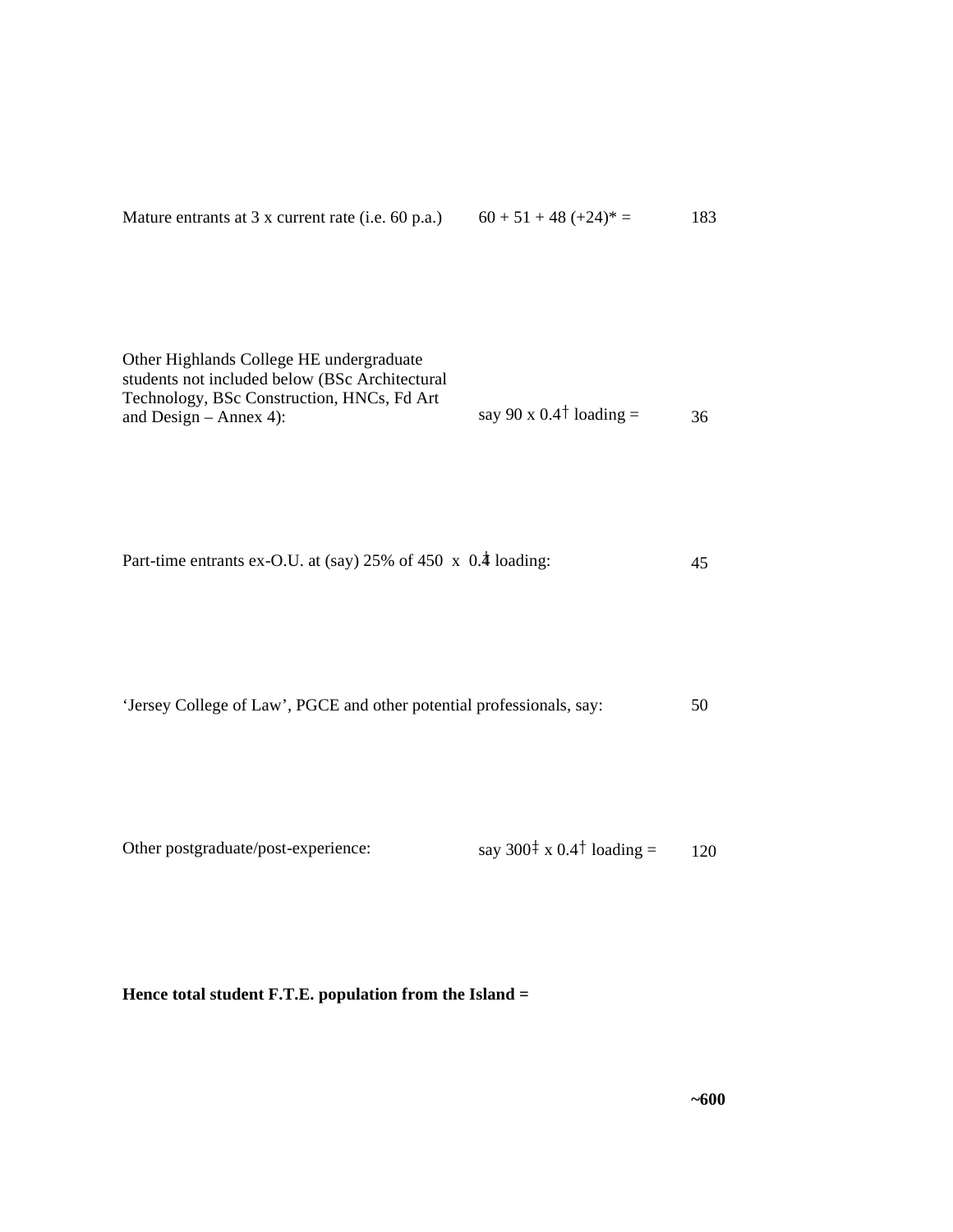Assume 'minimum' required =

2,000

Thus international element  $=$ 

1,400

(70%)

- \* Assumes attrition by 15% year 1 to 2, and 5% thereafter.
- † Assumes each part-time student takes 0.4 of the workload of a full-time student.
- ‡ Estimate based on 2001 Census data –
- (a) 11,000 employees in financial sector, 11% of which are graduates, viz 1,210, of which say 20% available for business-related general cpd, etc. (i.e. 242);
- (b) 4,527 employed as 'managers/senior officials/professional occupations' have first or postgraduate degrees, covering all occupational groups (government, ICT, teaching, business, health, science and technology), of which say 10% available for business-related general cpd, etc. (i.e. 453).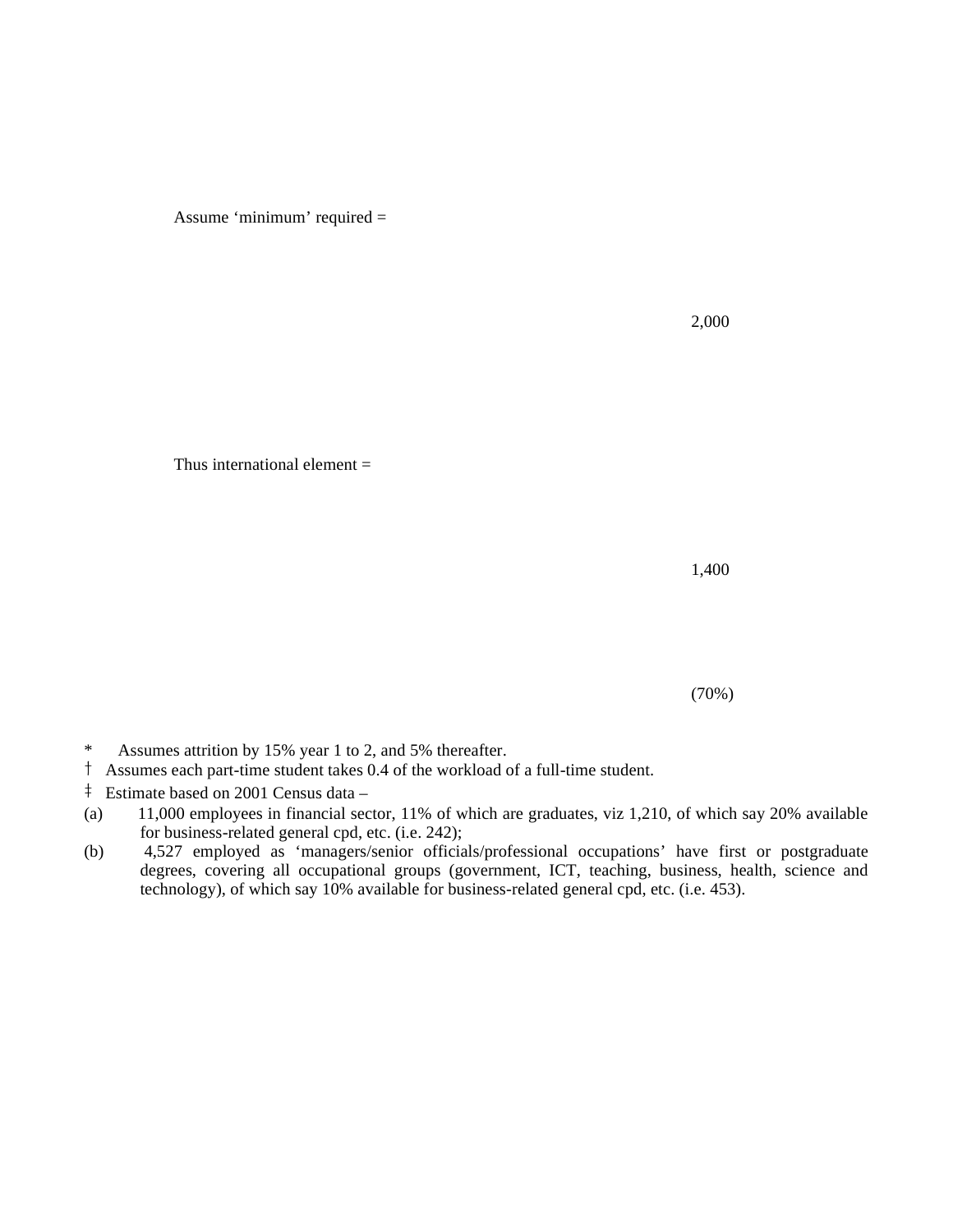#### **COSTS**

**Income** (based on rounded student numbers from above):

Home students:  $\blacksquare$  600 F.T.E. at £5,000 =

International students  $1,400$  F.T.E. at £8,000 =

£3.00M

£11.20M

#### **TOTAL RECURRENT STUDENT INCOME:**

**£14.20M**

**Expenditure:**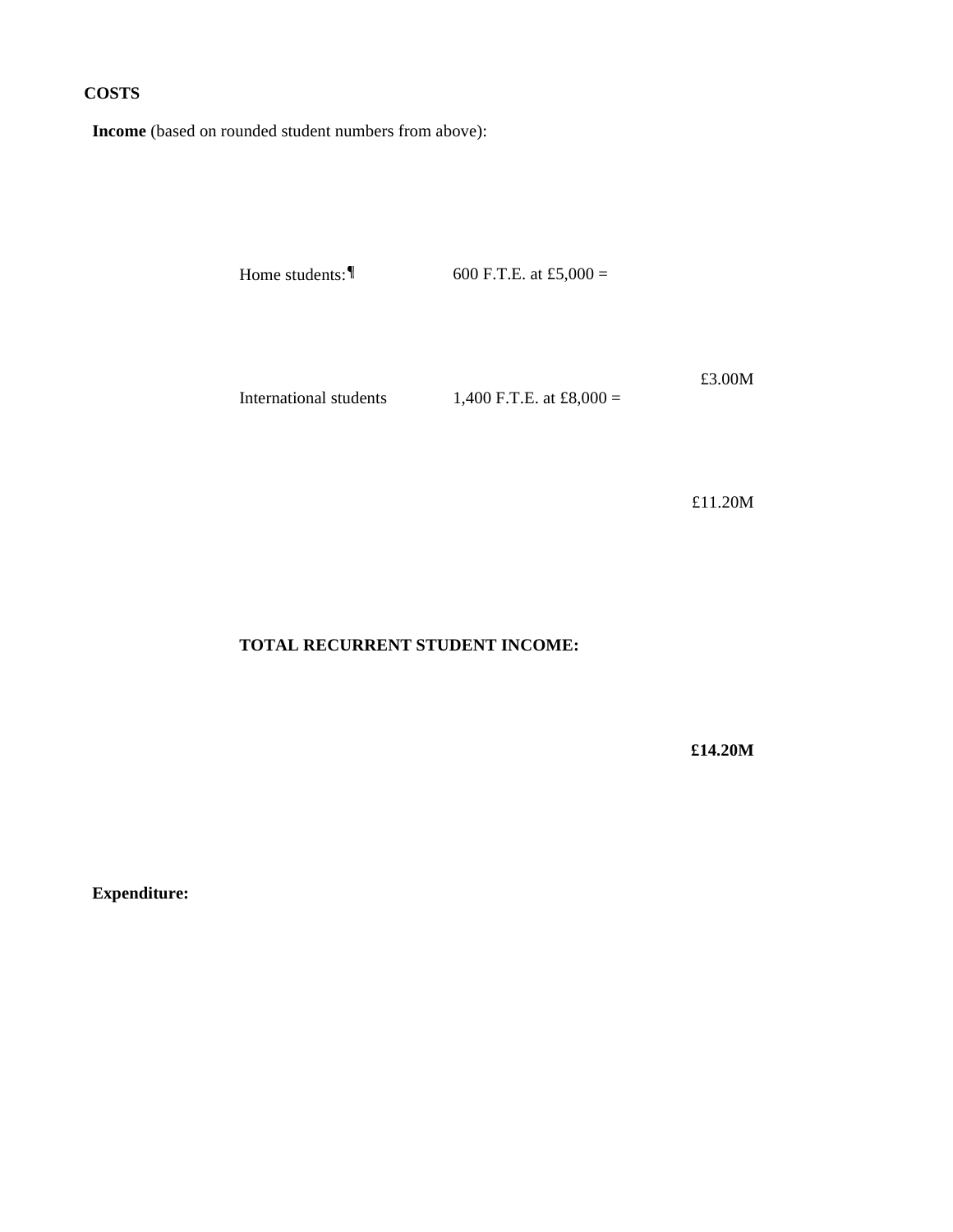| Academic staffing (based on 2,000 F.T.E. students, an SSR of 15, and<br>average unit cost of £50K): | £6.67 $M$ |
|-----------------------------------------------------------------------------------------------------|-----------|
|                                                                                                     |           |
| Support staffing (based on 1.25 x number of academic staff, and average unit<br>$\cos t$ of £25K):  | £4.17 $M$ |
| Non-staffing costs (based on total staffing costs being 65% of total):                              | £5.84M    |

### **TOTAL RECURRENT EXPENDITURE: £16.68M**

**Capital**

Based on 2000 F.T.E. x 7.5m<sup>2</sup> per F.T.E. x £1,900 per m<sup>2</sup>

£28.50M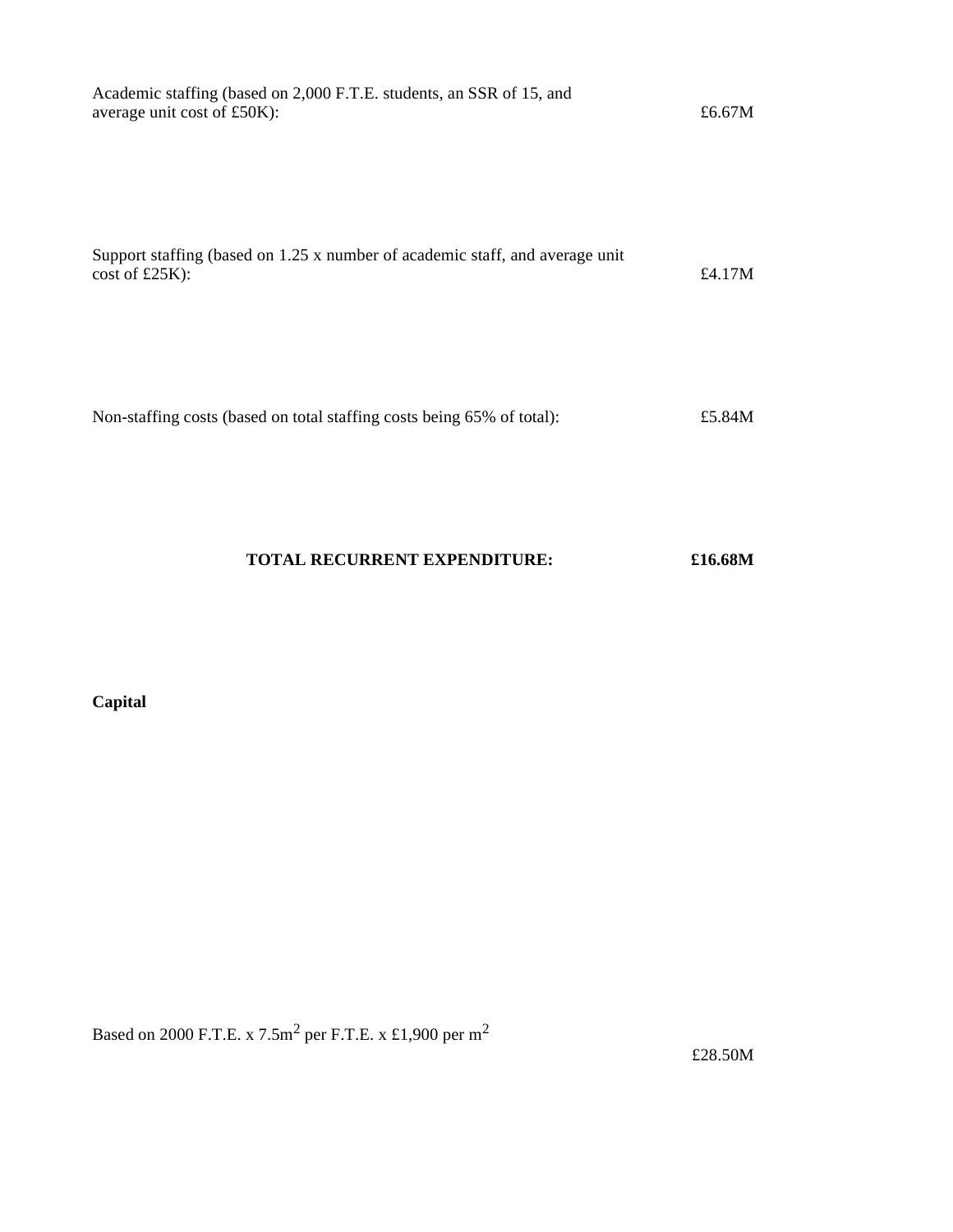| Land, preparation, legal, car parking, charges, playing fields, residential |          |
|-----------------------------------------------------------------------------|----------|
| accommodation, etc.:                                                        | Excluded |

Furniture, fittings, fees, *et al*:  $\pounds12.00M$ 

#### **TOTAL CAPITAL EXPENDITURE: £40M+**

¶ This would be income to the institution, which is expenditure for the States.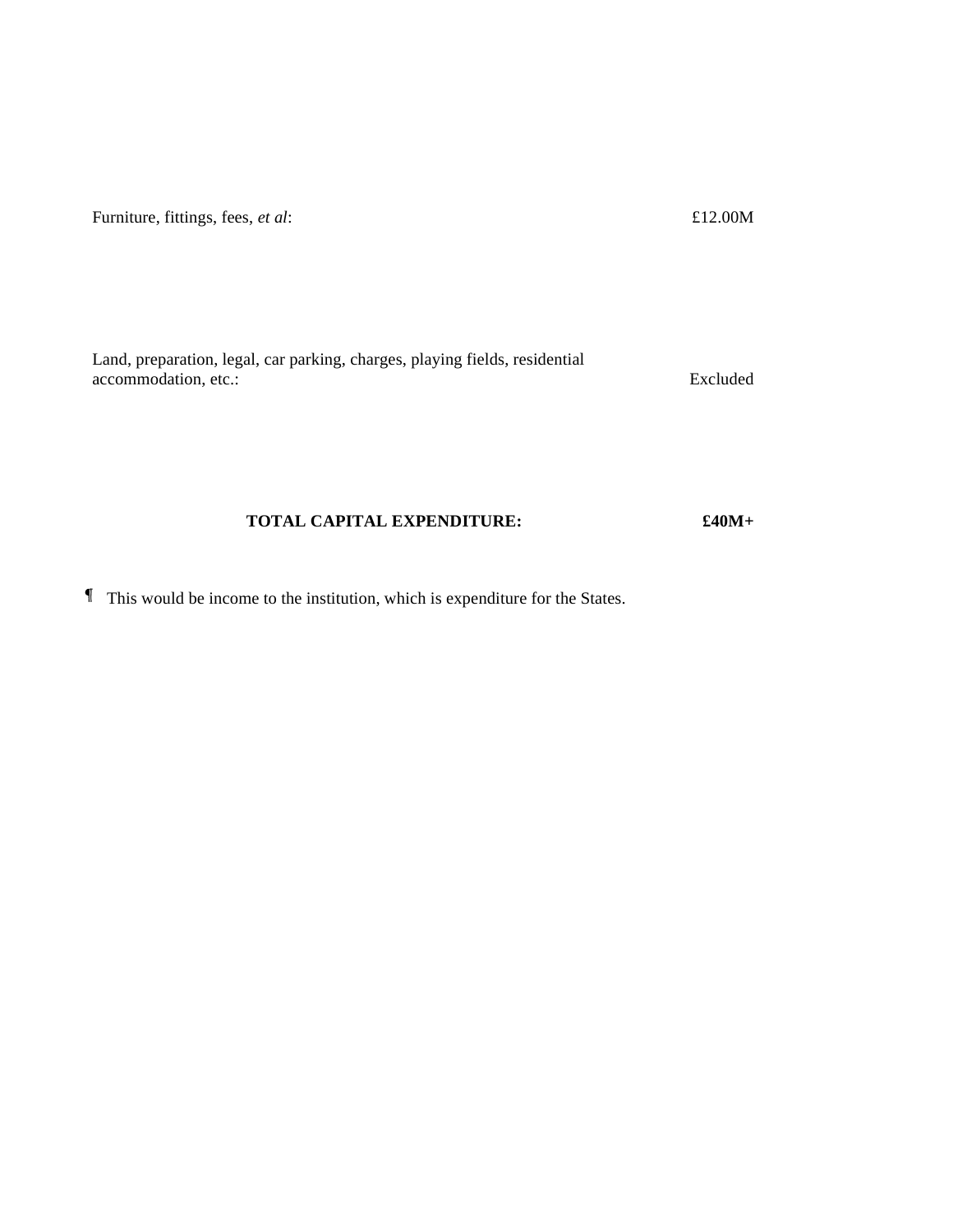|                                            |      | <b>Academic</b> |            |                |              |
|--------------------------------------------|------|-----------------|------------|----------------|--------------|
| <b>Course Title</b>                        | Mode | Year            | <b>New</b> | <b>Current</b> | <b>Total</b> |
| icate in Child Care & Education            | PТ   | 2001            | 10         |                | 10           |
| icate in Marketing Practice                | PТ   | 2001            |            |                |              |
| <b>undation Studies</b>                    | F    | 2001            | 14         |                | 14           |
| ational Certificate (Engineering)          | PT   | 2001            | 3          |                | 6            |
| l Engineering Unit Based HiNat Certificate | PT   | 2001            | 17         |                | 18           |
| rther & Higher Education                   | PT   | 2001            |            |                |              |
| gher Education in Art & Design             | PТ   | 2001            | 11         | 6              |              |
| te Diploma                                 | PT   | 2001            | 6          |                | 6            |
| 1 Science Degree                           | PT   | 2001            |            |                |              |
| 1 Science Degree                           | F    | 2001            | 13         |                | 13           |
| <b>Management</b>                          | PT   | 2001            | 24         |                | 24           |
| <b>Direction Programme</b>                 | PT   | 2001            | 4          |                |              |
| Personnel Management                       | PT   | 2001            | 6          |                | 6            |
| Training & Development                     | PТ   | 2001            |            | 0              |              |
|                                            |      |                 | 121        | 19             | 140          |

### **HIGHER EDUCATION ENROLMENTS IN HIGHLANDS COLLEGE 2001/02 TO 2004/05**

| PT          | 2002      |    | 0  |                |
|-------------|-----------|----|----|----------------|
|             |           |    |    |                |
|             | 2002      | 2  | 0  | $\mathfrak{D}$ |
| PT          | 2002      | 5  |    | 5              |
| <b>PT</b>   | 2002      | 10 | 0  | 10             |
| PT          | 2002      | 10 | 0  | 10             |
| PТ          | 2002      | 32 | 0  | 32             |
| PT          | 2002      | 18 | 0  | 18             |
| PТ          | 2002      | 6  | 0  | 6              |
| <b>PT</b>   | 2002      | 0  | 2  | 2              |
| $\mathbf F$ | 2002      | 16 |    | 23             |
| PТ          | 2002      | 10 | 8  | 18             |
| PT          | 2002      | 9  | 0  | 9              |
| PT          | 2002      | 0  | 11 | 11             |
| <b>PT</b>   | 2002      | 10 | 18 | 28             |
| PT          | 2002      | 7  | 4  | 11             |
| PT          | 2002      | 7  | 6  | 13             |
| <b>PT</b>   | 2002      | 3  | 2  | 5              |
| F           | 2002      | 16 | 0  | 16             |
|             | <b>PT</b> |    |    |                |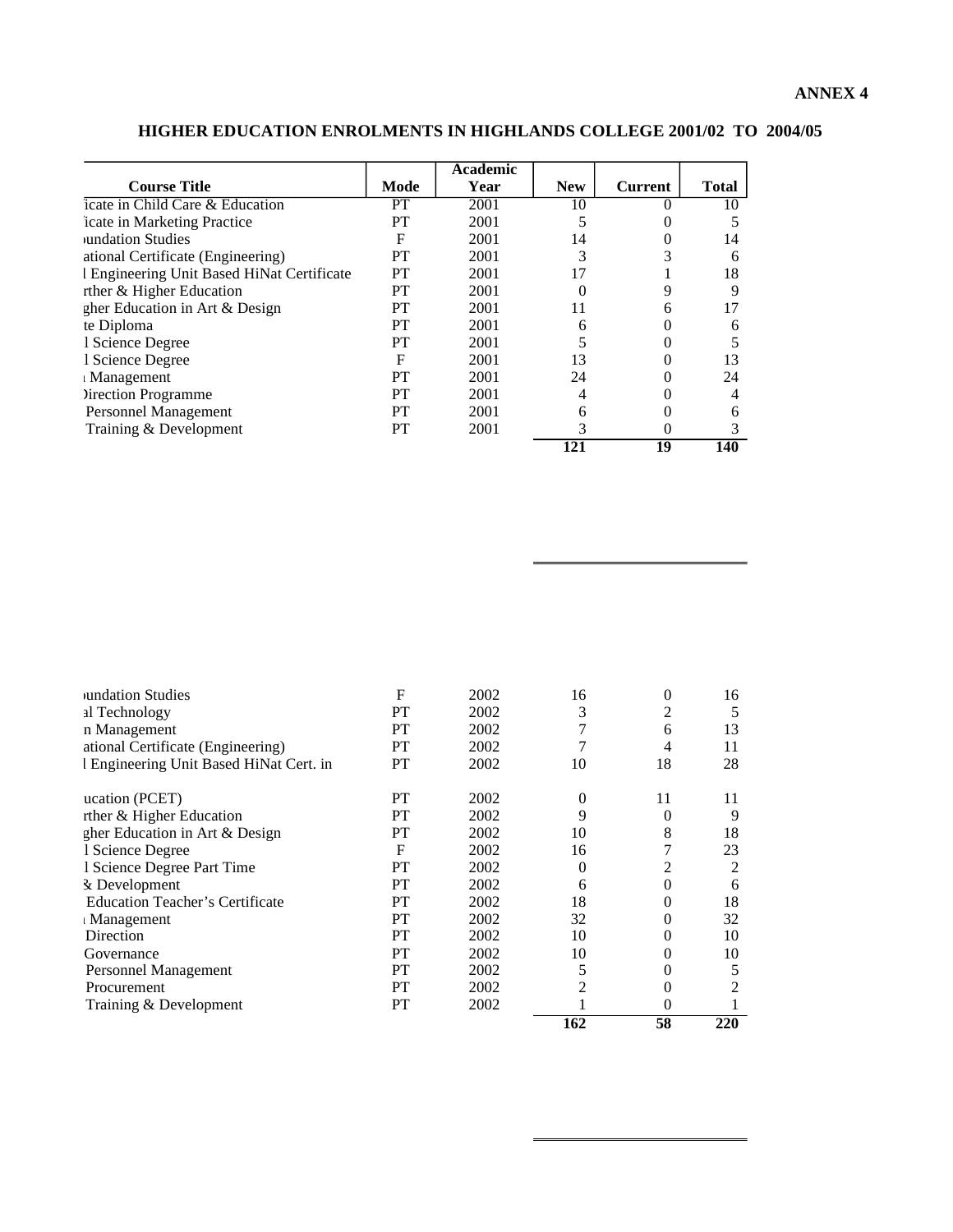| Diploma in Management                        | PT | 2003 | 30 |    | 30             |
|----------------------------------------------|----|------|----|----|----------------|
| al Technology                                | PT | 2003 |    |    | 3              |
| n Management                                 | PT | 2003 | 8  |    | 8              |
| ational Certificate (Electrical/Electronics) | PТ | 2003 |    | 15 | 20             |
| ational Certificate (Telecommunications)     | PT | 2003 |    |    | 2              |
| Iding Studies                                | PТ | 2003 | 11 |    | 23             |
| <i>c</i> <sub>c</sub> computing              | PТ | 2003 |    |    | $\overline{4}$ |
| ucation (PCET)                               | PТ | 2003 |    | 14 | 14             |
| cial Analyst                                 | PТ | 2003 |    |    | 9              |
| <i>Executive Diploma in Management</i>       | PT | 2003 |    |    |                |
| 1 Science Degree                             | F  | 2003 | 13 | 18 | 31             |
| 1 Science Degree Part-Time                   | PТ | 2003 |    | 0  | 3              |
| ree in Art & Design                          | PТ | 2003 | 16 | 19 | 35             |
| ed Trust & Company Law &                     | PT | 2003 |    |    |                |
|                                              |    |      |    |    |                |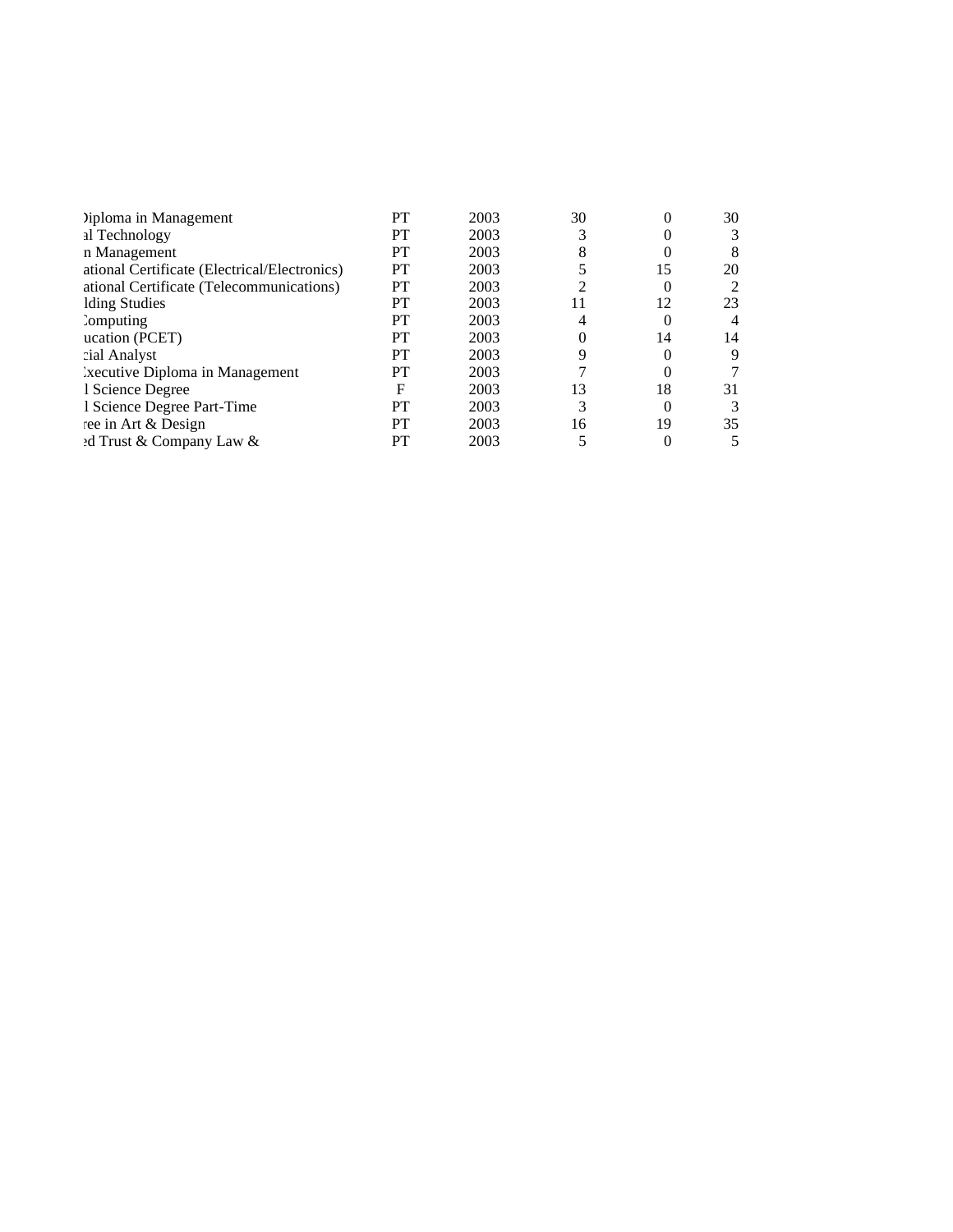|                                          |      | Academic |            |         |              |
|------------------------------------------|------|----------|------------|---------|--------------|
| <b>Course Title</b>                      | Mode | Year     | <b>New</b> | Current | <b>Total</b> |
| - Business Management, Theory & Practice | PТ   | 2003     |            |         |              |
| Level 4 in Personnel Management          | PТ   | 2003     |            |         |              |
| Level 4 in Training $&$ Development      | PT   | 2003     |            |         |              |
|                                          |      |          | 02         | 78      | 171          |

|                                           |    |      |                | 70 |    |
|-------------------------------------------|----|------|----------------|----|----|
| Level 4 in Management                     | PT | 2004 | 10             | 0  | 10 |
| ement Information Systems                 | PT | 2004 |                |    |    |
| Diploma in Company Direction              | PT | 2004 | 13             |    |    |
| r & Adult Education Teacher's Certificate | PT | 2004 | 17             |    |    |
| ation Degree in Art & Design              | PT | 2004 | 6              | 27 | 33 |
| ned Social Science Degree Part-Time       | PT | 2004 | $\mathfrak{D}$ |    |    |
| ned Social Science Degree                 | F  | 2004 | 28             | 28 | 56 |
| evel 5 – Executive Diploma in Management  | PT | 2004 | 9              |    |    |
| evel 4 – Diploma in Management            | PT | 2004 | 34             |    | 34 |
| HNC in Computing                          | PT | 2004 | 0              |    |    |
| <b>HNC Building Studies</b>               | PT | 2004 |                |    |    |
| onstruction Management                    | PT | 2004 |                |    |    |
| rchitectural Technology                   | PT | 2004 | $_{0}$         |    |    |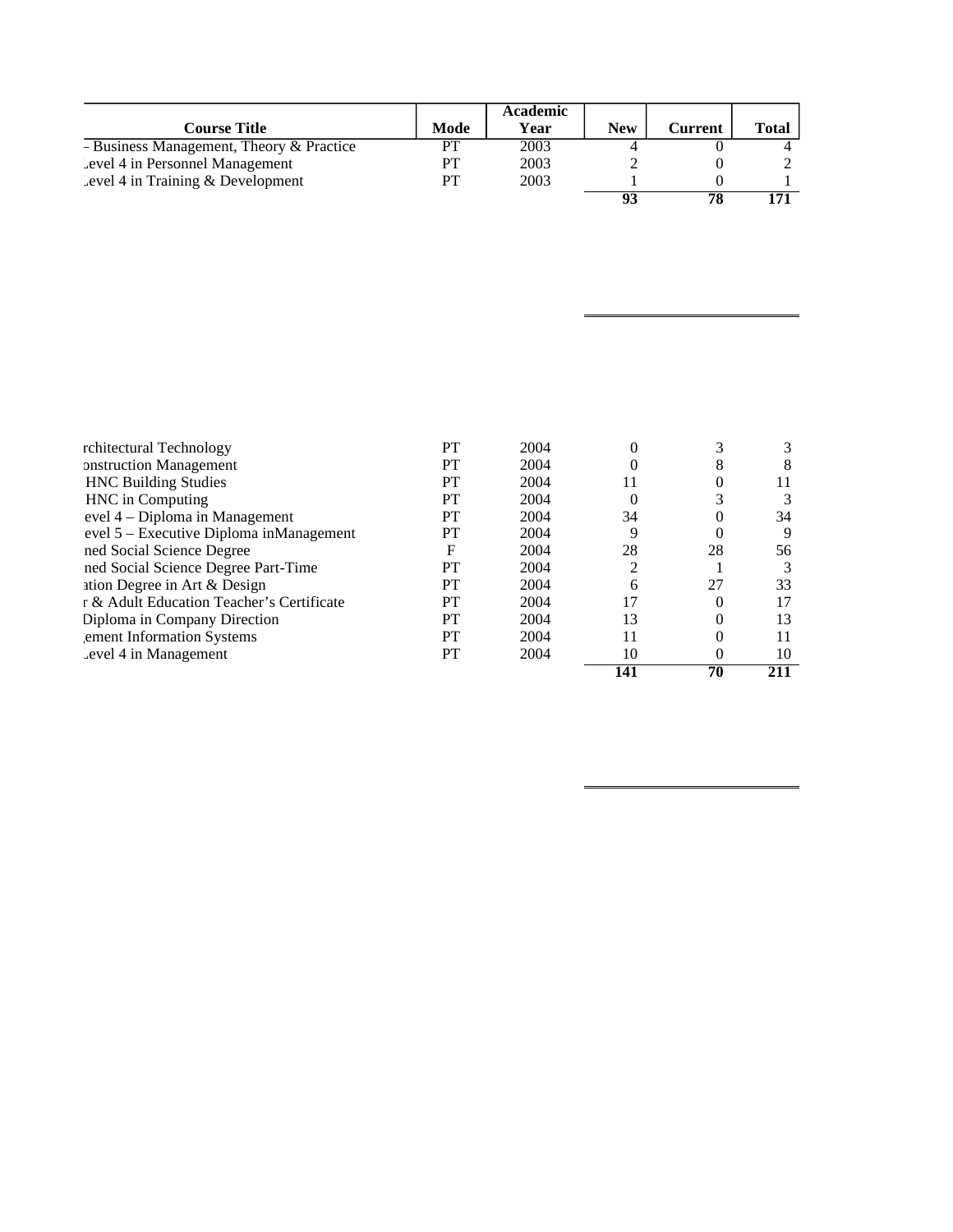#### **DEVELOPMENT OF THE JERSEY ACADEMY**

#### **Factors to take into account**

- (a) There are several aspects of the future development of Higher Education in Jersey which now need to be taken forward. While they are each to some extent free-standing, one benefit of carrying out the comprehensive review was that it created an opportunity to establish a critical and coherent overview of the Island's needs in this regard, and how these were to be met in the future. It would thus be of significant benefit if this overview could be maintained throughout the implementation stage.
- (b) There are also some underlying themes which warrant a co-ordinated approach issues of funding (of provision and of students), the role of Highlands College, partnership working (within and without the Island), and educational progression routes.
- (c) The creation of the proposed 'Jersey Higher Education Academy' requires particular analysis beyond the broad conceptual level.

#### **1. The Proposed 'Jersey Higher Education Academy'**

- 1.1 The proposal to establish an 'Academy' is based on the following broad considerations
	- There is merit in creating a formal mechanism to bring together the key Higher Education funding and delivery agencies so as to maintain a dialogue of partnership and collaboration to enable further development to be achieved which is specifically directed towards the Island's economic and social needs.
	- Such an over-arching body would demonstrate that the parties involved recognise that Higher Education has a key role to play in the Island's future. It would also raise the profile of Higher Education on the Island, and thereby stimulate demand.
- 1.2 While considerable further analysis of options is still required, there would appear to be a general consensus that the key features of the Academy would potentially be –
	- a common brand for the programmes offered under its aegis;
	- a formal mechanism which ensures co-ordination of provision so as to minimise duplication and overlap;
	- a commitment to develop recognised progression routes for learners;
	- an information base which facilitates coherent response to identified gaps in provision and emerging needs;
	- high quality, serviced facilities for renting out to Higher Education providers (Highlands College, the Open University and other Universities operating in Jersey, the proposed College of Law, *et al*).
- 1.3 Various models for the legal and governance structure that most effectively meets its objectives need to be explored. The range of possible structures to consider is wide. At the lowest level, it could be little more than an unincorporated informal committee, with letterhead and website, having no physical presence or permanent staff. At the other extreme it could be an incorporated Company having a Board of Directors, premises, a CEO, and a range of professional and support staff.
- 1.4 Relationships to key funding bodies, employers and providers need careful consideration. In particular the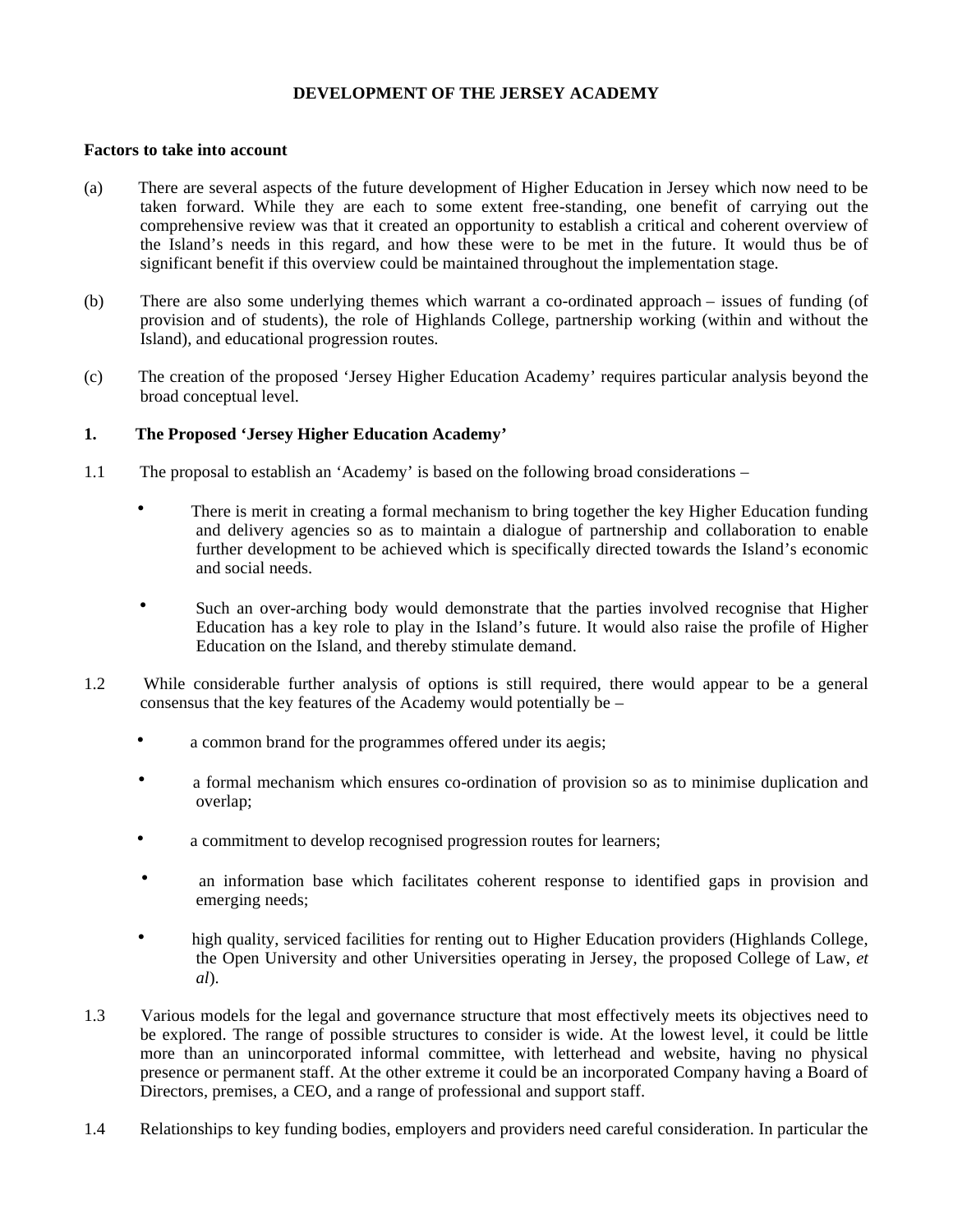nature and extent of support by the States, and the business model, need full evaluation.

#### **2. Proposed way forward**

- 2.1 Given the considerable amount of work needed to bring the concept of the Academy into reality, it would not be appropriate fully to commit to its existence at this stage, beyond an agreement in principle to move in the general direction it signals.
- 2.2 On the other hand, there is need to maintain the momentum generated by the Review of Higher Education, and the interest this has developed.
- 2.3 Moreover, it is considered important to ensure that the overview that the Review has established should not be lost by individual initiatives without reference back to an overseeing body. A balance needs to be struck between encouraging and facilitating developments along the lines proposed in the Review, and the weakening of the co-ordination which the Review has generated. The individual recommendations of the Review may be self-contained to a degree, but they also have an inter-dependence in policy, strategic and funding terms.
- 2.4 It is therefore proposed that action is taken immediately along the following lines
	- a group of key partners be convened to take 'ownership' of the complete set of recommendations of the Review;
	- the group should identify the person(s)/organisation(s) to take the lead on each recommendation;
	- those individuals/organisations should prepare for the group proposals for implementation, including an analysis of any funding or States policy issues to be addressed, timing, and issues for other Review recommendations;
	- the group should consider, endorse (if considered appropriate), and co-ordinate these proposals, seek regular progress reports, and provide regular overall reports for key stakeholders.
- 2.5 The membership of the group should be fairly 'tight' initially so as to achieve more rapid progress. It should be drawn from ESC, ED, Highlands College, and Jersey Finance Ltd., but in due course (see (g) below) could expand to incorporate a nominee of the Bailiff (re the proposed College of Law), partner Universities, and a range of employer representatives.
- 2.6 The group might be called the Higher Education Development Group (HEDG). It should be professionally serviced and have an independent Chairman.
- 2.7 The HEDG should also be charged with the responsibility to develop the concept of the Higher Education Academy, for consideration by the States. In effect, the HEDG would be the "Academy in waiting". It would, to a degree, be a testing ground for the commitment of the parties involved to engage in a true partnership. It would also provide an on-going and evolving model of practice to inform the decision as to the actual structure to adopt for the Academy, or indeed whether or not to proceed with the concept or to maintain the HEDG as it develops.

<sup>[\*]</sup> *Surprisingly, there is considerable confusion as to exactly what is the basis of the funding to the College. The actual figure agreed by both the College and EDC is £3,234 per full-time student in the States' 2004 financial year. This is said by the College to be the base price paid by the Higher Education Funding Council for England (HEFCE) to English Universities. However, the relevant base prices for the English Universities' financial years (1st September to 31st August) were £3,218 (2003/04) and £3,484 (2004/05). EDC regards the figure of £3,234 as derived from a base price of £2,940 plus an added 10% for 'teaching infrastructure' (£2,940 + £294 = £3,234). Whatever the detailed technicalities, the basic recurrent funding to Highlands College is not very different to that it would obtain if it were an English University funded*